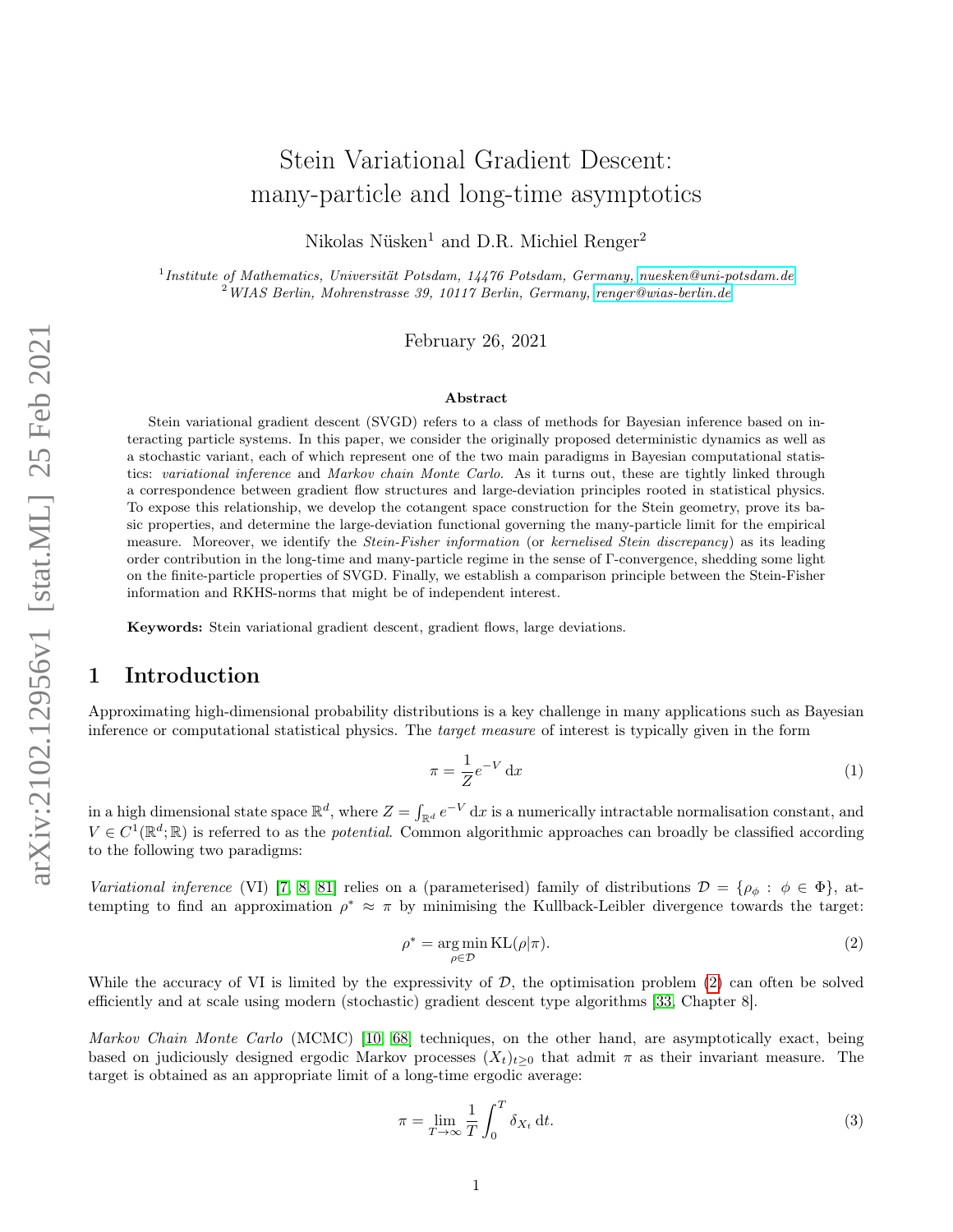Accompanying convergence guarantees typically make inferences resting on MCMC more reliable than those based on VI. However, MCMC is challenging to parallelise and, furthermore, in high-dimensional settings it is often frus-trated by slow convergence in [\(3\)](#page-0-1) due to time correlations in  $(X_t)_{t\geq 0}$ .

Recently, there has been a growing interest in developing hybrid approaches that hold the promise of combining the advantages of MCMC and VI, see, for instance [\[36,](#page-22-1) [51,](#page-23-1) [55,](#page-23-2) [70,](#page-24-1) [72\]](#page-24-2). Various attempts in this direction can be grouped into the so-called particle optimisation techniques [\[1,](#page-21-3) [11,](#page-21-4) [12,](#page-21-5) [43\]](#page-22-2) that posit carefully designed dynamical schemes for an ensemble of particles  $\bar{X} = (X^1, \ldots, X^N) \in (\mathbb{R}^d)^N$ . From the VI-perspective, the variational family is then given by the empirical measures associated to the particles,  $\mathcal{D} = \{\frac{1}{N} \sum_{i=1}^{N} \delta_{X_i}\}\,$ , with the parameter set  $\Phi$  corresponding to the positions of these particles. In terms of MCMC, the dynamics of  $(\bar{X}_t)_{t\geq0}$  can often be at least approximately thought of as a Markov process approaching an extended target  $\bar{\pi}$  on  $(\mathbb{R}^d)^{\bar{N}}$  whose marginals coincide with  $\pi$ .

An appealing theoretical framework for analysing and constructing these particle-based methods is provided by the theory of gradient flows on probability distributions [\[2,](#page-21-6) [60,](#page-23-3) [62\]](#page-23-4), connecting diffusions with KL-optimisation problems of the form [\(2\)](#page-0-0) on the grounds of differential geometric ideas. In this regard, the prime example (and also historically the first one where these concepts were layed out, see [\[37\]](#page-22-3)) is given by the overdamped Langevin dynamics [\[64,](#page-23-5) Section 4.5], the associated Fokker-Planck equation of which takes the form of a gradient flow evolution driven by the KL-divergence in the geometry induced by the quadratic Wasserstein distance. Recently, similar ideas have been pursued, replacing either the driving functional or the underlying geometry, see, for instance, [\[3,](#page-21-7) [23,](#page-21-8) [29,](#page-22-4) [30,](#page-22-5) [44,](#page-22-6) [67,](#page-23-6) [77\]](#page-24-3).

In statistical physics, gradient flow structures have been shown to play a major role in understanding the fluctuations of associated (stochastic) interacting particle systems [\[54,](#page-23-7) [57,](#page-23-8) [58\]](#page-23-9) as described by the theory of large deviations. In this paper paper we utilise the correspondence between gradient flow structures and large-deviation functionals to shed some light on the connection between VI and MCMC in the context of a particular particle optimisation scheme, namely Stein variational gradient descent.

#### <span id="page-1-5"></span>1.1 Stein Variational Gradient Descent

Following the VI-paradigm, *Stein variational gradient descent* (SVGD) was first derived in [\[46\]](#page-22-7) from a minimising movement scheme for an ensemble of particles, seeking to iteratively solve the problem [\(2\)](#page-0-0) for the corresponding empirical measure, while at the same time constraining the driving vector field to be chosen from within the unit ball of a reproducing kernel Hilbert space  $(RKHS)^{1}$  $(RKHS)^{1}$  $(RKHS)^{1}$ . The method can be described by the following coupled system of ODEs, where  $k : \mathbb{R}^d \times \mathbb{R}^d \to \mathbb{R}$  is a positive definite kernel of sufficient regularity<sup>[2](#page-1-1)</sup> and  $\bar{X}_t = (X_t^1, \dots, X_t^N) \in (\mathbb{R}^d)^N$ denotes the ensemble of particles:

<span id="page-1-2"></span>
$$
\frac{\mathrm{d}X_t^i}{\mathrm{d}t} = \frac{1}{N} \sum_{j=1}^N \left( -k(X_t^i, X_t^j) \nabla V(X_t^j) + \nabla_{X_t^j} k(X_t^i, X_t^j) \right), \qquad i = 1, \dots, N. \tag{4}
$$

Crucial to this approach is the observation that the corresponding empirical measure

<span id="page-1-4"></span>
$$
\rho_t^{(N)} := \frac{1}{N} \sum_{i=1}^N \delta_{X_t^i} \tag{5}
$$

converges to the target  $\pi$  in an appropriate sense as both  $N \to \infty$  and  $t \to \infty$ , see [\[49\]](#page-23-10) for rigorous statements. In [\[28\]](#page-22-8), the authors proposed to augment [\(4\)](#page-1-2) and obtained the interacting system of stochastic differential equations (SDEs)

<span id="page-1-3"></span>
$$
dX_t^i = \frac{1}{N} \sum_{j=1}^N \left[ -k(X_t^i, X_t^j) \nabla V(X_t^j) + \nabla_{X_t^j} k(X_t^i, X_t^j) \right] dt + \sum_{j=1}^N \sqrt{2\mathcal{K}(\bar{X}_t)}_{ij} dW_t^j, \qquad i = 1, ..., N,
$$
 (6)

where the matrix-valued function  $\mathcal{K} : (\mathbb{R}^d)^N \to \mathbb{R}^{dN \times dN}$  consists of  $N^2$  blocks of size  $d \times d$ , given by  $\mathcal{K}_{ij}(\bar{x}) =$  $\frac{1}{N}k(x_i,x_j)I_{d\times d}$ , for  $i,j \in \{1,\ldots,d\}$  and  $\bar{x}=(x_1,\ldots,x_N)$ . Here,  $(W_t^j)_{t\geq 0}$ ,  $j=1,\ldots,N$  denotes a collection of

<span id="page-1-0"></span><sup>&</sup>lt;sup>1</sup>Even though the KL-divergence between the empirical measure and  $\pi$  is not defined (or infinite), this statement can be made precise using the closely related kernelised Stein discrepancy [\[45\]](#page-22-9).

<span id="page-1-1"></span><sup>2</sup>We refer to Section [2](#page-4-0) for precise assumptions.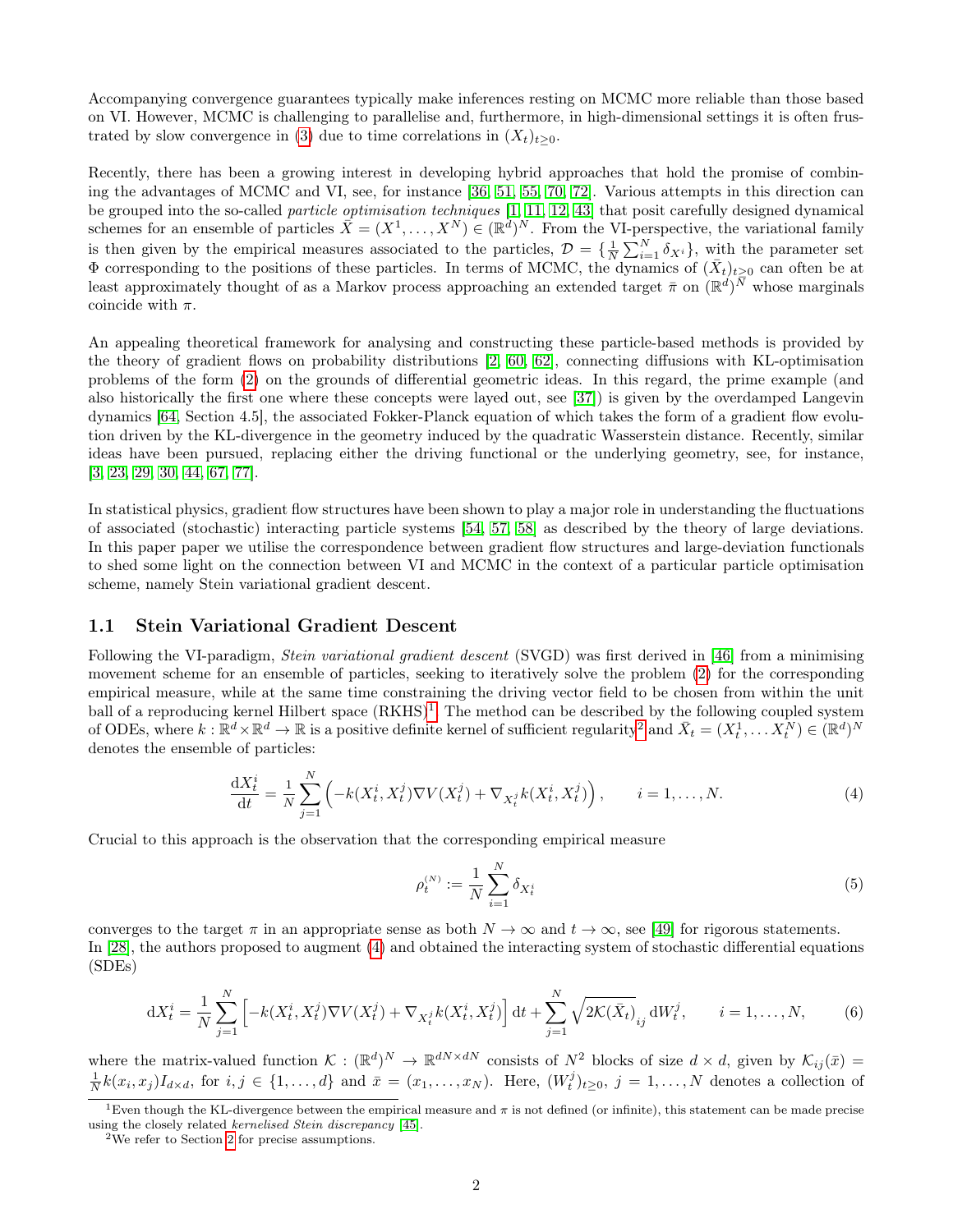d-dimensional standard Brownian motions, and  $\sqrt{\mathcal{K}(\bar{X}_t)}$  refers to the matrix square root. The noise contribution  $\sum_{j=1}^N \sqrt{2\mathcal{K}(\bar{X}_t)}_{ij}$  d $W_t^j$  has been designed so as to make the product measure  $\bar{\pi}$  on  $(\mathbb{R}^d)^N$  with Lebesgue density

$$
\bar{\pi}(\bar{x}) = \pi(x_1) \cdot \ldots \cdot \pi(x_N), \qquad \bar{x} = (x_1, \ldots, x_N), \qquad (7)
$$

invariant for the dynamics [\(6\)](#page-1-3). In fact, under reasonable assumptions, [\[23,](#page-21-8) Proposition 3] shows that [\(6\)](#page-1-3) is indeed ergodic with respect to  $\bar{\pi}$ , meaning that the associated empirical measure converges to  $\pi$  as  $t \to \infty$  (for instance, in total variation distance). These observations show that the process  $(\bar{X}_t)_{t\geq 0}$  solving [\(6\)](#page-1-3) can indeed be considered of MCMC-type, targeting  $\bar{\pi}$ . Indeed, [\(6\)](#page-1-3) can be cast in the framework of [\[50\]](#page-23-11) as pointed out in [\[28\]](#page-22-8).

#### <span id="page-2-3"></span>1.2 A connection between MCMC and VI rooted in statistical physics

One of the main topics in this article is the connection between the ODE [\(4\)](#page-1-2) and the SDE [\(6\)](#page-1-3). First of all, the empirical measures associated to the solutions of [\(4\)](#page-1-2) and [\(6\)](#page-1-3) become indistinguishable in the limit as  $N \to \infty$ , that is, the noise term  $\sum_{j=1}^{N} \sqrt{2\mathcal{K}(\bar{X}_t)}_{ij}$  d $W_t^j$  becomes negligible. This claim can be substantiated in the sense that the Stein PDE [\[44,](#page-22-6) [49\]](#page-23-10)

<span id="page-2-0"></span>
$$
\partial_t \rho_t(x) = \nabla_x \cdot \left( \rho_t(x) \int_{\mathbb{R}^d} \left[ k(x, y) \nabla V(y) - \nabla_y k(x, y) \right] \rho_t(\mathrm{d}y) \right) \tag{8}
$$

describes the evolution of the empirical measure  $\rho_t^{(N)}$  for both [\(4\)](#page-1-2) and [\(6\)](#page-1-3) in the mean field regime, that is, when  $N \to \infty$ . To be more precise, for any fixed  $N \in \mathbb{N}$ , the empirical measure  $\rho_t^{(N)}$  associated to the ODE [\(4\)](#page-1-2) satisfies [\(8\)](#page-2-0) in a weak sense, see [\[49,](#page-23-10) Prop. 2.5], and, moreover, stability arguments show that this statement can be extended to the limit  $N \to \infty$ , see [\[49,](#page-23-10) Theorem 2.7]. Concerning the SDE [\(6\)](#page-1-3), the additional noise term has been shown to be of order  $\mathcal{O}(\frac{1}{N})$  in [\[23,](#page-21-8) Proposition 3] and thus the corresponding empirical measure  $\rho_t^{(N)}$  formally satisfies [\(8\)](#page-2-0) in the limit as  $N \to \infty$ . In this paper the latter convergence will be made more quantitative in terms of a corresponding large-deviation functional.

The Stein PDE [\(8\)](#page-2-0) admits a gradient flow structure, described in [\[44\]](#page-22-6) and further analysed in [\[23\]](#page-21-8), that is, it can be written in the form  $\partial_t \rho_t = -\text{grad}_k \text{KL}(\rho_t)$ , where KL is the Kullback-Leibner divergence or relative entropy towards  $\pi$ , and the gradient is with respect to a particular geometry determined by the kernel k; we shall make these terms more precise in Section [3.](#page-6-0) The gradient flow structure referred to above is not uniquely determined by [\(8\)](#page-2-0); in fact the existence of one particular gradient flow structure implies that the PDE [\(8\)](#page-2-0) admits infinitely many gradient flow structures [\[20\]](#page-21-9). For a particular example see [\[13\]](#page-21-10), replacing the KL- by the  $\chi^2$ -divergence. Our first main result shows that the KL-gradient flow structure is naturally connected to the noise contribution in [\(6\)](#page-1-3), bridging between the MCMC and VI viewpoints:

Informal Result 1.1. The gradient flow structure

<span id="page-2-1"></span>
$$
\partial_t \rho_t = -\operatorname{grad}_k \mathrm{KL}(\rho_t) \tag{9}
$$

for the Stein PDE [\(8\)](#page-2-0) (see Section [\(3\)](#page-6-0)) is compatible with the particular form of the noise in the SDE [\(6\)](#page-1-3).

This statement will be made precise in Section [5,](#page-14-0) resting on a reformulation of the Stein PDE [\(8\)](#page-2-0) in terms of a variational (in-)equality (see Proposition [3.11\)](#page-10-0) and the large-deviation functional for the  $N \to \infty$  limit associated to the SDE [\(6\)](#page-1-3), see Theorem [4.3.](#page-11-0) Intuitively, both the gradient flow scheme [\(9\)](#page-2-1) and the large-deviation functional related to the noise structure in [\(6\)](#page-1-3) encode information that goes beyond what is described by the Stein PDE [\(8\)](#page-2-0): The formulation [\(9\)](#page-2-1) determines a specific non-unique 'factorisation' of the right-hand side of [\(8\)](#page-2-0) into the geometric term grad<sub>k</sub> and the driving functional KL, while the SDE  $(6)$  determines a non-unique<sup>[3](#page-2-2)</sup> stochastic augmentation of [\(4\)](#page-1-2). The Informal Result [1.1](#page-2-1) establishes a correspondence between those extensions of [\(8\)](#page-2-0) rooted in statistical physics; this general principle can be seen as a modern version of Onsager's reciprocity relation [\[53,](#page-23-12) [57\]](#page-23-8).

#### 1.3 Speed of convergence, kernel choice and Stein-Fisher information

From the practical perspective of minimising the computational cost, a central question is how to choose  $k$  in such a way that the convergence  $\rho_t^{(N)} \to \pi$  as  $N \to \infty$  and  $t \to \infty$  occurs 'as rapidly as possible', that is, in such a way that  $\rho_t^{(N)}$  can provide a reasonable approximation of  $\pi$  for t and N not too large. In [\[23\]](#page-21-8), the authors used convexity

<span id="page-2-2"></span> $3H$ owever, the noise contribution in [\(6\)](#page-1-3) is canonical in Bayesian inference as it ensures ergodicity with respect to the extended target  $\bar{\pi}.$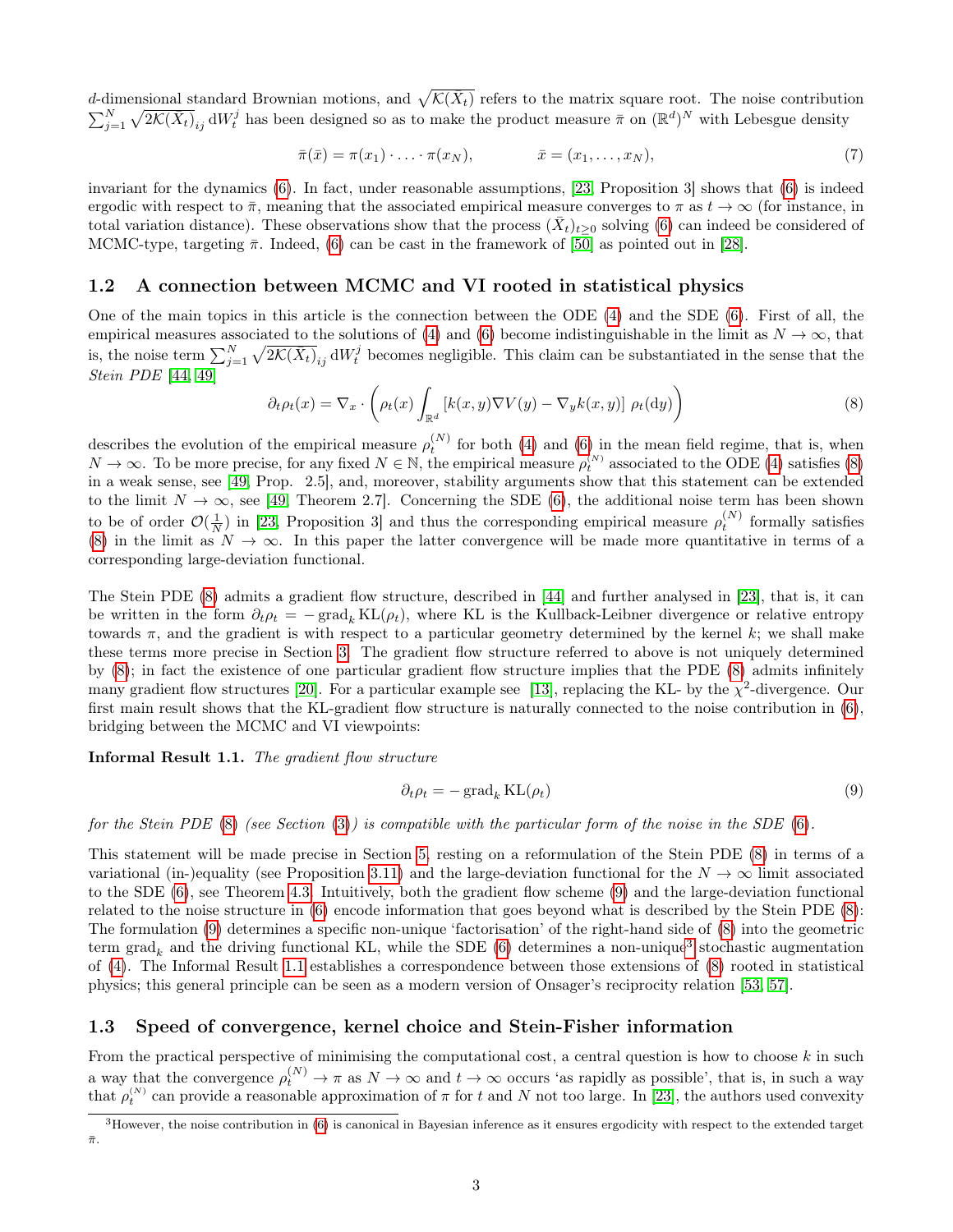arguments along the geodesics induced by the Stein geometry for studying the  $t \to \infty$  limit of the PDE [\(8\)](#page-2-0), that is, for the study of the long-time behaviour in the many-particle regime.

In the present paper, we complement those results, quantifying the speed of convergence for the random dynamics [\(6\)](#page-1-3) as  $N \to \infty$  using the theory of large deviations (see Section [4\)](#page-11-1). As a consequence of the Informal Result [1.1,](#page-2-1) the relevant functional admits an elegant formulation in terms of the Stein geometry (see Theorem [4.3\)](#page-11-0). Although the methods presented in this paper concern the SDE system [\(6\)](#page-1-3), these results allow us to gain some intuition into finite-particle effects for the deterministic system [\(4\)](#page-1-2) on a heuristic level (see Section [6.2\)](#page-18-0).

In order to gain further insight and in particular to derive practical guidelines for the choice of  $k$ , we next identify the leading order term in the large-deviation functional when  $t$  is large, where limits are performed in the sense of Gamma convergence. In this regime, both the many-particle as well as the long-time asymptotics turn out be closely related to the Stein-Fisher information

$$
I_{\text{Stein}}^{k}(\rho) = \int_{\mathbb{R}^{d}} \int_{\mathbb{R}^{d}} \nabla \frac{d\rho}{d\pi}(x) \cdot k(x, y) \nabla \frac{d\rho}{d\pi}(y) \pi(dx) \pi(dy)
$$
\n(10a)

<span id="page-3-1"></span>
$$
= \int_{\mathbb{R}^d} \int_{\mathbb{R}^d} \left( \nabla \log \frac{d\rho}{d\pi} \right) (x) \cdot k(x, y) \left( \nabla \log \frac{d\rho}{d\pi} \right) (y) \, \pi(\mathrm{d}x) \pi(\mathrm{d}y), \tag{10b}
$$

a quantity that has natural links with the cotangent space construction to be introduced in Section [3.2.](#page-8-0) Let us also note that  $I_{Stein}^{k}(\rho)$  is known in other contexts as the *kernelised Stein discrepancy* KSD $(\rho|\pi)$  and has found various applications in scenarios where  $\rho$  needs to be compared to an unnormalised<sup>[4](#page-3-0)</sup> distribution  $\pi$ , see [\[14,](#page-21-11) [25,](#page-22-10) [34\]](#page-22-11). In fact, the kernelised Stein discrepancy lies as the heart of the original derivation of SVGD, see [\[46\]](#page-22-7). We summarise our findings in the following informal statement (to be explained and justified in Section [6\)](#page-16-0).

<span id="page-3-4"></span>**Informal Result 1.2.** The Stein-Fisher information  $I_{Stein}^k$  controls the speed of convergence of the empirical measure associated to the SDE [\(6\)](#page-1-3) in the regime when N and t are large. As a consequence, letting  $k_1, k_2$ :  $\mathbb{R}^d \times \mathbb{R}^d \to \mathbb{R}$  be two positive definite kernels with corresponding empirical measures  $\rho_t^{(N),k_1}$  and  $\rho_t^{(N),k_2}$  as defined in  $(5)$  and  $(6)$ , if

<span id="page-3-2"></span>
$$
I_{\text{Stein}}^{k_1}(\rho) \ge I_{\text{Stein}}^{k_2}(\rho),\tag{11}
$$

for all  $\rho$  such that [\(10a\)](#page-0-2) is well defined, then the convergence of  $\rho_t^{(N),k_1}$  towards  $\pi$  as  $N\to\infty$  and  $t\to\infty$  is expected to be faster than the corresponding convergence of  $\rho_t^{(N),k_2}$ .

The preceding result applies when  $N$  is large, but not infinite, hence taking a step towards understanding the finite-particle properties of SVGD. Naturally, our two main results are strongly related. Indeed, the fact that the Stein-Fisher information [\(10\)](#page-3-1) controls the speed of convergence in both the  $t \to \infty$  and  $N \to \infty$  limits is ultimately a consequence of the compatibility between the gradient flow and noise structures expressed in the Informal Result [1.1.](#page-2-1) Let us state straight away that the comparison [\(11\)](#page-3-2) can be made on the basis of the reproducing kernel Hilbert spaces (RKHS) associated to  $k_1$  and  $k_2$ . More precisely, we shall prove the following result (see Section [6\)](#page-16-0).

<span id="page-3-3"></span>**Proposition 1.3.** Let  $k_1, k_2 : \mathbb{R}^d \times \mathbb{R}^d \to \mathbb{R}$  be two positive definite kernels satisfying Assumptions [2,](#page-5-0) [3,](#page-5-1) and [4](#page-5-2) below, and denote by  $\mathcal{H}_{k_1}$  and  $\mathcal{H}_{k_2}$  the corresponding reproducing kernel Hilbert spaces. Furthermore, assume that V satisfies Assumption [1.](#page-4-1) Then the following are equivalent:

- <span id="page-3-6"></span>1. Stein-Fisher comparison: The inequality [\(11\)](#page-3-2) holds for all  $\rho$  such that [\(10a\)](#page-0-2) is well defined,
- <span id="page-3-5"></span>2. Inclusion of RKHS-balls: It holds that  $\mathcal{H}_{k_2} \subset \mathcal{H}_{k_1}$  and

$$
\|\phi\|_{\mathcal{H}_{k_2}} \le \|\phi\|_{\mathcal{H}_{k_1}},\tag{12}
$$

We refer the reader to Section [6.2](#page-18-0) for a proof, and to Section [7](#page-19-0) for an illustration of this result. Noting that the Stein-Fisher information coincides with the kernelised Stein discrepancy  $\text{KSD}(\rho|\pi)$ , Proposition [1.3](#page-3-3) might be of independent interest.

<span id="page-3-0"></span><sup>&</sup>lt;sup>4</sup>Indeed, [\(10b\)](#page-0-0) shows that  $I_{Stein}^k(\rho)$  can be computed from  $\pi = \frac{1}{Z}e^{-V}$  without knowing the potentially intractable normalisation constant Z.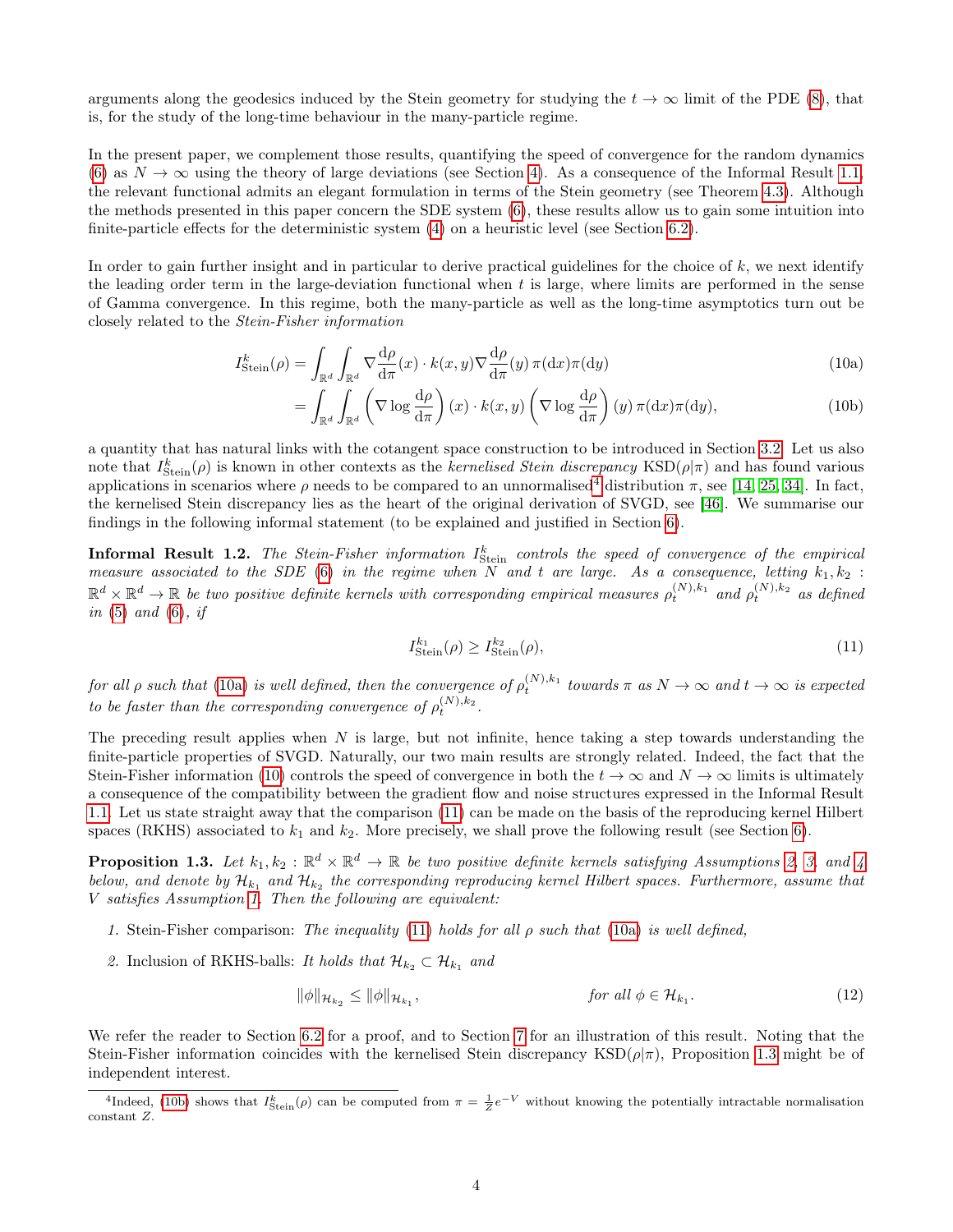#### Previous work

Stein variational gradient descent in its original deterministic form [\(4\)](#page-1-2) was put forward in the seminal paper [\[46\]](#page-22-7). The stochastic variant [\(6\)](#page-1-3) was proposed in [\[28\]](#page-22-8) and shown to be ergodic in [\[23\]](#page-21-8). The fact that the Stein PDE [\(8\)](#page-2-0) admits a gradient flow structure was first observed in [\[44\]](#page-22-6); the corresponding Stein geometry was further developed in [\[23\]](#page-21-8), focusing on curvature and the long-time convergence properties of [\(8\)](#page-2-0). This analysis revealed the important role played by the Stein-Fisher information [\(10\)](#page-3-1) and the associated Stein log-Sobolev inequality. Based on this, the authors of [\[39\]](#page-22-12) developed nonasymptotic bounds in discrete time as well as propagation of chaos results (the latter of which unfortunately are not uniform in time). We would also like to mention the work [\[49\]](#page-23-10) that rigorously establishes well-posednedness as well as convergence of the Stein PDE [\(8\)](#page-2-0), and the work [\[13\]](#page-21-10) that establishes an alternative gradient flow structure to the one considered in this paper.

#### Our contributions and outline of the article

In this article we make the following contributions:

- We complement the geometric constructions from [\[23\]](#page-21-8), defining appropriate cotangent spaces and inner products. The Stein-Fisher information [\(10\)](#page-3-1) (or kernelised Stein discrepancy) is shown to have a natural interpretation in terms of this framework.
- We compute the large-deviation functional associated to the mean field limit of the SDE [\(6\)](#page-1-3) and show that it can be expressed conveniently in terms of the tangent norm in the Stein geometry.
- On the basis of the obtained large-deviation rate functional, we connect the KL-gradient flow structure in [\(9\)](#page-2-1) with the noise structure in [\(6\)](#page-1-3), providing a correspondence between the VI-type scheme [\(4\)](#page-1-2) and the MCMC-type scheme [\(6\)](#page-1-3).
- We identify the leading order term in the large-deviation functional in the regime where  $t$  is large to obtain a direct relation to the Stein-Fisher information [\(10\)](#page-3-1). We argue that at a heuristic level, this result provides insight into finite-particle properties of SVGD.

The article is organised as follows. In Section [2](#page-4-0) we introduce essential notation and state our basic assumptions. Furthermore, we provide an overview of the relevant background on reproducing kernel Hilbert spaces. In Section [3.1,](#page-7-0) we review the geometric constructions from [\[23\]](#page-21-8). In Section [3.2,](#page-8-0) we extend this work by defining the cotangent structure and establish its basic properties. Furthermore, we provide a reformulation of the Stein PDE [\(8\)](#page-2-0) in terms of a variational (in-)equality. In Section [4](#page-11-1) we derive the large-deviation rate functional for the mean field limit, leveraging the framework introduced in Section [3.](#page-6-0) In Section [5,](#page-14-0) we explain the connection between gradient flows and large deviations and make the Informal Result [1.1](#page-2-1) precise. In Section [6,](#page-16-0) we identify the Stein-Fisher information as the leading order term in the large-deviation rate functional, provide a precise statement of the Informal Result [1.2,](#page-3-4) and prove Proposition [1.3.](#page-3-3) Furthermore, we provide a numerical example that illustrates our results. Finally, we conclude the paper in Section [7](#page-19-0) and briefly discuss directions for future work.

# <span id="page-4-0"></span>2 Preliminaries

In this section, we introduce essential notations and assumptions that are used throughout this article. In addition, we briefly point out a few key results in the theory of reproducing kernel Hilbert spaces. For textbook accounts, the reader is referred to [\[4,](#page-21-12) [71,](#page-24-4) [73,](#page-24-5) [76\]](#page-24-6).

### 2.1 Notation and general assumptions

In order to ensure that both the target measure  $\pi$  in [\(1\)](#page-0-2) as well as the dynamics [\(4\)](#page-1-2) and [\(6\)](#page-1-3) are well-defined, we assume that the given potential satisfies the following:

<span id="page-4-1"></span>**Assumption 1** (Assumptions on V). The potential V is continuously differentiable,  $V \in C^1(\mathbb{R}^d)$ , and  $e^{-V}$  is integrable,  $\int_{\mathbb{R}^d} e^{-V} dx < \infty$ .

The set of probability measures on  $\mathbb{R}^d$  will be denoted by  $\mathcal{P}(\mathbb{R}^d)$ . For any  $\rho \in \mathcal{P}(\mathbb{R}^d)$ , the Hilbert space of  $\rho$ -squareintegrable functions will be denoted by  $L^2(\rho)$ , with scalar product  $\langle \phi, \psi \rangle_{L^2(\rho)} = \int_{\mathbb{R}^d} \phi \psi \, d\rho$  and associated norm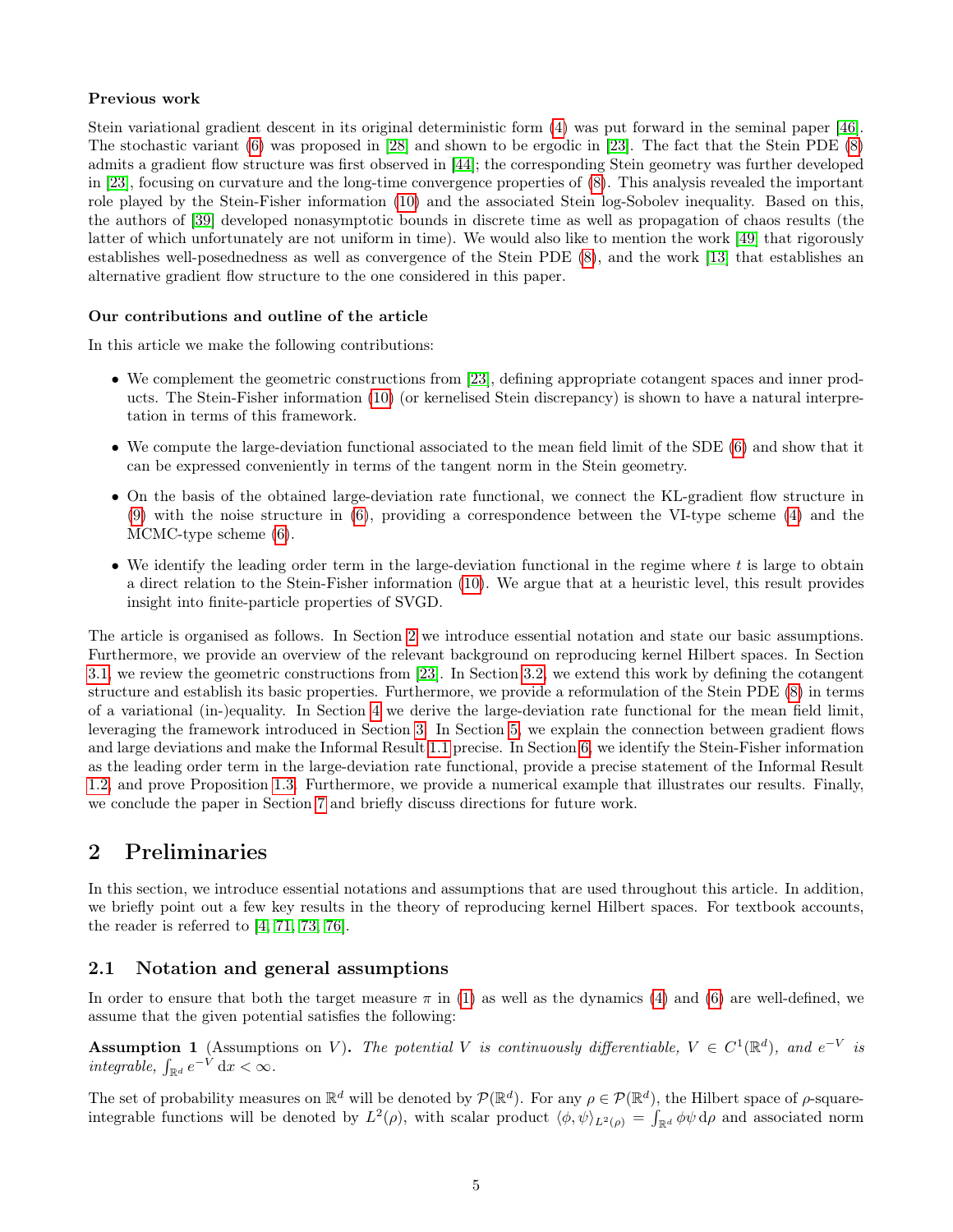$\|\phi\|_{L^2(\rho)}^2 = \langle \phi, \phi \rangle_{L^2(\rho)}$ . Often, we will work with the following subset of probability measures,

 $M := \{ \rho \in \mathcal{P}(\mathbb{R}^d) : \rho \text{ admits a smooth and strictly positive density with respect to the Lebesgue measure} \}.$ 

We later formally turn this set into a Riemannian manifold with an extended geodesic distance (allowing the value ∞) that depends on the choice of the kernel.

#### 2.2 Assumptions on kernels

Throughout this paper, we work with one or more kernels that are always assumed to satisfy the following:

<span id="page-5-0"></span>**Assumption 2.** The kernel  $k:\mathbb{R}^d\times\mathbb{R}^d\to\mathbb{R}$  is assumed to be symmetric, continuous, and continuously differentiable off the diagonal, that is,  $k \in C^1(\mathbb{R}^d \times \mathbb{R}^d \setminus \{(x, y) \in \mathbb{R}^{2d} : x = y\})$ . Furthermore, k is assumed to be positive definite, that is, for all  $n \in \mathbb{N}$ ,  $\alpha_1, \ldots, \alpha_n \in \mathbb{R}$  and  $x_1, \ldots, x_n \in \mathbb{R}^d$  it holds that  $\sum_{i,j\geq 1}^n \alpha_i \alpha_j k(x_i, x_j) \geq 0$ .

<span id="page-5-1"></span>Assumption 3. The kernel k is bounded.

<span id="page-5-2"></span>**Assumption 4.** [\[27,](#page-22-13) [75\]](#page-24-7) The kernel k is integrally strictly positive definite (ISPD), that is,

$$
\int_{\mathbb{R}^d} \int_{\mathbb{R}^d} k(x, y) \, \rho(\mathrm{d}x) \, \rho(\mathrm{d}y) > 0,\tag{14}
$$

<span id="page-5-6"></span>(13)

for all signed Borel measures ρ that are not the zero measure.

Let us comment on the foregoing assumptions. While Assumption [2](#page-5-0) is fundamental (in that it is required for the construction of associated reproducing kernel Hilbert spaces (RKHS) as well as for defining all the terms in [\(4\)](#page-1-2) and [\(6\)](#page-1-3)), Assumptions [3](#page-5-1) and [4](#page-5-2) are made in this paper for technical convenience. Indeed, the set-up in [\[23\]](#page-21-8) encompasses unbounded kernels (but does require the weaker integrability condition  $\int_{\mathbb{R}^d} k(x, x) d\rho(x) < \infty$  for measures  $\rho$  under consideration). Non-ISPD kernels have been considered in [\[47\]](#page-23-13), for instance, and could be included in our framework with more technical effort. Note that the ISPD Assumption [4](#page-5-2) is a strengthened version of the positive definiteness in Assumption [2.](#page-5-0)

Examples of kernels satisfying Assumptions [2,](#page-5-0) [3](#page-5-1) and [4](#page-5-2) are given by the parametric family  $k_{p,\sigma}: \mathbb{R}^d \times \mathbb{R}^d \to \mathbb{R}$ , defined via

$$
k_{p,\sigma}(x,y) = \exp\left(-\frac{|x-y|^p}{\sigma^p}\right),\tag{15}
$$

where  $p \in (0, 2]$  is a smoothness parameter, and  $\sigma > 0$  is called the kernel width (see [\[23,](#page-21-8) Lemma 42]). Further examples are provided by the family of Matérn kernels whose reproducing kernel Hilbert spaces coincide with the classical Sobolev spaces  $W^{m,2}(\mathbb{R}^d)$  whenever m and d are such that  $W^{m,2}(\mathbb{R}^d) \subset C(\mathbb{R}^d)$ , see [\[71,](#page-24-4) Section 1.3].

### 2.3 Reproducing kernel Hilbert spaces

Given a positive definite kernel k, we denote by  $(\mathcal{H}_k,\langle\cdot,\cdot\rangle_{\mathcal{H}_k})$  the corresponding reproducing kernel Hilbert space (RKHS), see [\[76,](#page-24-6) Section 4], and by  $\|\cdot\|_{\mathcal{H}_k}^2 = \langle \cdot, \cdot \rangle_{\mathcal{H}_k}$  the associated norm. This Hilbert space is characterised by the conditions that  $k(x, \cdot) \in \mathcal{H}_k$  as well as  $\langle f, k(x, \cdot) \rangle_{\mathcal{H}_k} = f(x)$ , for all  $x \in \mathbb{R}^d$  and  $f \in \mathcal{H}_k$ . If  $\rho \in \mathcal{P}(\mathbb{R}^d)$  is a probability measure with full support, then Assumption [3](#page-5-1) ensures that  $\mathcal{H}_k \subset L^2(\rho)$ , where moreover the natural inclusion is continuous, see [\[76,](#page-24-6) Theorem [4](#page-5-2).26], and Assumption 4 guarantees that  $\mathcal{H}_k \subset L^2(\rho)$  is dense, see [\[75,](#page-24-7) Theorem 7] and [\[76,](#page-24-6) Theorem 4.26i)].

<span id="page-5-4"></span>In order to characterise the norm  $\|\cdot\|_{\mathcal{H}_k}$  more explicitly, it is helpful to introduce the operators  $\mathcal{T}_{k,\rho}: L^2(\rho) \to L^2(\rho)$ 

<span id="page-5-3"></span>
$$
(\mathcal{T}_{k,\rho}\phi)(x) := \int_{\mathbb{R}^d} k(x,y)\phi(y)\rho(\mathrm{d}y), \qquad \phi \in L^2(\rho). \tag{16}
$$

We gather a number of properties of this operator that will be useful later on.

<span id="page-5-5"></span>**Proposition 2.1.** For all  $\rho \in M$ ,

(a) 
$$
\mathcal{T}_{k,\rho}L^2(\rho) \subset \mathcal{H}_k
$$
, and  $\mathcal{T}_{k,\rho}: L^2(\rho) \to \mathcal{H}_k$  is the adjoint of the inclusion  $\mathcal{H}_k \hookrightarrow L^2(\rho)$ , that is  

$$
\langle \mathcal{T}_{k,\rho}\phi, \psi \rangle_{\mathcal{H}_k} = \langle \phi, \psi \rangle_{L^2(\rho)}, \qquad \phi \in L^2(\rho), \ \psi \in \mathcal{H}_k.
$$
 (17)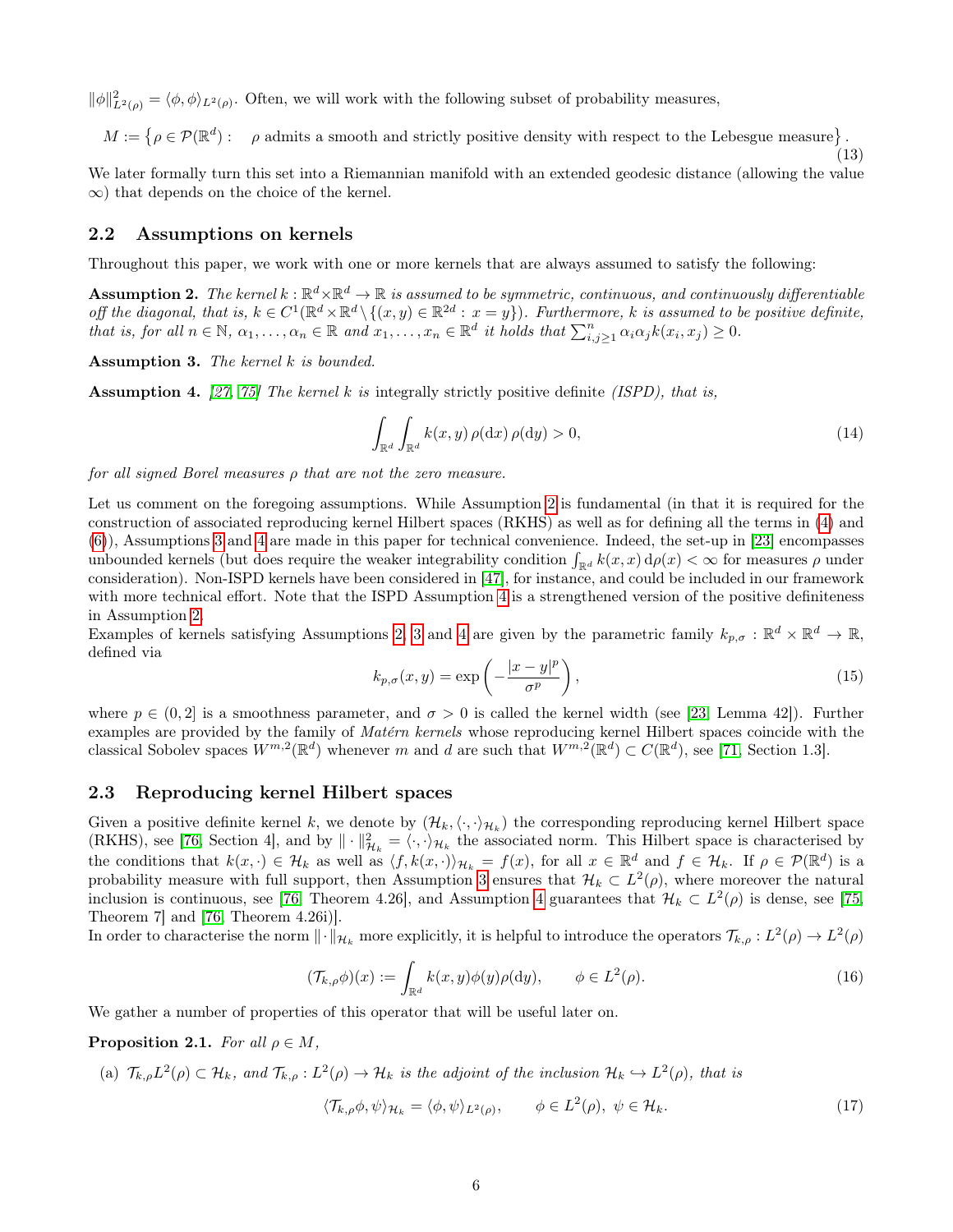- <span id="page-6-1"></span>(b)  $\mathcal{T}_{k,\rho}$  is compact, self-adjoint and positive semi-definite on  $L^2(\rho)$ ,
- <span id="page-6-2"></span>(c)  $\mathcal{T}_{k,\rho}$  is injective.

*Proof.* For [\(a\)](#page-5-3) and [\(b\)](#page-6-1), see [\[76\]](#page-24-6), Theorems 4.26 and 4.27, respectively. For [\(c\)](#page-6-2), notice that  $\mathcal{T}_{k,\rho}\phi=0, \ \phi\in C_c^{\infty}(\mathbb{R}^d)$ implies  $\phi = 0$  by integrating against  $\phi \rho$  and using Assumption [4.](#page-5-2)

Remark 2.2. The identity [\(17\)](#page-5-3) is a key calculational tool throughout the proofs in Section [3](#page-6-0) and can formally be viewed as a consequence of the defining identity  $\langle k(x, \cdot), f \rangle_{\mathcal{H}_k} = f(x)$  after commuting integration and  $\langle \cdot, \cdot \rangle_{\mathcal{H}_k}$ . The scalar product in  $\mathcal{H}_k$  can now be written in the form

$$
\langle f, g \rangle_{\mathcal{H}_k} = \langle \mathcal{T}_{k,\rho}^{-1/2} f, \mathcal{T}_{k,\rho}^{-1/2} g \rangle_{L^2(\rho)}, \qquad f, g \in \mathcal{H}_k,
$$
\n(18)

where  $\mathcal{T}_{k,\rho}^{-1/2}$  may be defined via the spectral theorem [\[65,](#page-23-14) Chapter VII]. For instance, if  $(e_i)_{i=1}^{\infty} \subset L^2(\rho)$  is an orthonormal eigenbasis of  $\mathcal{T}_{k,\rho}$  (that is,  $\langle e_i, e_j \rangle_{L^2(\rho)} = \delta_{ij}$  and  $\mathcal{T}_{k,\rho}e_i = \lambda_i e_i$ ), then for  $f = \sum_i f_i e_i$  and  $g = \sum_i g_i e_i$ we have that

<span id="page-6-3"></span>
$$
\langle f, g \rangle_{\mathcal{H}_k} = \sum_{i=1}^{\infty} \frac{1}{\lambda_i} f_i g_i,
$$

see [\[76,](#page-24-6) Section 4.5].

Derived from  $\mathcal{H}_k$  and  $L^2(\rho)$ , we will frequently make use of the corresponding spaces of vector fields  $\mathcal{H}_k^d$  and  $(L^2(\rho))^d$ , defined through

$$
\mathcal{H}_k^d = \underbrace{\mathcal{H}_k \otimes \ldots \otimes \mathcal{H}_k}_{d \text{ times}} \quad \text{and} \quad (L^2(\rho))^d = \underbrace{L^2(\rho) \otimes \ldots \otimes L^2(\rho)}_{d \text{ times}}.
$$

In other words,  $\mathcal{H}_k^d$  and  $(L^2(\rho))^d$  consist of vector fields  $v = (v_1, \ldots, v_d)$ , with  $v_i \in \mathcal{H}_k$  or  $v_i \in L^2(\rho)$ , respectively, with scalar products given by

$$
\langle v, w \rangle_{\mathcal{H}_k^d} = \sum_{i=1}^d \langle v_i, w_i \rangle_{\mathcal{H}_k}, \qquad v_i, w_i \in \mathcal{H}_k, \qquad \text{and} \qquad \langle v, w \rangle_{(L^2(\rho))^d} = \sum_{i=1}^d \langle v_i, w_i \rangle_{L^2(\rho)}, \qquad v_i, w_i \in L^2(\rho).
$$

The operators  $\mathcal{T}_{k,\rho}$  defined in [\(16\)](#page-5-4) straightforwardly extend to the space  $(L^2(\rho))^d$ , interpreting (16) componentwise. Similarly, Proposition [2.1](#page-5-5) as well as the identity [\(18\)](#page-6-3) remain valid with the obvious modifications. Finally, we will need the following result in the spirit of the usual Helmholtz-decomposition [\[74\]](#page-24-8).

<span id="page-6-4"></span>**Proposition 2.3** (Helmholtz decomposition for RKHS). Let  $\rho \in M$  and define the space of divergence-free vector fields

$$
L^2_{\text{div}}(\rho) = \left\{ v \in (L^2(\rho))^d : \langle v, \nabla \phi \rangle_{(L^2(\rho))^d} = 0, \text{ for all } \phi \in C_c^{\infty}(\mathbb{R}^d) \right\}. \tag{19}
$$

Then  $\mathcal{H}_k^d$  admits the following  $\langle \cdot, \cdot \rangle_{\mathcal{H}_k^d}$ -orthogonal decomposition,

$$
\mathcal{H}_k^d = \left( L_{\text{div}}^2(\rho) \cap \mathcal{H}_k^d \right) \oplus \overline{\mathcal{T}_{k,\rho} \nabla C_c^\infty(\mathbb{R}^d)}^{\mathcal{H}_k^d}.
$$

Proof. We refer to [\[23,](#page-21-8) Lemma 45].

### <span id="page-6-0"></span>3 The Stein PDE as a gradient flow

In this section we recall and further analyse the *Stein geometry* that allows us to formally write the Stein PDE [\(8\)](#page-2-0) as a gradient flow on probability distributions, as first observed in [\[44\]](#page-22-6). Subsection [3.1](#page-7-0) will mostly be a review of the Stein geometry as developed in [\[23\]](#page-21-8); in Subsection [3.2](#page-8-0) we complement the construction from [\[23\]](#page-21-8) by defining appropriate cotangent spaces endowed with inner products; those turn out to be closely related to the Stein-Fisher information [\(10\)](#page-3-1). The duality between tangent and cotangent spaces gives rise to a variational reformulation of the Stein PDE [\(8\)](#page-2-0) in Proposition [3.11](#page-10-0) that will be instrumental in linking the large-deviation statement in Section [4](#page-11-1) to the gradient flow structure of the mean field limit. Analysing the Stein PDE [\(8\)](#page-2-0) using the geometric picture outlined in this section is very much inspired by the works of Otto and coworkers on the Fokker-Planck equation and its relation to the quadratic Wasserstein distance (see [\[37,](#page-22-3) [59,](#page-23-15) [60,](#page-23-3) [61,](#page-23-16) [62\]](#page-23-4) as well as the further developments in [\[2,](#page-21-6) [32\]](#page-22-14) and [\[15\]](#page-21-13)). For a direct comparison between the Stein geometry and the Wasserstein geometry we refer the reader to [\[23,](#page-21-8) Appendix A].

 $\Box$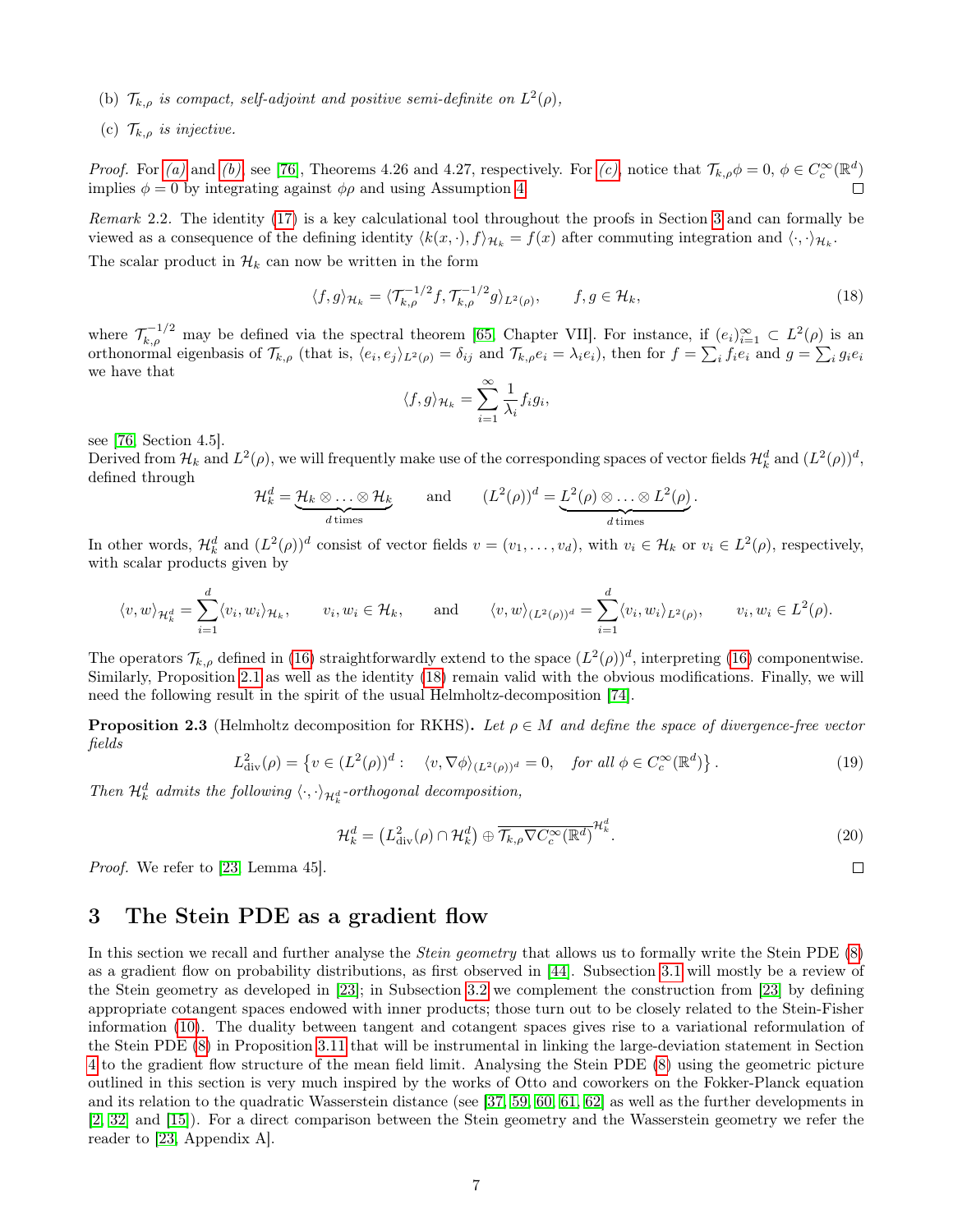Anticipating the constructions to follow in the remainder of this section, let us already in intuitive terms lay out the connections between the original idea from [\[46\]](#page-22-7) and the central geometric concepts of the Stein geometry. In [\[46\]](#page-22-7), the authors construct the ODE [\(4\)](#page-1-2) as the continuous-time limit of a gradient descent scheme. More precisely, they consider an ensemble of particles, represented by the empirical measure  $\rho^{(N)}$ , and design a minimising movement scheme that aims at minimising the KL-divergence between  $\rho^{(N)}$  and the target  $\pi$ . The associated velocity field is constrained to be chosen from within the RKHS  $\mathcal{H}^d_k$  and obtained from a variational principle that involves the corresponding RKHS-norm. As observed in [\[44\]](#page-22-6) and further developed in [\[23\]](#page-21-8), this construction principle is linked to the observation that [\(8\)](#page-2-0) can be cast in the form

<span id="page-7-6"></span>
$$
\partial_t \rho = -\mathbb{K}_{\rho} \frac{\delta \mathcal{K} \mathcal{L}}{\delta \rho} =: -(\text{grad}_k \mathcal{K} \mathcal{L})(\rho),\tag{21}
$$

where KL denotes the Kullback-Leibler<sup>[5](#page-7-1)</sup> divergence (or relative entropy) between the current distribution  $\rho_t$  and the target  $\pi$ ,

<span id="page-7-2"></span>
$$
KL(\rho) = \int_{\mathbb{R}^d} \log \left( \frac{d\rho}{d\pi} \right) d\rho = \int_{\mathbb{R}^d} V d\rho + \int_{\mathbb{R}^d} \log \rho d\rho + \log Z, \qquad \rho \in M,
$$
\n(22)

and  $\mathbb{K}_{\rho}$  is a positive definite 'Onsager' operator that we introduce in [\(29b\)](#page-8-1). This operator defines the Steingradient grad<sub>k</sub> :=  $\mathbb{K}_{\rho}\frac{\delta}{\delta\rho}$ , formalises the minimising movement scheme from [\[46\]](#page-22-7) and can be seen to be induced by an appropriate definition of the tangent spaces  $T_{\rho}M$  and corresponding (formal) Riemannian metric. The Onsager operators  $\mathbb{K}_{\rho}$  translate between the tangent and cotangent spaces defined below; indeed we have grad<sub>k</sub>KL  $\in T_{\rho}M$ and  $\frac{\delta KL}{\delta \rho} \in T_{\rho}^{*}M$ , at least formally.

From a statistical perspective, the term  $\int_{\mathbb{R}^d} V d\rho$  in [\(22\)](#page-7-2) measures the fit to the data, the entropic term  $\int_{\mathbb{R}^d} \log \rho d\rho$ encodes regularisation, and the normalisation constant Z represents the Bayesian evidence, useful in the context of model selection (see, for instance [\[48\]](#page-23-17) and [\[31,](#page-22-15) Section 6.7]).

#### <span id="page-7-0"></span>3.1 Formal Riemannian structure and associated gradient

In what follows, we formally equip the set  $M$  defined in  $(13)$  with the structure of a Riemannian manifold, following [\[23,](#page-21-8) Section 4], where the reader is referred to for further details. To start with, recall the operators  $\mathcal{T}_{k,\rho}$  from [\(16\)](#page-5-4), that can be extended to self-adjoint, nonnegative definite, and compact operators on  $L^2(\rho)$ , see [\[76,](#page-24-6) Section 4.3]. By abuse of notation, we will often apply  $\mathcal{T}_{k,\rho}$  to vector fields in  $(L^2(\rho))^d$ , in which case [\(16\)](#page-5-4) is to be understood componentwise. The operators  $\mathcal{T}_{k,\rho}$  are used to define the tangent space construction in the Stein geometry:

<span id="page-7-4"></span>**Definition 3.1** (Tangent spaces and Riemannian metric). See [\[23,](#page-21-8) Definition 5]. For  $\rho \in M$ , we define the tangent space <sup>[6](#page-7-3)</sup>

$$
T_{\rho}M := \left\{ \xi \in \mathcal{D}'(\mathbb{R}^d) : \text{ there exists } v \in \overline{\mathcal{T}_{k,\rho} \nabla C_c^{\infty}(\mathbb{R}^d)}^{\mathcal{H}_k^d} \text{ such that } \xi + \nabla \cdot (\rho v) = 0 \text{ in the sense of distributions} \right\}
$$

and the Riemannian metric  $\langle \cdot, \cdot \rangle_{T_{\rho}M} : T_{\rho}M \times T_{\rho}M \to \mathbb{R}$  by

<span id="page-7-5"></span>
$$
\langle \xi, \chi \rangle_{T_{\rho}M} := \langle u, v \rangle_{\mathcal{H}^d_k},\tag{24}
$$

where  $\xi + \nabla \cdot (\rho u) = 0$  and  $\chi + \nabla \cdot (\rho v) = 0$ , as well as  $u, v \in \overline{\mathcal{T}_{k,\rho} \nabla C_c^{\infty}(\mathbb{R}^d)}^{\mathcal{H}_k^d}$ .

A few remarks concerning Definition [3.1](#page-7-4) are in order. First of all, the spaces  $\overline{\mathcal{T}_{k,\rho}\nabla C_c^{\infty}(\mathbb{R}^d)}^{\mathcal{H}^d_k}$  mimic the spaces  $\overline{\nabla C_c^{\infty}(\mathbb{R}^d)}^{L^2(\rho)}$  common in the Wasserstein setting, see for example [\[2,](#page-21-6) Sec. 8.4]. Similar to that scenario, to each  $\xi \in T_\rho M$  there exists a unique  $u \in \overline{\mathcal{T}_{k,\rho} \nabla C_c^\infty(\mathbb{R}^d)}^{\mathcal{H}_k^d}$  with  $\xi + \nabla \cdot (\rho u) = 0$ , so that [\(24\)](#page-7-5) is justified. This fact can be traced back to the Helmholtz decomposition in the RKHS setting, see Proposition [2.3.](#page-6-4) Furthermore,  $\overline{\mathcal{T}_{k,\rho}\nabla C_c^{\infty}(\mathbb{R}^d)}^{\mathcal{H}_k^d}$  may also be recognised as the set of vector fields which are permissible in minimising movement

<span id="page-7-3"></span><span id="page-7-1"></span><sup>&</sup>lt;sup>5</sup>For notational convenience later on, we adopt the notation  $KL(\rho) := KL(\rho|\pi)$ , suppressing the dependence on  $\pi$ .

 ${}^6{\mathcal D}'$  denotes the usual space of Schwartz distributions, as the dual of  ${\mathcal D}({\mathbb R}^d) := C_c^\infty({\mathbb R}^d)$  equipped with the Schwartz topology, see[\[22\]](#page-21-14). Moreover, we say that  $\xi + \nabla \cdot (\rho v) = 0$  holds in the sense of distributions if  $\langle \xi, \phi \rangle - \int_{\mathbb{R}^d} \nabla \phi \cdot v \, d\rho = 0$  for all  $\phi \in C_c^{\infty}(\mathbb{R}^d)$ , where  $\langle \cdot, \cdot \rangle$ denotes the standard duality relation between  $\mathcal{D}'(\mathbb{R}^d)$  and  $C_c^{\infty}(\mathbb{R}^d)$ .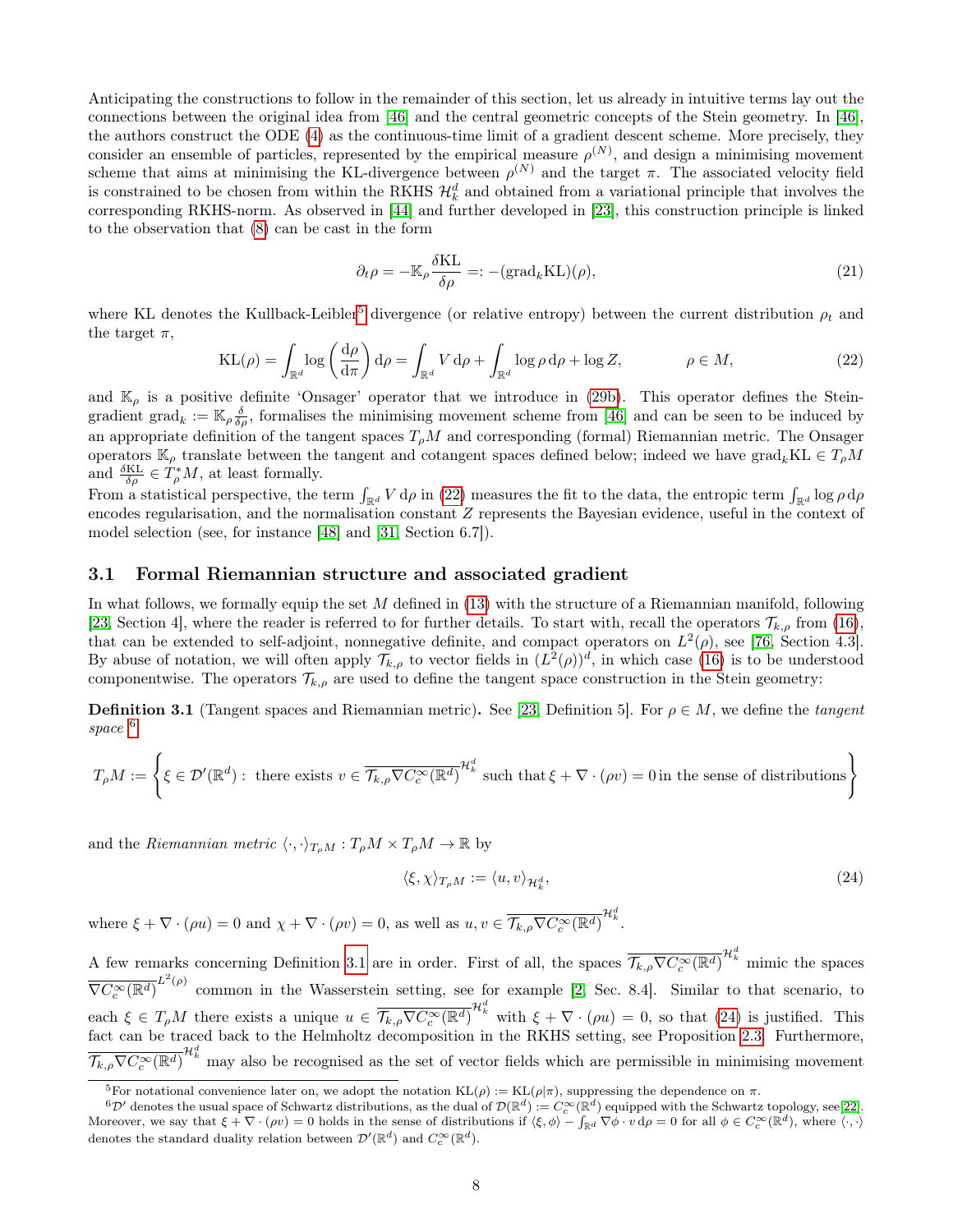schemes such as those devised in the original paper [\[44\]](#page-22-6). Therefore, at an intuitive level,  $T_{\rho}M$  is the space of derivatives  $\partial_t \rho$ , where  $\rho$  is a curve obtained by continuous-time limits of these schemes. We refer the reader to [\[23,](#page-21-8) Lemma 7], showing that indeed  $T_{\rho}M$  is a well-defined Hilbert space, for all  $\rho \in M$ .

The following lemma shows that  $T_{\rho}M$  can indeed be considered the tangent space. Before we come to this result, we recall that the functional derivative of a suitable functional  $\mathcal{F}: M \to \mathbb{R}$  is defined via

<span id="page-8-2"></span>
$$
\int_{\mathbb{R}^d} \frac{\delta \mathcal{F}}{\delta \rho}(\rho)(x) \phi(x) dx := \frac{\mathrm{d}}{\mathrm{d}\varepsilon} \Big|_{\varepsilon = 0} \mathcal{F}(\rho + \varepsilon \phi),\tag{25}
$$

for  $\phi \in C_c^{\infty}(\mathbb{R}^d)$  with  $\int_{\mathbb{R}^d} \phi \, dx = 0$ . The functional derivative of the Kullback-Leibner divergence [\(22\)](#page-7-2) can be computed for  $\rho \in M$ :

<span id="page-8-8"></span>
$$
\frac{\delta \text{KL}}{\delta \rho}(\rho)(x) = \log \rho(x) + V(x),\tag{26}
$$

see, for instance, [\[80,](#page-24-9) Chapter 15].

Finally, we are able to connect the geometric construction from Definition [3.1](#page-7-4) with the Stein PDE [\(8\)](#page-2-0):

**Lemma 3.2** (Stein gradient). See [\[23,](#page-21-8) Lemma 9 and Corollary 11]. Let  $\rho \in M$  and  $\mathcal{F}: M \to \mathbb{R}$  be such that the functional derivative  $\frac{\delta \mathcal{F}}{\delta \rho}(\rho)$  is well-defined and continuously differentiable. Moreover assume that  $\mathcal{T}_{k,\rho} \nabla \frac{\delta \mathcal{F}}{\delta \rho}(\rho) \in$  $\overline{\mathcal{T}_{k,\rho}\nabla C_c^\infty(\mathbb{R}^d)}^{\mathcal{H}_k^d}$ . Then the Riemannian gradient associated to  $(T_\rho M,\langle\cdot,\cdot\rangle_{T_\rho M})$  is given by

<span id="page-8-4"></span>
$$
(\text{grad}_{k} \mathcal{F})(\rho) = -\nabla \cdot \left(\rho \mathcal{T}_{k,\rho} \nabla \frac{\delta \mathcal{F}}{\delta \rho}(\rho)\right). \tag{27}
$$

Using  $(26)$ , it follows that the gradient flow formulation  $(21)$  and the Stein PDE  $(8)$  coincide.

### <span id="page-8-0"></span>3.2 Cotangent spaces, Onsager operators, duality and the energy-dissipation (in-)equality

In this section we expand the ideas of [\[23\]](#page-21-8) and define the cotangent spaces  $T^*_\rho M$ , their duality relationship with the tangent spaces through the Onsager operators  $\mathbb{K}_{\rho}$ , and establish their basic properties. In order to construct the cotangent spaces, we begin by defining the corresponding inner products for sufficiently regular test functions.

**Definition 3.3** (Dual inner product). For  $\rho \in M$ , we define the *dual inner product* 

$$
\langle \phi, \psi \rangle_{T^*_\rho M} = \int_{\mathbb{R}^d} \int_{\mathbb{R}^d} \nabla \phi(x) \cdot k(x, y) \nabla \psi(y) \rho(\mathrm{d}x) \rho(\mathrm{d}y), \qquad \phi, \psi \in C_c^\infty(\mathbb{R}^d), \tag{28}
$$

as well as the Onsager operator

<span id="page-8-3"></span>
$$
\mathbb{K}_{\rho}: C_c^{\infty}(\mathbb{R}^d) \to T_{\rho}M \tag{29a}
$$

<span id="page-8-6"></span><span id="page-8-1"></span>
$$
\phi \mapsto -\nabla \cdot (\rho \mathcal{T}_{k,\rho} \nabla \phi). \tag{29b}
$$

<span id="page-8-7"></span>Remark 3.4. Combining the definition [\(29\)](#page-8-3) with [\(27\)](#page-8-4), we see that  $\text{grad}_k = \mathbb{K}_{\rho} \frac{\delta}{\delta \rho}$ . In differential geometric terms, the functional derivative  $\frac{\delta}{\delta \rho}$  takes the role of the exterior derivative [\[41\]](#page-22-16), while the Onsager operator corresponds to the musical isomorphisms ('raising' the index in the language of theoretical physics). The latter concept will be made more explicit in Proposition [3.8](#page-9-0) below. Note also that [\(29b\)](#page-8-1) is similar to the Wasserstein setting where  $\mathbb{K}_{\rho}\phi = -\nabla \cdot (\rho \nabla \phi).$ 

The next lemma is a prelude to Definition [3.6,](#page-9-1) in particular showing that the inner product  $\langle \cdot, \cdot \rangle_{T^*_\rho M}$  is nondegenerate.

**Lemma [3](#page-5-1).5.** Let k satisfy Assumptions [2,](#page-5-0) 3 and [4.](#page-5-2) Then  $(C_c^{\infty}(\mathbb{R}^d, \langle \cdot, \cdot \rangle_{T^*_\rho M})$  is a pre-Hilbert<sup>[7](#page-8-5)</sup> space over  $\mathbb{R}$ .

*Proof.* The bilinearity of  $\langle \cdot, \cdot \rangle_{T^*_\rho M}$  is immediate from the definition. For  $\phi \in C_c^{\infty}(\mathbb{R}^d)$ , Assumption [4](#page-5-2) implies that  $\langle \phi, \phi \rangle_{T^*_\rho M} = 0$  if and only if  $\phi = 0$ .  $\Box$ 

<span id="page-8-5"></span> ${}^{7}A$  pre-Hilbert (or inner-product) space satisfies the usual axioms of a Hilbert space, except for completeness. That is, it does not necessarily contain the limit points of all Cauchy sequences, see [\[40,](#page-22-17) Section 3.1].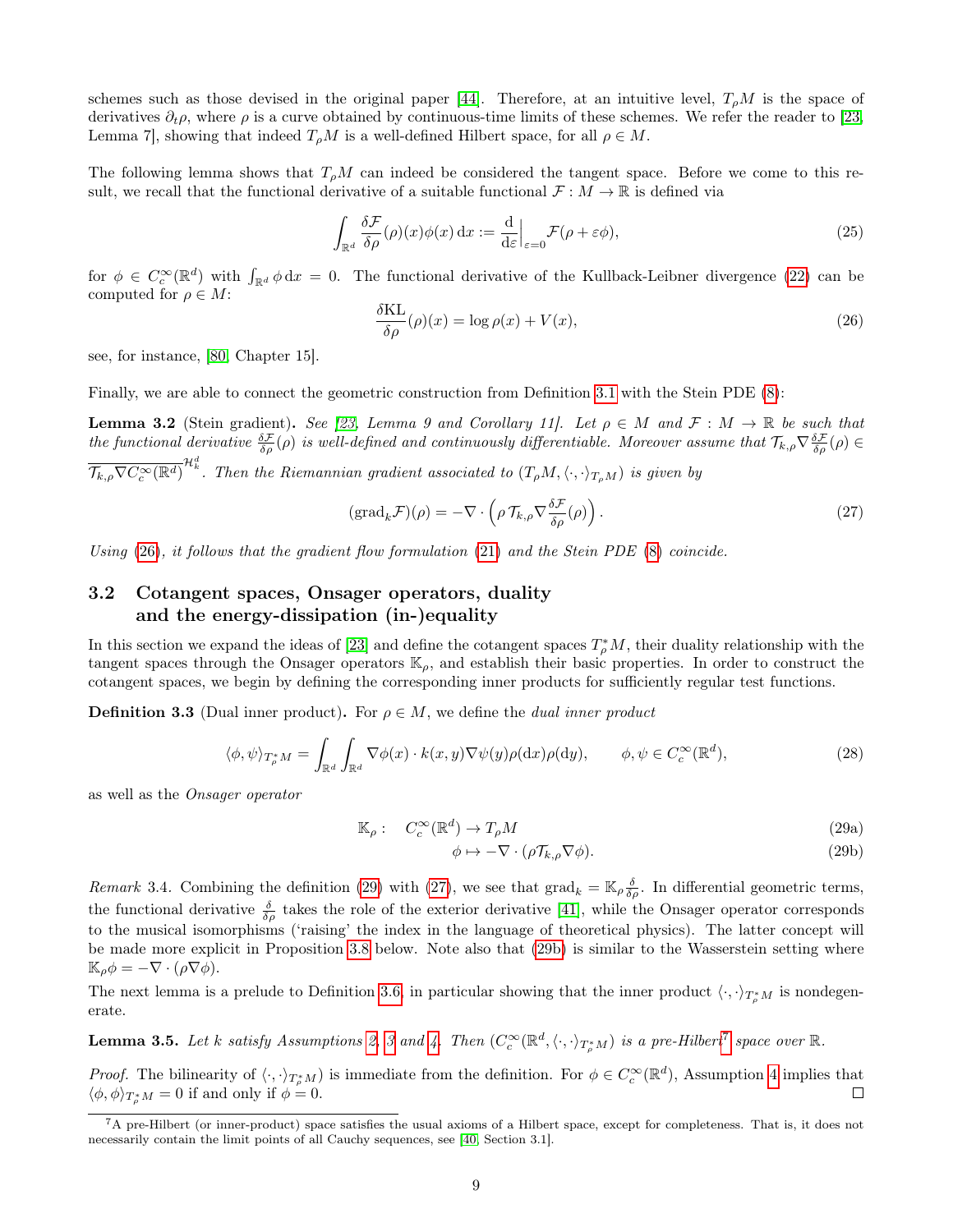The cotangent spaces can now be defined as follows:

<span id="page-9-1"></span>**Definition 3.6** (Cotangent spaces). For  $\rho \in M$ , we define the cotangent spaces  $T^*_{\rho}M$  to be the completions<sup>[8](#page-9-2)</sup> of  $(C_c^{\infty}(\mathbb{R}^d), \langle \cdot, \cdot \rangle_{T^*_\rho M}).$ 

<span id="page-9-9"></span>Remark 3.7. On a practical level, the completion construction extends the definition [\(28\)](#page-8-6) to functions  $\phi$  such that  $\langle \phi, \phi \rangle_{T^*_\rho M}$  can be defined<sup>[9](#page-9-3)</sup> and  $\langle \phi, \phi \rangle_{T^*_\rho M} < \infty$ . In particular, if  $\rho \in M$  and  $I^k_{\text{Stein}}(\rho) < \infty$  with  $I^k_{\text{Stein}}$  defined as in [\(10\)](#page-3-1), then  $\frac{\rho}{\pi} \in T^*_\pi M$ , and

<span id="page-9-10"></span>
$$
I_{\text{Stein}}^{k}(\rho) = \left\| \frac{\rho}{\pi} \right\|_{T_{\pi}^{*}M}^{2} = \left\| \frac{\delta \text{KL}}{\delta \rho} \right\|_{T_{\rho}^{*}M}^{2}.
$$
\n(30)

We will revisit this identity in Section [6.](#page-16-0)

The next result shows that the Onsager operators  $\mathbb{K}_{\rho}$  naturally translate between the tangent and cotangent spaces, substantiating Remark [3.4:](#page-8-7)

<span id="page-9-0"></span>**Proposition 3.8** (Duality). For any  $\rho \in M$ , the Onsager operator  $\mathbb{K}_{\rho}$  extends to an isometric isomorphism between the Hilbert spaces  $T_{\rho}^*M$  and  $T_{\rho}M$ . That is, the extension (denoted by the same symbol) satisfies

<span id="page-9-7"></span><span id="page-9-4"></span>
$$
\langle \mathbb{K}_{\rho} \phi, \mathbb{K}_{\rho} \psi \rangle_{T_{\rho}M} = \langle \phi, \psi \rangle_{T_{\rho}^*M},\tag{31}
$$

for all  $\phi, \psi \in T_{\rho}^* M$ .

*Proof.* For  $\phi, \psi \in C_c^{\infty}(\mathbb{R}^d)$ , we have that

$$
\langle \mathbb{K}_{\rho} \phi, \mathbb{K}_{\rho} \psi \rangle_{T_{\rho}M} = \langle \mathcal{T}_{k,\rho} \nabla \phi, \mathcal{T}_{k,\rho} \nabla \psi \rangle_{\mathcal{H}_{k}^{d}} = \langle \mathcal{T}_{k,\rho} \nabla \phi, \nabla \psi \rangle_{(L^{2}(\rho))^{d}} = \langle \phi, \psi \rangle_{T_{\rho}^{*}M}.
$$
\n(32)

Here, the first identity follows from the definition  $(24)$  and Proposition [2.1](#page-6-2) $(a)$ , while the second identity is implied by the adjoint relation [\(17\)](#page-5-3). The third identity is a direct consequence of the definition [\(28\)](#page-8-6). From [\(32\)](#page-9-4), we see that  $\mathbb{K}_{\rho}$  is a linear isometry from  $C_c^{\infty}(\mathbb{R}^d)$  to  $T_{\rho}M$ , and hence can be uniquely extended to an isometry  $\widehat{\mathbb{K}}_{\rho}$  on the completion  $T_{\rho}^*M$  (see [\[65,](#page-23-14) Theorem I.7]). Being an isometry, it is clear that  $\widehat{\mathbb{K}}_{\rho}$  is injective. It remains to show that  $\widehat{\mathbb{K}}_{\rho}$  is surjective. To this end, it is sufficient to prove that  $\mathbb{K}_{\rho}(C_c^{\infty}(\mathbb{R}^d))$  is dense in  $T_{\rho}M$ . For this, let us assume to the contrary that  $\mathbb{K}_{\rho}(C_c^{\infty}(\mathbb{R}^d))$  is not dense. Then there exists  $\chi \in T_{\rho}M$  with  $\chi \neq 0$  such that  $\langle \chi, \mathbb{K}_{\rho} \phi \rangle_{T_{\rho}M} = 0$ , for all  $\phi \in C_c^{\infty}(\mathbb{R}^d)$ . By Definition [3.1,](#page-7-4) there exists  $v \in \mathcal{H}_k^d$  such that  $\chi + \nabla \cdot (\rho v) = 0$  in the sense of distributions, as well as a sequence  $(\psi_n) \subset C_c^{\infty}(\mathbb{R}^d)$  such that  $\mathcal{T}_{k,\rho} \nabla \psi_n \to v$  in  $\mathcal{H}_k^d$ . We then see that

$$
0 = \langle \chi, \mathbb{K}_{\rho} \psi_n \rangle_{T_{\rho}M} = -\langle v, \mathcal{T}_{k,\rho} \nabla \psi_n \rangle_{\mathcal{H}_k^d} \to -\|v\|_{\mathcal{H}_k^d}^2,
$$
\n(33)

implying that  $v = 0$ . From the second statement in [\[23,](#page-21-8) Lemma 7], implied by Proposition [2.3,](#page-6-4) it then follows that  $\chi = 0$ , contradicting the assumption  $\chi \neq 0$  from before, and hence concluding the proof.  $\Box$ 

We can leverage the correspondence between  $T_{\rho}M$  and  $T_{\rho}^*M$  through  $\mathbb{K}_{\rho}$  provided by Proposition [3.8](#page-9-0) to set up an associated duality relation. This duality is natural in that it coincides with the duality between  $\mathcal{D}'(\mathbb{R}^d)$  and  $C_c^{\infty}(\mathbb{R}^d)$  whenever both are defined:

<span id="page-9-8"></span>**Corollary 3.9.** For any  $\rho \in M$ , we can define the duality relation

<span id="page-9-5"></span>
$$
T_{\rho}^* M \langle \phi, \xi \rangle_{T_{\rho} M} := \langle \mathbb{K}_{\rho} \phi, \xi \rangle_{T_{\rho} M}, \qquad \phi \in T_{\rho}^* M, \ \xi \in T_{\rho} M. \tag{34}
$$

In particular,  $T_\rho^*M$  is a representation of the dual of  $T_\rho M$ . If  $\phi \in C_c^\infty(\mathbb{R}^d) \subset T_\rho^*M$ , then we have

<span id="page-9-6"></span>
$$
T_{\rho}^* M \langle \phi, \xi \rangle_{T_{\rho} M} = \mathcal{D}'(\mathbb{R}^d) \langle \xi, \phi \rangle_{C_c^{\infty}(\mathbb{R}^d)} = \int_{\mathbb{R}^d} v \cdot \nabla \phi \, d\rho,
$$
\n(35)

where  $\xi + \nabla \cdot (\rho v) = 0$  and  $v \in \overline{\mathcal{T}_{k,\rho} \nabla C_c^{\infty}(\mathbb{R}^d)}^{H_k^d}$ .

<span id="page-9-2"></span><sup>&</sup>lt;sup>8</sup>Any pre-Hilbert space can be upgraded to a Hilbert space, intuitively by considering all limit points. For a rigorous survey of the completion construction see [\[40,](#page-22-17) Section 1.6, Theorem 3.2-3].

<span id="page-9-3"></span><sup>&</sup>lt;sup>9</sup>Note that this does not require  $\phi$  to be differentiable; indeed [\(28\)](#page-8-6) can be extended to nondifferentiable  $\phi$  and  $\psi$  using integration by parts.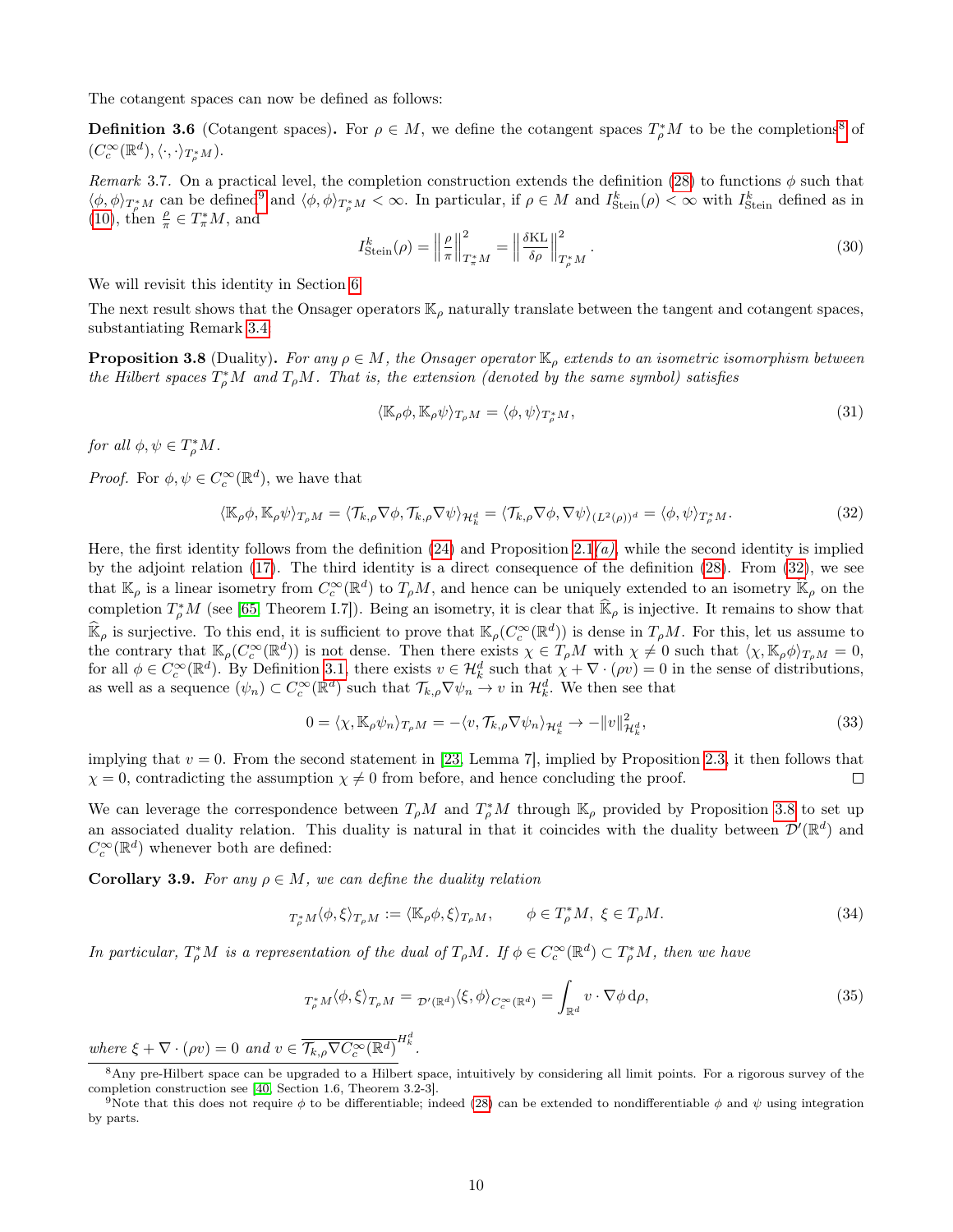Proof. By Proposition [3.8](#page-9-0) and the Riesz representation theorem, [\(34\)](#page-9-5) establishes a one-to-one correspondence between the topological dual of  $T_{\rho}M$  and  $T_{\rho}^*M$ . The second identity in [\(35\)](#page-9-6) is satisfied by definition, see Remark [3.4.](#page-8-7) To obtain the first identity, consider a sequence  $(\xi_n) \subset T_\rho^*M$  with  $\xi_n \to \xi$ , such that there exists a sequence  $(\psi_n) \subset C_c^{\infty}(\mathbb{R}^d)$  satisfying  $\xi_n + \nabla \cdot (\rho \mathcal{T}_{k,\rho} \nabla \psi_n) = 0$  in the sense of distributions. Then we have

$$
D'(\mathbb{R}^d)\langle\xi_n,\phi\rangle_{C_c^{\infty}(\mathbb{R}^d)} = \int_{\mathbb{R}^d} (\mathcal{T}_{k,\rho}\nabla\psi_n) \cdot \nabla\phi \,d\rho = \langle\psi_n,\phi\rangle_{T_{\rho}^*M} = \langle\mathbb{K}_{\rho}\psi_n,\mathbb{K}_{\rho}\phi\rangle_{T_{\rho}M}
$$
(36a)

<span id="page-10-3"></span>
$$
= T_{\rho}^* M \langle \phi, \mathbb{K}_{\rho} \psi_n \rangle_{T_{\rho} M} = T_{\rho}^* M \langle \phi, \xi_n \rangle_{T_{\rho} M}, \tag{36b}
$$

where the first inequality is a consequence of the definition of  $_{\mathcal{D}'(\mathbb{R}^d)}\langle \cdot, \cdot \rangle_{C_c^{\infty}(\mathbb{R}^d)}$ , the second equality follows from [\(28\)](#page-8-6), the third equality follows from [\(31\)](#page-9-7), and the fourth equality follows from [\(34\)](#page-9-5). Finally, we obtain [\(35\)](#page-9-6) by passing to the limit, noting that all operations are continuous.  $\Box$ 

As an consequence of this duality and the Banach-Alaoglu Theorem, we obtain compactness of the (sub-)level sets of the Stein-Fisher information, relevant later in the proof of Theorem [6.1.](#page-16-1)

**Corollary 3.10.** For any  $C > 0$ , the sets  $\{\rho \in M : I^k_{Stein}(\rho) \leq C\}$  are pre-compact in the topology characterised by the convergence:

$$
\rho^{\epsilon} \stackrel{\ast \pi}{\underset{\epsilon \to 0}{\longrightarrow}} \rho \quad \Leftrightarrow \quad T_{\pi}^* M \Big\langle \frac{\rho^{\epsilon}}{\pi}, \xi \Big\rangle_{T_{\pi} M} \to T_{\pi}^* M \Big\langle \frac{\rho}{\pi}, \xi \Big\rangle_{T_{\pi} M} \quad \text{for all } \xi \in T_{\pi} M. \tag{37}
$$

We next provide a reformulation of the Stein PDE  $(8)$  in terms of an energy-dissipation (in-)equality (see [\[2,](#page-21-6) Chapter 11]), using the framework developed in this section:

<span id="page-10-0"></span>**Proposition 3.11** (Energy-dissipation equality). For  $T > 0$ , let  $\rho : [0, T] \to M$  be a curve such that  $t \mapsto KL(\rho_t)$  is differentiable and for all  $t \in [0, T]$ ,

$$
\partial_t \rho_t \in T_{\rho_t} M, \qquad \frac{\delta \text{KL}}{\delta \rho}(\rho_t) \in T_{\rho_t}^* M, \qquad \text{and} \qquad \frac{\mathrm{d}}{\mathrm{d}t} \text{KL}(\rho_t) = \frac{\left\langle \frac{\delta \text{KL}}{\delta \rho}(\rho_t), \partial_t \rho_t \right\rangle_{T_{\rho_t} M} . \tag{38}
$$

Then the following statements are equivalent:

the Stein PDE (8) holds for all 
$$
t \in [0, T]
$$
,  
\n
$$
\iff \partial_t \rho_t = -\mathbb{K}_{\rho_t} \frac{\delta \mathcal{KL}}{\delta \rho}(\rho_t) \quad \text{for all } t \in [0, T],
$$
\n
$$
\iff
$$
\n
$$
\mathcal{KL}(\rho_T) - \mathcal{KL}(\rho_0) + \int_0^T \left( \frac{1}{2} \left\| \partial_t \rho_t \right\|_{T_{\rho_t} M}^2 + \frac{1}{2} \left\| \frac{\delta \mathcal{KL}}{\delta \rho}(\rho_t) \right\|_{T_{\rho_t}^* M}^2 \right) dt = 0.
$$
\n(39)

<span id="page-10-2"></span><span id="page-10-1"></span> $\Box$ 

Moreover, for any curve satisfying [\(38\)](#page-10-1), the left-hand side of [\(39\)](#page-10-2) is nonnegative.

Remark 3.12. The assumptions [\(38\)](#page-10-1) are made for convenience, and we refer to [\[2\]](#page-21-6) for generalisations. Note that the chain rule, i.e. the last condition of [\(38\)](#page-10-1), is expected to hold at a formal level, combining [\(25\)](#page-8-8) and [\(35\)](#page-9-6). Since [\(39\)](#page-10-2) is always non-negative, the proposition continues to hold if  $=$ ' is replaced by  $\leq$ '; analogues of [\(39\)](#page-10-2) are therefore often called energy-dissipation inequalities in the literature.

Proof. Take any curve satisfying [\(38\)](#page-10-1). The statement follows immediately by applying [\(38\)](#page-10-1) and completing the square:

KL(ρ<sup>T</sup> ) <sup>−</sup> KL(ρ0) + <sup>1</sup> 2 Z <sup>T</sup> 0 k∂tρtk 2 <sup>T</sup>ρt<sup>M</sup> + δKL δρ (ρt) 2 T <sup>∗</sup> ρtM ! dt = Z <sup>T</sup> 0 D δKL δρ (ρt), ∂tρ<sup>t</sup> E T <sup>∗</sup> ρtM TρtM + 1 2 k∂tρtk 2 <sup>T</sup>ρt<sup>M</sup> + 1 2 δKL δρ (ρt) 2 T <sup>∗</sup> ρtM ! dt [\(31\)](#page-9-7),[\(34\)](#page-9-5) = 1 2 Z <sup>T</sup> 0 ∂ρ<sup>t</sup> <sup>+</sup> <sup>K</sup><sup>ρ</sup><sup>t</sup> δ KL δρ (ρt) 2 TρtM dt.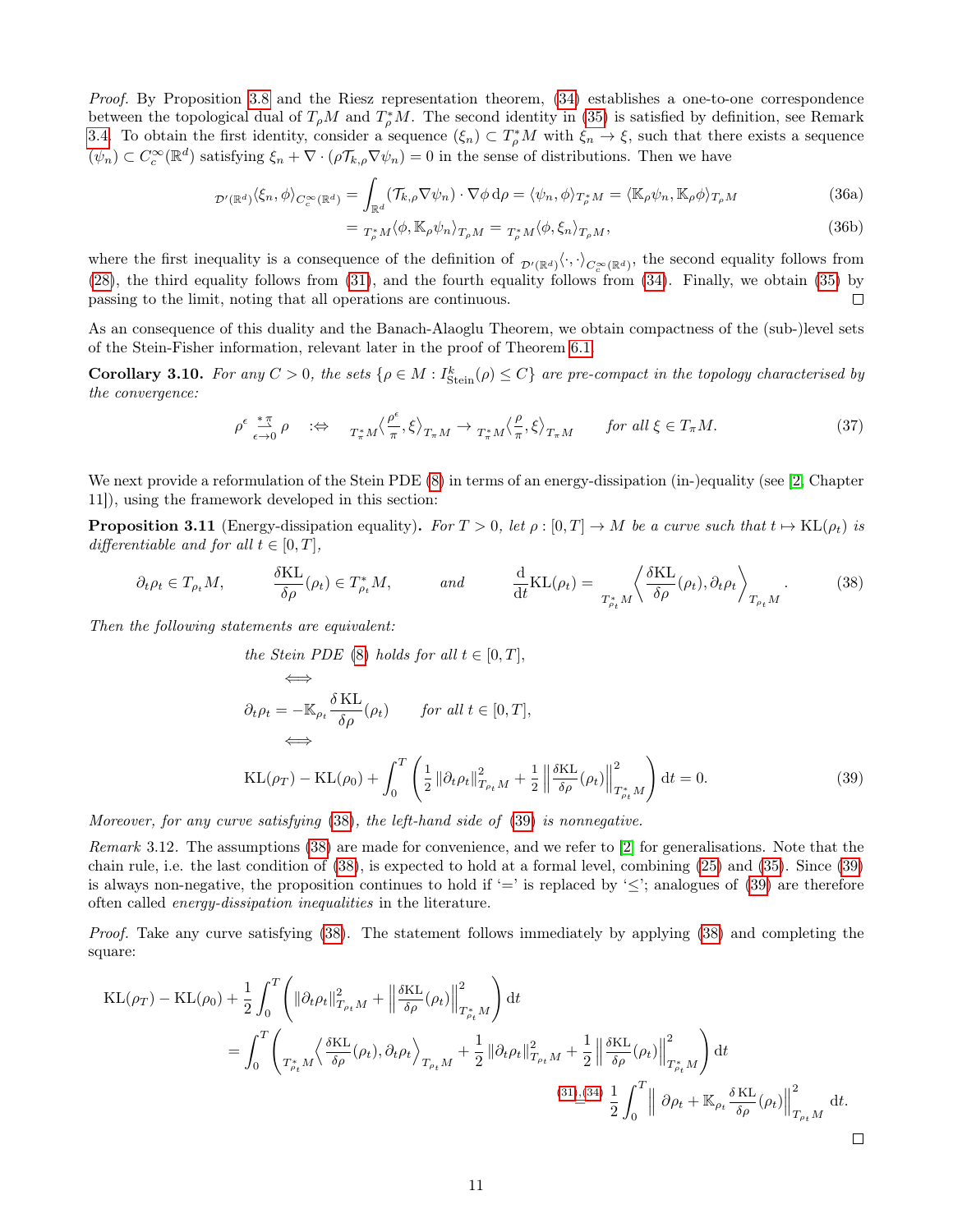We conclude this section with a remark on the relationship between the functional-analytic frameworks associated to the Stein and Wasserstein geometries. For this, we recall that in the Wasserstein geometry, the tangent and cotangent spaces are given by the Sobolev spaces  $H^{-1}(\rho)$  and  $H^{1}(\rho)$ , respectively, see [\[54\]](#page-23-7).

Lemma 3.13 (Comparison with the Wasserstein setting). We have

$$
H^{1}(\rho) \hookrightarrow T_{\rho}^{*}M \qquad and \qquad T_{\rho}M \hookrightarrow H^{-1}(\rho), \tag{40}
$$

where  $\rightarrow$  denotes containment with continuous inclusion.

Remark 3.14. The fact that the tangent spaces  $T_{\rho}M$  in the Stein geometry are contained in the tangent spaces for the Wasserstein geometry is ultimately due to the fact that the movement of the particles is restricted to vector fields belonging to reproducing kernel Hilbert spaces in SVGD.

*Proof.* For the first statement, it it sufficient to show that there exists a constant  $C > 0$  such that  $\|\phi\|_{T^*_\rho M} \leq$  $C\|\phi\|_{H^1(\rho)}$ , for all  $\phi \in C_c^{\infty}(\mathbb{R}^d)$ . This follows immediately from

$$
\langle \phi, \phi \rangle_{T^*_\rho M} = \langle \mathcal{T}_{k,\rho} \nabla \phi, \nabla \phi \rangle_{(L^2(\rho))^d} \le \| \mathcal{T}_{k,\rho} \|_{(L^2(\rho))^d \to (L^2(\rho))^d} \| \nabla \phi \|_{(L^2(\rho))^d}, \quad \phi \in C_c^\infty(\mathbb{R}^d),
$$
 (41)

noting that  $\mathcal{T}_{k,\rho}$  is bounded on  $(L^2(\rho))^d$  by Proposition [2.1](#page-5-5) and therefore  $\|\mathcal{T}_{k,\rho}\|_{(L^2(\rho))^d} < \infty$ . The second statement follows immediately by the duality established in Corollary [3.9,](#page-9-8) see [\[69,](#page-23-18) Theorem 4.10].  $\Box$ 

### <span id="page-11-1"></span>4 Large deviations corresponding to the mean field limit

In this section we introduce and derive the large-deviation principle for the empirical measure  $\rho_t^{(N)}$  associated to the SDE [\(6\)](#page-1-3) as  $N \to \infty$ . The derivation will partly be formal via a standard tilting technique; rigorous results for similar stochastic systems can be found in the classic works [\[17\]](#page-21-15) and [\[24,](#page-22-18) Ch. 13.3].

As mentioned in Subsection [1.1,](#page-1-5) the (random) path  $\rho^{(N)} := (\rho_t^{(N)})_{t \in [0,T]}$  converges weakly as  $N \to \infty$  to the solution  $\rho^{(\infty)}$  of the Stein PDE [\(8\)](#page-2-0). This means that for any continuity set A of paths [\[6,](#page-21-16) Th. 2.1],

$$
\mathbb{P}(\rho^{(N)} \in \mathcal{A}) \xrightarrow{N \to \infty} \delta_{\rho^{(\infty)}}(\mathcal{A}),
$$

that is, the probability vanishes for any atypical path  $\rho \neq \rho^{\infty}$ . The large-deviation principle quantifies the exponential rate of this convergence:

<span id="page-11-2"></span>
$$
\mathbb{P}(\rho^{(N)} \in \mathcal{A}) \stackrel{N \to \infty}{\sim} \exp(-N \inf_{\rho \in \mathcal{A}} \mathcal{I}_{[0,T]}(\rho)),\tag{42}
$$

where the *rate functional*  $\mathcal{I}_{[0,T]}$  satisfies  $\mathcal{I}_{[0,T]}(\rho^{(\infty)}) = 0$  and  $\mathcal{I}_{[0,T]}(\rho) > 0$  for any path  $\rho \neq \rho^{(\infty)}$ . In other words, the magnitude of  $\mathcal{I}_{[0,T]}(\rho)$  quantifies the 'unlikeliness' of the particular path  $\rho$  as a deviation from  $\rho^{(\infty)}$ , in the exponential scaling indicated above. The infimum on the right-hand side appears because the process will follow the least unlikely path with overwhelming probability; for the precise definition of the large-deviation principle we refer to  $|19|$ .

Remark 4.1. Throughout this paper we shall formally derive large-deviation principles [\(42\)](#page-11-2) for small balls  $\mathcal{B}_{\epsilon}(\rho)$ around an unlikely event  $\rho$ , i.e.

<span id="page-11-3"></span>
$$
\mathbb{P}(\rho^{(N)} \in \mathcal{B}_{\epsilon}(\rho)) \stackrel{N \to \infty}{\sim} \exp(-N\mathcal{I}_{[0,T]}(\rho)).
$$

This is a common proof technique for both the large-deviation lower and upper bounds in the rigorous definition, see [\[19,](#page-21-17) Sec. 1.2].

Remark 4.2. For brevity we shall largely ignore the role of the initial condition  $\rho_0$ . Implicitly we will always assume that the initial positions  $X_0^i$  of all particles are chosen deterministically, in such a way that  $\rho_0^{(N)}$  converges weakly to some given  $\rho_0$ . Theorem [6.1](#page-16-1) below shows that the leading order contribution as  $T \to \infty$  is independent of  $\rho_0$ .

Our main result provides an expression for the rate functional  $\mathcal{I}_{[0,T]}$  in terms of the  $T_{\rho}M$ -norm introduced in Definition [3.1.](#page-7-4) We postpone a discussion of its interpretation until Sections [6](#page-16-0) and [7.](#page-19-0)

<span id="page-11-0"></span>**Theorem 4.3** (Large-deviation principle, formal). The path  $(\rho_t^{(N)})_{t\in[0,T]}$  of the empirical measure [\(5\)](#page-1-4) associated to the SDE [\(6\)](#page-1-3) satisfies a large-deviation principle [\(42\)](#page-11-2) with rate functional  $\mathcal{I}_{[0,T]}$ , given by

$$
\mathcal{I}_{[0,T]}(\rho) = \frac{1}{4} \int_0^T \left\| \partial_t \rho_t - \nabla_x \cdot \left( \rho_t \int_{\mathbb{R}^d} \left[ k(\cdot, y) \nabla V(y) - \nabla_y k(\cdot, y) \right] \rho_t(\mathrm{d}y) \right) \right\|_{T_{\rho_t} M}^2 \mathrm{d}t,\tag{43}
$$

for paths  $\rho$  satisfying [\(38\)](#page-10-1).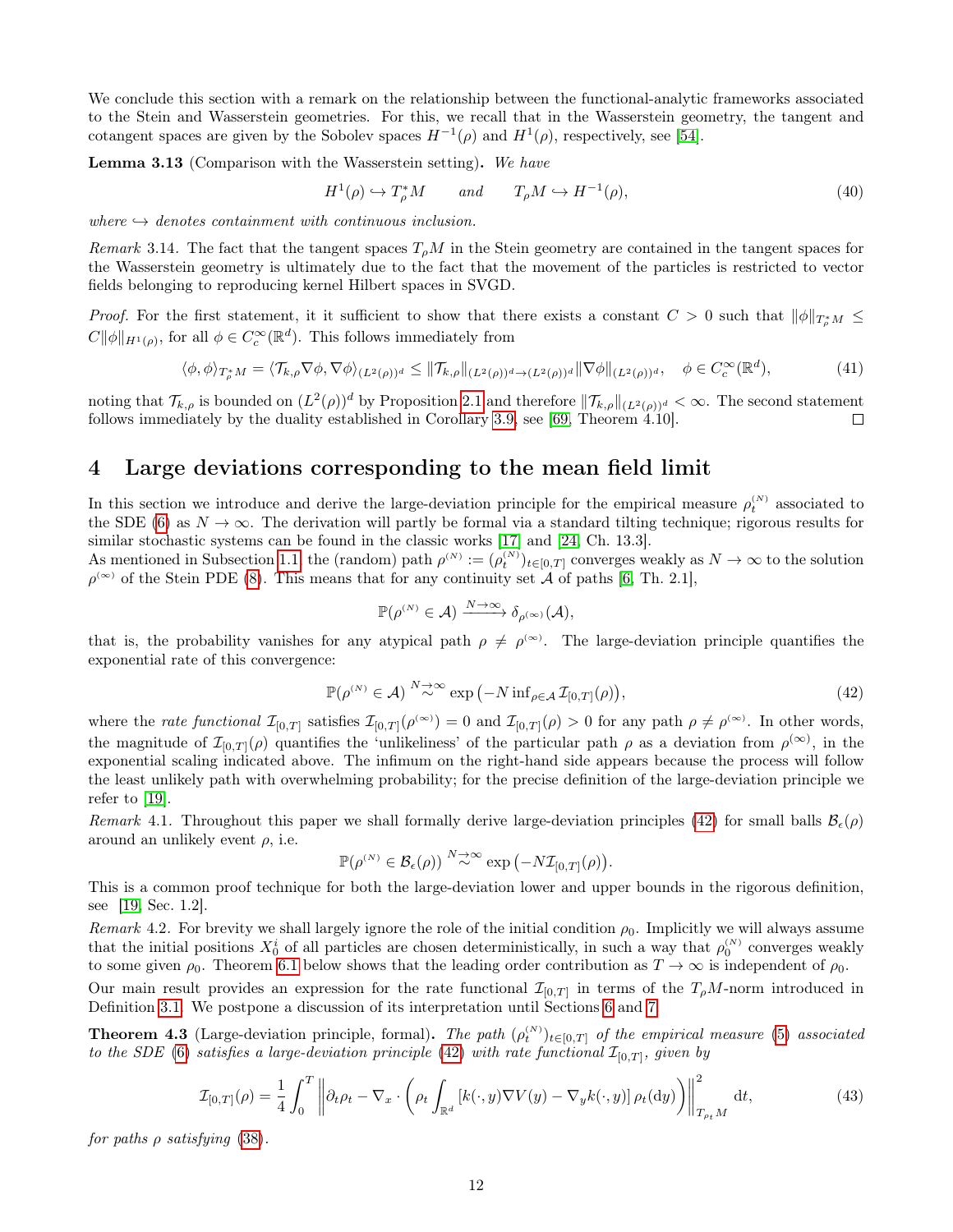We note that the expression [\(43\)](#page-11-3) can be extended to arbitrary paths  $\rho: [0,T] \to \mathcal{P}(\mathbb{R}^d)$ , possibly taking the value infinity; for brevity we will focus on sufficiently regular paths in the sense of [\(38\)](#page-10-1).

In the remainder of this section, we outline the proof of Theorem [4.3.](#page-11-0) The key idea is to tilt the underlying probability measure using Girsanov transformations so that the atypical path  $\rho$  becomes the typical one for the new, tilted measure. The very same technique is common in importance sampling for diffusions, see [\[35,](#page-22-19) [78\]](#page-24-10) and [\[56,](#page-23-19) Section 2.2], and sequential Monte Carlo methods [\[18,](#page-21-18) [21,](#page-21-19) [66\]](#page-23-20), used to simulate the occurrence of rare (=atypical) events.

The calculation of the large-deviation rate functional requires the construction of the 'exponential martingale'<sup>[10](#page-12-0)</sup>, for which it will be helpful to know the generator<sup>[11](#page-12-1)</sup> of the process  $\rho_t^{(N)}$  explicitly.

**Lemma 4.4.** For each  $N \in \mathbb{N}$ , the generator of the Markov process  $\rho_t^{(N)}$  defined by [\(6\)](#page-1-3) and [\(5\)](#page-1-4) is:

$$
(\mathcal{Q}^{(N)}F)(\rho) = \iint_{\mathbb{R}^d \times \mathbb{R}^d} \left[ -k(x, y) \nabla V(y) + \nabla_y k(x, y) \right] \cdot \nabla_x \left( \frac{\delta F}{\delta \rho}(\rho) \right)(x) \, \rho(\mathrm{d}x) \, \rho(\mathrm{d}y) + \frac{1}{N} \iint_{\mathbb{R}^d \times \mathbb{R}^d} k(x, y) \nabla_x \cdot \nabla_y \left( \frac{\delta^2 F}{\delta \rho^2}(\rho) \right)(x, y) \, \rho(\mathrm{d}x) \, \rho(\mathrm{d}y) + \frac{1}{N} \int_{\mathbb{R}^d} k(x, x) \Delta \left( \frac{\delta F}{\delta \rho}(\rho) \right)(x) \, \rho(\mathrm{d}x), \tag{44}
$$

where  $F: \mathcal{P}(\mathbb{R}^d) \to \mathbb{R}$  is a test function of sufficient regularity.

The proof follows a standard calculation involving Itô's formula that we postpone to the appendix. The following result shows that the process can be perturbed or tilted by adding an additional, time-dependent drift such that the Radon-Nikodym derivative is explicit.

**Lemma 4.5** (Girsanov transformation). Let  $\mathbb{P}_{[0,T]}^{(N)}$  be the law of the empirical measure process  $(\rho_t^{(N)})_{t\in[0,T]}$  associated to the SDE [\(6\)](#page-1-3), fix a test function  $G: [0,T] \times \mathcal{P}(\mathbb{R}^d)$  of sufficient regularity  $^{12}$  $^{12}$  $^{12}$  , and define the tilted measure  $\mathbb{P}_{[0,T]}^{(N,G)}$ through the Radon-Nikodym derivative,

$$
\frac{d\mathbb{P}_{[0,T]}^{(N,G)}}{d\mathbb{P}_{[0,T]}^{(N)}}(\rho) = \exp\left(NG_T(\rho_T) - NG_0(\rho_0) - N \int_0^T (\partial_t G_t)(\rho_t) dt - N \int_0^T (\mathcal{H}^{(N)} G_t)(\rho_t) dt \right),\tag{45}
$$

where the operator  $\mathcal{H}^{(N)}$  is defined as

<span id="page-12-6"></span><span id="page-12-5"></span><span id="page-12-4"></span><span id="page-12-3"></span>
$$
(\mathcal{H}^{(N)} G)(\rho) := \frac{1}{N} e^{-NG(\rho)} \left( \mathcal{Q}^{(N)} e^{NG(\rho)} \right)(\rho).
$$
 (46)

Then  $\mathbb{P}_{[0,T]}^{(N,G)}$  is the law of the (time-inhomogeneous) Markov process with generator

$$
(\mathcal{Q}_t^{(N,G)}F)(\rho) := (\mathcal{Q}^{(N)}F)(\rho) + \iint_{\mathbb{R}^d \times \mathbb{R}^d} k(x,y) \nabla_x \cdot \nabla_y \left( \frac{\delta F}{\delta \rho}(\rho)(x) \frac{\delta G_t}{\delta \rho}(\rho)(y) + \frac{\delta G_t}{\delta \rho}(\rho)(x) \frac{\delta F}{\delta \rho}(\rho)(y) \right) \rho(\mathrm{d}x) \rho(\mathrm{d}y). \tag{47}
$$

Remark 4.6. The limit of the operator  $\mathcal{H}^{(N)}$  coincides with the generator of the nonlinear Nisio semigroup in the framework of [\[24\]](#page-22-18).

Proof. The statement follows from the general Girsanov transformation formula [\[63,](#page-23-21) Th. 4.2], adapted to allow for time-dependent test functions  $G$ , see also [\[38,](#page-22-20) Th. A1.7.3] and [\[24,](#page-22-18) Sec. 8.6.1.1]:

$$
(\mathcal{Q}_t^{(N,G)} F)(\rho) = e^{-NG_t(\rho)} (\mathcal{Q}^{(N)} F e^{NG_t(\rho)}) (\rho) - e^{-NG_t(\rho)} F(\rho) (\mathcal{Q}^{(N)} e^{NG_t(\rho)}) (\rho).
$$

In the following we explicitly calculate [\(46\)](#page-12-3) and pass to the limit as  $N \to \infty$ .

<span id="page-12-1"></span><span id="page-12-0"></span><sup>&</sup>lt;sup>10</sup>The exponential martingale is the right-hand side of [\(45\)](#page-12-4) applied to the random process  $\rho_t^{(N)}$ .

<sup>&</sup>lt;sup>11</sup>Since the process  $\rho_t^{(N)}$  takes (random) values in  $\mathcal{P}(\mathbb{R}^d)$ , its generator acts on functionals  $F: \mathcal{P}(\mathbb{R}^d) \to \mathbb{R}$  of sufficient regularity. For background on measure-valued stochastic processes we refer the reader to [\[16\]](#page-21-20).

<span id="page-12-2"></span><sup>&</sup>lt;sup>12</sup>A convenient class of test functions is given by  $G \in C_b^2(0,T; C_b^2(\mathcal{P}(\mathbb{R}^d)))$ , where the derivative in  $\mathcal{P}(\mathbb{R}^d)$  is understood in the sense of [\(25\)](#page-8-8). See [\[79,](#page-24-11) Theorem 2.2.1] for the general Novikov condition (in finite dimensions) and [\[63\]](#page-23-21) for an even more general condition.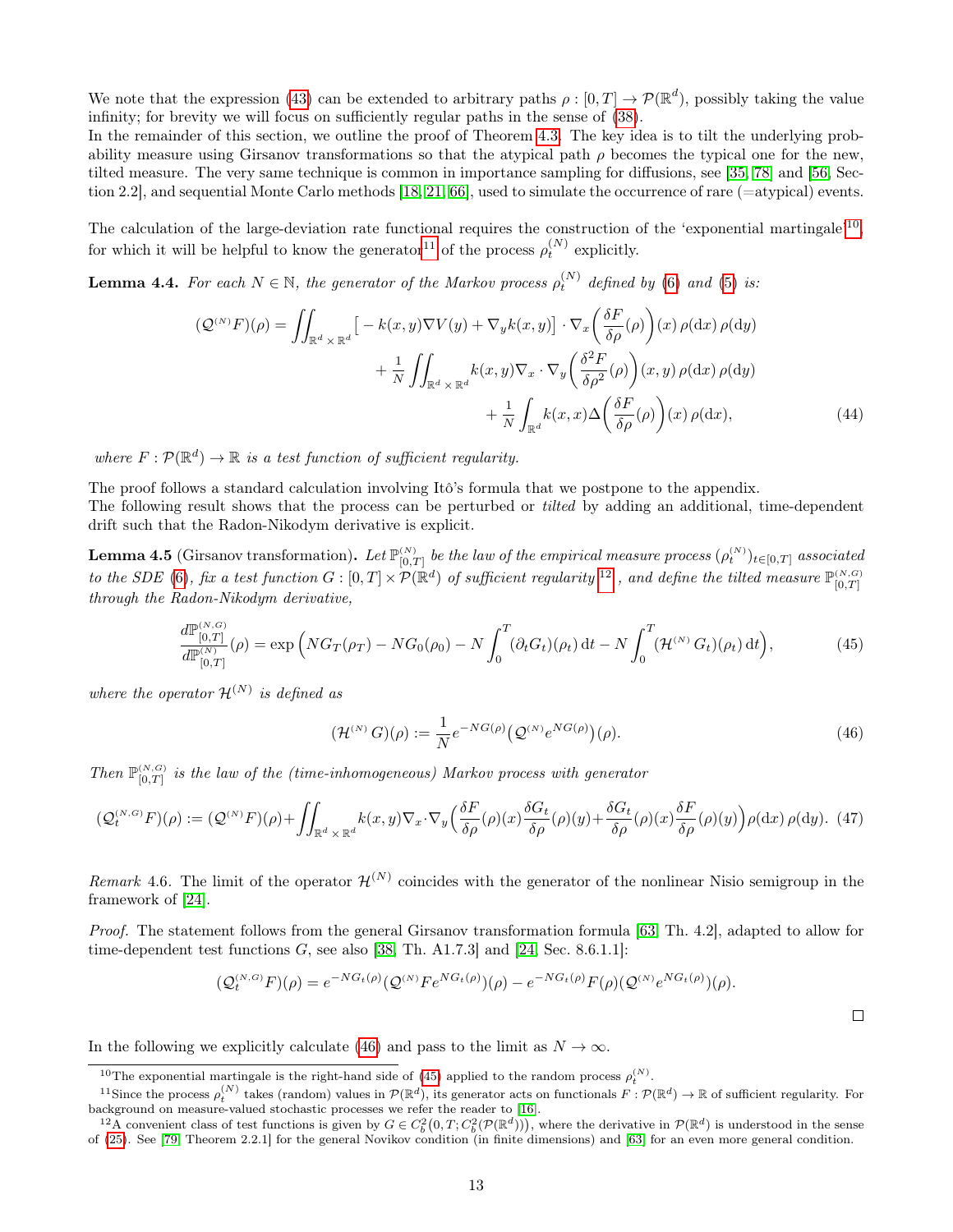<span id="page-13-1"></span>**Lemma 4.7.** For any test function  $G : [0, T] \times \mathcal{P}(\mathbb{R}^d)$  of sufficient regularity (as above), we have

<span id="page-13-0"></span>
$$
(\mathcal{H}^{(N)} G)(\rho) \xrightarrow{N \to \infty} \mathcal{H} \left( \rho, \frac{\delta G}{\delta \rho}(\rho) \right) := - \left\langle \frac{\delta G}{\delta \rho}(\rho), \frac{\delta \mathrm{KL}}{\delta \rho}(\rho) \right\rangle_{T^*_\rho M} + \left\| \frac{\delta G}{\delta \rho}(\rho) \right\|_{T^*_\rho M}^2,
$$

where  $\langle \cdot, \cdot \rangle_{T^*_{\rho}M}$  is defined in [\(28\)](#page-8-6).

We postpone this calculation to the appendix.

**Lemma 4.8** (Mean-field limit, formal). Fix a test function  $G : [0, T] \times \mathcal{P}(\mathbb{R}^d)$  of sufficient regularity (as above) and let  $\rho_t^{(N,G)}$  be the process with generator [\(47\)](#page-12-5). Then  $\rho^{(N,G)} \to \rho^{(\infty,G)}$ , which weakly solves the "tilted Stein PDE":

$$
\partial_t \rho_t(x) = \nabla_x \cdot \left( \rho_t(x) \int_{\mathbb{R}^d} \left[ k(x, y) \nabla V(y) - \nabla_y k(x, y) - 2k(x, y) \nabla_y \frac{\delta G_t}{\delta \rho}(\rho_t)(y) \right] \rho_t(\mathrm{d}y) \right). \tag{48}
$$

*Proof sketch.* Clearly the generator [\(47\)](#page-12-5) converges pointwise in  $\rho$  to

$$
\begin{split} \left(\mathcal{Q}_{t}^{(\infty,G)}F\right)(\rho) &:= \iint_{\mathbb{R}^{d}\times\mathbb{R}^{d}}\left[-k(x,y)\nabla V(y)+\nabla_{y}k(x,y)\right]\cdot\nabla_{x}\left(\frac{\delta F}{\delta\rho}(\rho)\right)(x)\,\rho(\mathrm{d} x)\,\rho(\mathrm{d} y) \\ &+ \iint_{\mathbb{R}^{d}\times\mathbb{R}^{d}}k(x,y)\nabla_{x}\cdot\nabla_{y}\left(\frac{\delta F}{\delta\rho}(\rho)(x)\frac{\delta G_{t}}{\delta\rho}(\rho)(y)+\frac{\delta G_{t}}{\delta\rho}(\rho)(x)\frac{\delta F}{\delta\rho}(\rho)(y)\right)\rho(\mathrm{d} x)\,\rho(\mathrm{d} y). \end{split}
$$

Hence formally by [\[42,](#page-22-21) Th. 2.12], the process  $\rho_t^{(N,G)}$  converges to some (a priori stochastic) process  $\rho_t^{(\infty,G)}$ . It remains to show that this process satisfies [\(48\)](#page-13-0) and is thus deterministic.

Let  $P_t^{(\infty,G)}$  be the time marginal of the path measure  $\mathbb{P}_{[0,T]}^{(\infty,G)}$  and let us make the ansatz that it is indeed deterministic:  $P_t^{(\infty,G)} = \delta_{\rho_t}$  for some (by assumption) sufficiently regular path  $\rho_t(\mathrm{d}x) = \rho_t(x) \, \mathrm{d}x$ . Then using the Chapman-Kolmogorov forward equation,

$$
\int_{\mathbb{R}^d} \frac{\delta F}{\delta \rho_t}(\rho_t)(x) \, \partial_t \rho(\mathrm{d}x) = \frac{\mathrm{d}}{\mathrm{d}t} F(\rho_t) = \frac{\mathrm{d}}{\mathrm{d}t} \int F(\rho) \, P_t(\mathrm{d}\rho) = \int (\mathcal{Q}_t^{(\infty, G)} F)(\rho) \, P_t(\mathrm{d}\rho)
$$
\n
$$
= (\mathcal{Q}_t^{(\infty, G)} F)(\rho_t) = \int_{\mathbb{R}^d} \frac{\delta F}{\delta \rho}(\rho_t)(x) \, B^{(G_t)}(\rho_t(x)) \, \mathrm{d}x,
$$

where  $B^{(G_t)}(\rho_t(x))$  is the right-hand side of [\(47\)](#page-12-5). Since this equation holds for arbitrary (sufficiently regular) test functions F, it follows that  $\partial_t \rho_t = B^{(G_t)}(\rho_t)$  weakly, and so the ansatz is justified for  $\rho_t = \rho_t^{(\infty, G)}$ .  $\Box$ 

Remark 4.9. In the notation introduced in Section [3,](#page-6-0) the tilted Stein PDE [\(48\)](#page-13-0) becomes

$$
\partial_t \rho_t = -\mathbb{K}_{\rho_t} \frac{\delta \mathrm{KL}}{\delta \rho}(\rho_t) + 2\mathbb{K}_{\rho_t} \frac{\delta G_t}{\delta \rho}(\rho_t).
$$

We finally have all the ingredients to prove the main result of this section.

Proof sketch of Theorem [4.3.](#page-11-0) To simplify, we only derive the rate functional for an arbitrary path  $\rho = (\rho_t)_{t\in[0,T]}$ satisfying [\(38\)](#page-10-1). Corresponding to this path, let  $\xi_t \in T^*_{\rho_t}M$  be maximal in

$$
T_{\rho_t}^* M \langle \xi_t, \partial_t \rho_t \rangle_{T_{\rho_t} M} - \mathcal{H}(\rho_t, \xi_t) = \frac{1}{T_{\rho_t}^* M} \langle \xi_t, \partial_t \rho_t + \mathbb{K}_{\rho_t} \frac{\delta \operatorname{KL}}{\delta \rho}(\rho_t) \rangle_{T_{\rho_t} M} + \frac{1}{T_{\rho_t}^* M} \langle \xi_t, \mathbb{K}_{\rho_t} \xi_t \rangle_{T_{\rho_t} M},
$$

pointwise in  $t \in [0, T]$ , where the brackets are defined in Corollary [3.9,](#page-9-8) and H is the limit obtained in Lemma [4.7.](#page-13-1) Again for simplicity we shall assume that this maximiser exists, and in fact  $\xi_t \in C_c^{\infty}(\mathbb{R}^d) \subset T_{\rho_t}^* M$ .

Upon differentiation with respect to  $\xi_t$  we recover the tilted Stein PDE [\(48\)](#page-13-0) with  $G_t(\rho) := \frac{\rho}{\rho(\mathbb{R}^d)} \langle \rho_t, \xi_t \rangle_{C_c^{\infty}(\mathbb{R}^d)}$  so that  $(\delta G_t/\delta \rho)(\rho_t) = \xi_t$ .

Thus for this particular choice, Lemma [4.8](#page-13-0) shows that the tilted process converges to the path we picked in the beginning of the proof, i.e.

<span id="page-13-2"></span>
$$
\mathbb{P}_{[0,T]}^{(N,G)} \to \delta_{\rho}.\tag{49}
$$

Now pick an arbitrary small ball  $\mathcal{B}_{\epsilon}(\rho)$  (in Skorokhod space) around the path  $\rho$ . By Lemma [4.5](#page-12-5) we may change the measure and write, for small  $\epsilon > 0$ :

$$
\frac{1}{N} \log \mathbb{P}_{[0,T]}^{(N)}(\mathcal{B}_{\epsilon}(\rho)) = \frac{1}{N} \log \int_{\mathcal{B}_{\epsilon}(\rho)} \frac{d\mathbb{P}_{[0,T]}^{(N)}}{d\mathbb{P}_{[0,T]}^{(N,G)}}(\rho) d\mathbb{P}_{[0,T]}^{(N,G)}(\text{d}\hat{\rho}) \approx \frac{1}{N} \log \frac{d\mathbb{P}_{[0,T]}^{(N)}}{d\mathbb{P}_{[0,T]}^{(N,G)}}(\rho) + \frac{1}{N} \log \mathbb{P}_{[0,T]}^{(N,G)}(\mathcal{B}_{\epsilon}(\rho)).
$$
\n(50)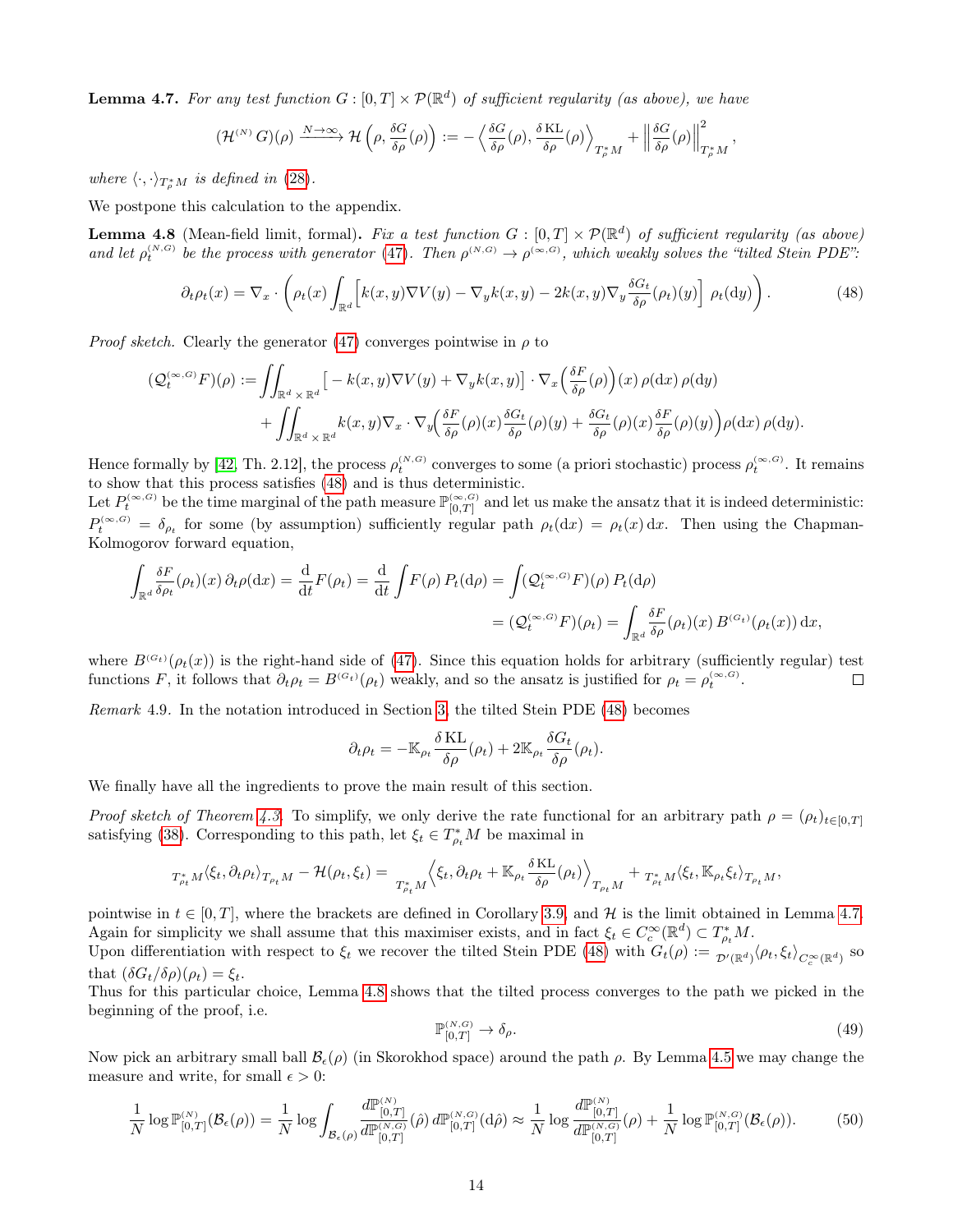By [\(49\)](#page-13-2) the last term vanishes, and so by Lemmas [4.5](#page-12-5) and [4.7](#page-13-1) we find as  $N \to \infty$  and small  $\epsilon > 0$ ,

$$
\frac{1}{N} \log \mathbb{P}_{[0,T]}^{(N)}(\mathcal{B}_{\epsilon}(\rho)) \to -\frac{1}{\mathcal{D}'(\mathbb{R}^{d})} \langle \rho_{T}, \xi_{T} \rangle_{C_{c}^{\infty}(\mathbb{R}^{d})} + \frac{1}{\mathcal{D}'(\mathbb{R}^{d})} \langle \rho_{0}, \xi_{0} \rangle_{C_{c}^{\infty}(\mathbb{R}^{d})} - \int_{0}^{T} \mathcal{D}'(\mathbb{R}^{d}) \langle \rho_{t}, \partial_{t} \xi_{t} \rangle_{C_{c}^{\infty}(\mathbb{R}^{d})} dt - \int_{0}^{T} \mathcal{H}(\rho_{t}, \xi_{t}) dt
$$
\n
$$
= - \sup_{\hat{\xi}: (0,T) \to T_{\rho}^{*} M} \int_{0}^{T} \left[ T_{\rho_{t}} M \langle \hat{\xi}_{t}, \partial_{t} \rho_{t} \rangle_{T_{\rho_{t}} M} - \mathcal{H}(\rho_{t}, \hat{\xi}_{t}) \right] dt
$$
\n
$$
= - \sup_{\hat{\xi}: (0,T) \to T_{\rho}^{*} M} \int_{0}^{T} \left[ T_{\rho_{t}} M \langle \hat{\xi}_{t}, \partial_{t} \rho_{t} + \mathbb{K}_{\rho_{t}} \frac{\delta \operatorname{KL}}{\delta \rho}(\rho_{t}) \rangle_{T_{\rho_{t}} M} - \|\xi_{t}\|_{T_{\rho}^{*} M}^{2} \right] dt
$$
\n
$$
= -\mathcal{I}_{[0,T]}(\rho),
$$

where the supremum over tiltings  $\hat{\xi}$  appears due to the definition of  $\xi$ .

In general, the perturbation functions  $\xi$  and G do not have sufficient regularity to apply Lemma [4.5,](#page-12-5) if they exist at all, so one typically needs technically demanding approximation arguments to make this into a rigorous argument, see for example [\[24,](#page-22-18) Ch. 13] and [\[17\]](#page-21-15).  $\Box$ 

From the large-deviation result in Theorem [4.3](#page-11-0) and the contraction principle [\[19,](#page-21-17) Th. 4.2.1] we immediately obtain the large-deviation principle for the ergodic limit [\(3\)](#page-0-1). The ensuing rate functional will be further analysed in Section [6.](#page-16-0)

**Corollary 4.10.** Fix  $T > 0$  and  $\rho_0 \in M$ . Let  $(\rho_t^{(N)})_{t \in [0,T]}$  be the path of the empirical measure associated to the SDE [\(6\)](#page-1-3), and let

$$
\bar{\rho}_T^{\scriptscriptstyle{(N)}}:=\frac{1}{T}\int_0^T\rho_t^{\scriptscriptstyle{(N)}}\,{\rm{d}} t
$$

be the ergodic average thereof. Then  $\bar{\rho}_T^{(N)}$  satisfies a large-deviation principle as  $N \to \infty$ , i.e.

<span id="page-14-2"></span>
$$
\mathbb{P}(\bar{\rho}_T^{(N)} \in \mathcal{A}) \stackrel{N \to \infty}{\sim} \exp(-N \inf_{\bar{\rho} \in \mathcal{A}} \bar{\mathcal{I}}_T(\bar{\rho})),
$$

with rate functional:

$$
\overline{\mathcal{I}}_T(\overline{\rho}) := \inf_{\substack{\hat{\rho}: [0,T] \to M:\\ \hat{\rho} \circ \overline{\rho} = \rho_0, \\ T^{-1} \int_0^T \hat{\rho}_t \, \mathrm{d}t = \overline{\rho}}} \mathcal{I}_{[0,T]}(\hat{\rho}). \tag{51}
$$

### <span id="page-14-0"></span>5 Connecting gradient flows to large deviations

As stated in the Introduction, any evolution equation of gradient flow type in fact admits many other non-equivalent gradient flow structures [\[20\]](#page-21-9). In the case of the Stein PDE [\(8\)](#page-2-0) this phenomenon is exemplified by the structures proposed in [\[44,](#page-22-6) [23\]](#page-21-8) and [\[13\]](#page-21-10). However, each gradient flow structure is related to a particular form of the noise in the corresponding interacting particle system. In this section we leverage our results from Sections [3](#page-6-0) and [4](#page-11-1) to make our Informal Result [1.1](#page-2-1) precise: the gradient flow structure from Section [3](#page-6-0) corresponds to the noise described by the SDE [\(6\)](#page-1-3). Our rigorous statement draws a connection between the reformulation of the gradient flow dynamics in terms of the energy-dissipation (in-)equality [\(39\)](#page-10-2) and the large-deviation functional [\(43\)](#page-11-3):

**Theorem 5.1** (Connection between energy-dissipation and large deviations). For any curve  $\rho : [0, T] \to M$  such that  $t \mapsto KL(\rho_t)$  is differentiable and [\(38\)](#page-10-1) holds for all  $t \in [0, T]$ , the left-hand side of [\(39\)](#page-10-2) coincides with  $\mathcal{I}_{[0,T]}(\rho)$ up to a factor of  $\frac{1}{2}$ , that is

<span id="page-14-1"></span>
$$
\mathcal{I}_{[0,T]}(\rho) = \frac{1}{2}KL(\rho_T) - \frac{1}{2}KL(\rho_0) + \frac{1}{4} \int_0^T \|\partial_t \rho_t\|_{T_{\rho_t}M}^2 dt + \int_0^T \left\| \frac{\delta \frac{1}{2}KL}{\delta \rho}(\rho_t) \right\|_{T_{\rho_t}^*M}^2 dt.
$$
 (52)

This implies that the large deviations from Theorem [4.3](#page-11-0) uniquely induce the gradient flow system with driving energy  $\frac{1}{2}$ KL( $\rho$ ) and cotangent norm  $\lVert \cdot \rVert_{T_{\rho}^{*}M}$  in the sense of [\[52\]](#page-23-22).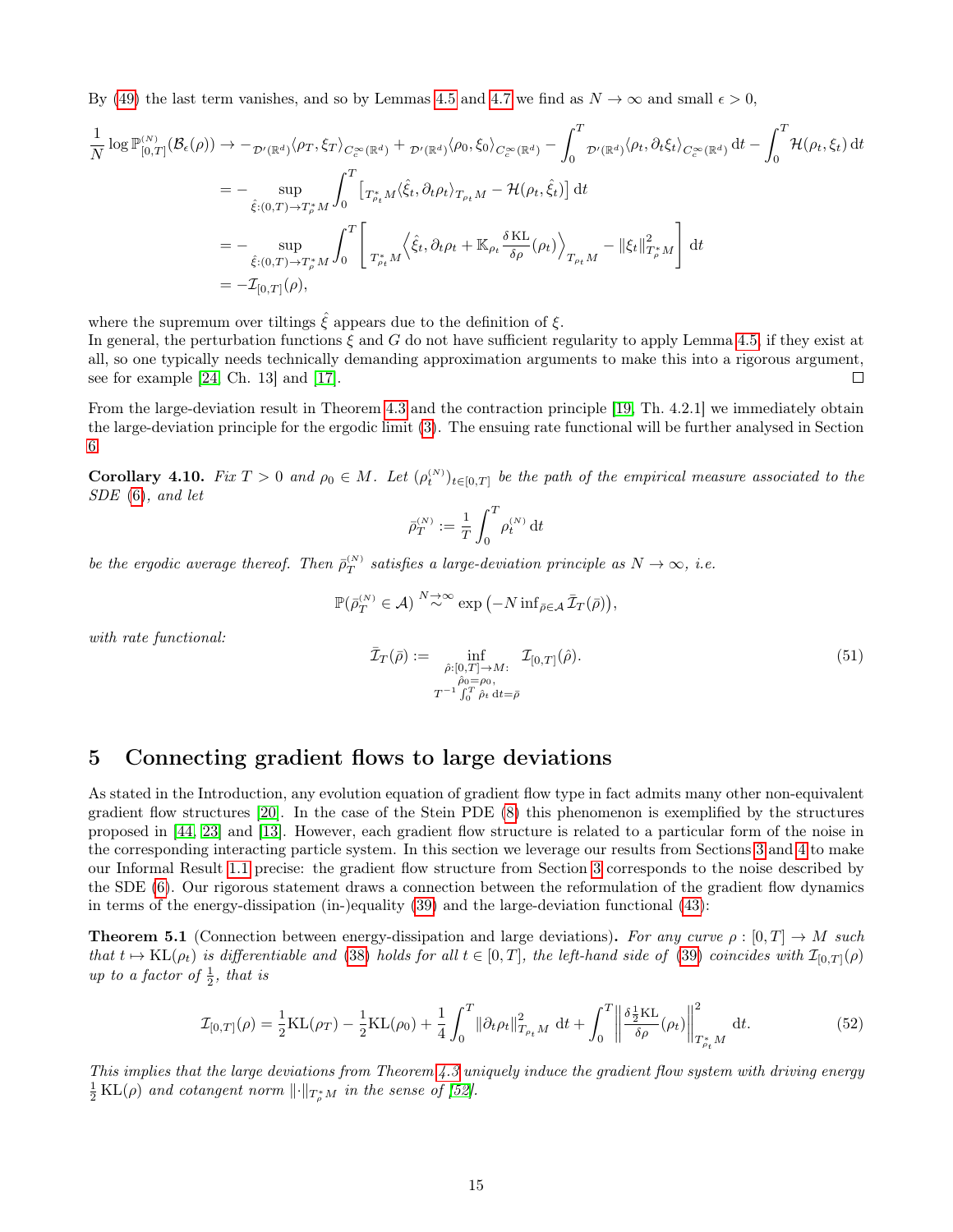Connections between energy-dissipation and large deviations have a long history in physics, starting from the idea that for non-evolving random systems, the Boltzmann-Gibbs-Helmholtz free energy  $\mathcal{F}(\rho)$  of a macroscopic state  $\rho$ is related to the probability of corresponding microstates through  $\mathbb{P}^{(N)}(B_{\epsilon}(\rho)) \sim \exp(-N \mathcal{F}(\rho)/(\kappa_B T))$ . For the sake of brevity we ignore the Boltzmann constant  $\kappa_B$  and the constant temperature T. A dynamical version of this principle was proposed by Onsager and Machlup [\[57,](#page-23-8) [58\]](#page-23-9), showing that for a number of physical examples with reversible randomness on the microscopic level, the path measures behave like

<span id="page-15-1"></span>
$$
\mathbb{P}^{(N)}\big(\mathcal{B}_{\epsilon}(\rho)\big) \sim \exp\Big(-N\Big[\mathcal{F}(\rho_T) - \mathcal{F}(\rho_0) + \frac{1}{2}\int_0^T |\partial_t \rho_t|_{\rho_t}^2 dt + \frac{1}{2}\int_0^T \big|\frac{\delta \mathcal{F}}{\delta \rho}(\rho_t)\big|_{\rho_t^*}^2 dt\Big]\Big),\tag{53}
$$

at least close to equilibrium. In the above display,  $\mathcal F$  stands for an appropriate free energy functional,  $|\cdot|_{\rho_t}$  and  $|\cdot|_{\rho_t^*}$  for suitable dual norms, and  $\varepsilon > 0$  is assumed to be small. Moreover, Onsager and Machlup demonstrated that these constituents define a corresponding gradient flow structure  $13$ . Note that the exponent in [\(53\)](#page-15-1) has the dimensions of a free energy (ignoring the Boltzmann constant and the constant temperature), which is consistent with the Boltzmann-Gibbs-Helmholtz free energy as described above.

More recently, this principle was extended to include more general dynamics that are also allowed to evolve far away from their equilibrium state [\[54\]](#page-23-7). It turns out that for any microscopic reversible Markov process, the corresponding large-deviations rate can be decomposed in such a way that it uniquely defines the free energy functional  $\mathcal F$  and the dissipation mechanism (in [\(53\)](#page-15-1) encoded in the two norms  $|\cdot|_{\rho_t}$  and  $|\cdot|_{\rho_t^*}$ ) of a gradient flow. For quadratic rate functionals, as in our case [\(43\)](#page-11-3), this decomposition corresponds to an expansion of squares, which basically amounts to connecting the energy-dissipation (in-)equality [\(3.11\)](#page-10-0) to the large-deviation functional [\(43\)](#page-11-3). This connection is the rigorous statement of the Onsager-Machlup principle described above, as well as of our Informal Result [1.1.](#page-2-1)

Proof of Theorem [5.1.](#page-14-1) The decomposition follows the same argument as the proof of Proposition [3.11.](#page-10-0) Note that by [\(31\)](#page-9-7) and [\(34\)](#page-9-5), the two squared norms are convex duals to each other, i.e. for all  $\rho \in M$ ,  $\xi \in T_\rho M$  and  $\phi \in T_\rho^*M$ 

$$
\frac{1}{4}\left\|\xi\right\|_{T_\rho M}^2 = \sup_{\phi \in T_\rho^*M} T_{_\rho^*M}^* \langle \phi, \xi \rangle_{T_\rho M} - \left\|\phi\right\|_{T_\rho^*M}^2, \qquad \text{ and } \qquad \|\phi\|_{T_\rho^*M}^2 = \sup_{\xi \in T_\rho M} T_{_\rho^*M}^* \langle \phi, \xi \rangle_{T_\rho M} - \frac{1}{4}\left\|\xi\right\|_{T_\rho M}^2.
$$

This indeed implies that  $(52)$  is a decomposition in the sense of  $[52, \text{ eq. } (1.10)]$  $[52, \text{ eq. } (1.10)]$ . The uniquenes of the driving energy  $\frac{1}{2}$  KL and cotangent norm  $\lVert \cdot \rVert_{T^*_\rho M}$  follows from [\[52,](#page-23-22) Th. 2.1(ii)].  $\Box$ 

Remark 5.2. Strictly speaking, this result yields a different gradient flow structure:

$$
\partial_t \rho_t = -(2\mathbb{K}_{\rho_t})\left(\frac{1}{2}\mathrm{KL}(\rho_t)\right).
$$

The constant 1/2 in front of the Kullback-Leibner divergence is a known issue; it arises because the Kullback-Leibner divergence is related to the difference of large-deviation costs of moving forward and backward in time (note the time-reversal symmetry [\(57\)](#page-16-2)), hence when only moving forward in time, the constant 1/2 appears. Similarly, the constant 2 in front of the Onsager operator  $\mathbb{K}_{\rho}$  appears as the derivative of the norm  $\|\cdot\|_{T^*_{\rho}M}^2$ . We again refer to [\[52\]](#page-23-22) for the details. Of course, one can also absorb the constant 1/2 in the Onsager operator as we do.

From Theorem [5.1](#page-14-1) we immediately obtain the following relation between the Stein-Fisher information and free energy dissipation:

Corollary 5.3 ([\[23,](#page-21-8) [49\]](#page-23-10)). For the solutions  $\rho$  of the Stein PDE [\(8\)](#page-2-0):

$$
\frac{\mathrm{d}}{\mathrm{d}t} \mathrm{KL}(\rho_t) = -I^k_{\mathrm{Stein}}(\rho_t).
$$

Hence the Fisher information controls the convergence for the Stein PDE as  $t \to \infty$  (see also the discussion of the Stein log-Sobolev inequality in [\[23,](#page-21-8) Remark 35] and [\[39\]](#page-22-12)). In the next section we show that the Fisher information also controls the convergence for the stochastic SVGD scheme as both  $N \to \infty$  and  $T \to \infty$ .

<span id="page-15-0"></span> $13$ The reversibility of a Markov process is often called detailed balance in the physics literature to distinguish it from thermodynamical reversibility and was referred to as reciprocity relations by Onsager and Machlup [\[57\]](#page-23-8). Moreover, they called the energy-dissipation inequality [\(39\)](#page-10-2) the principle of least dissipation.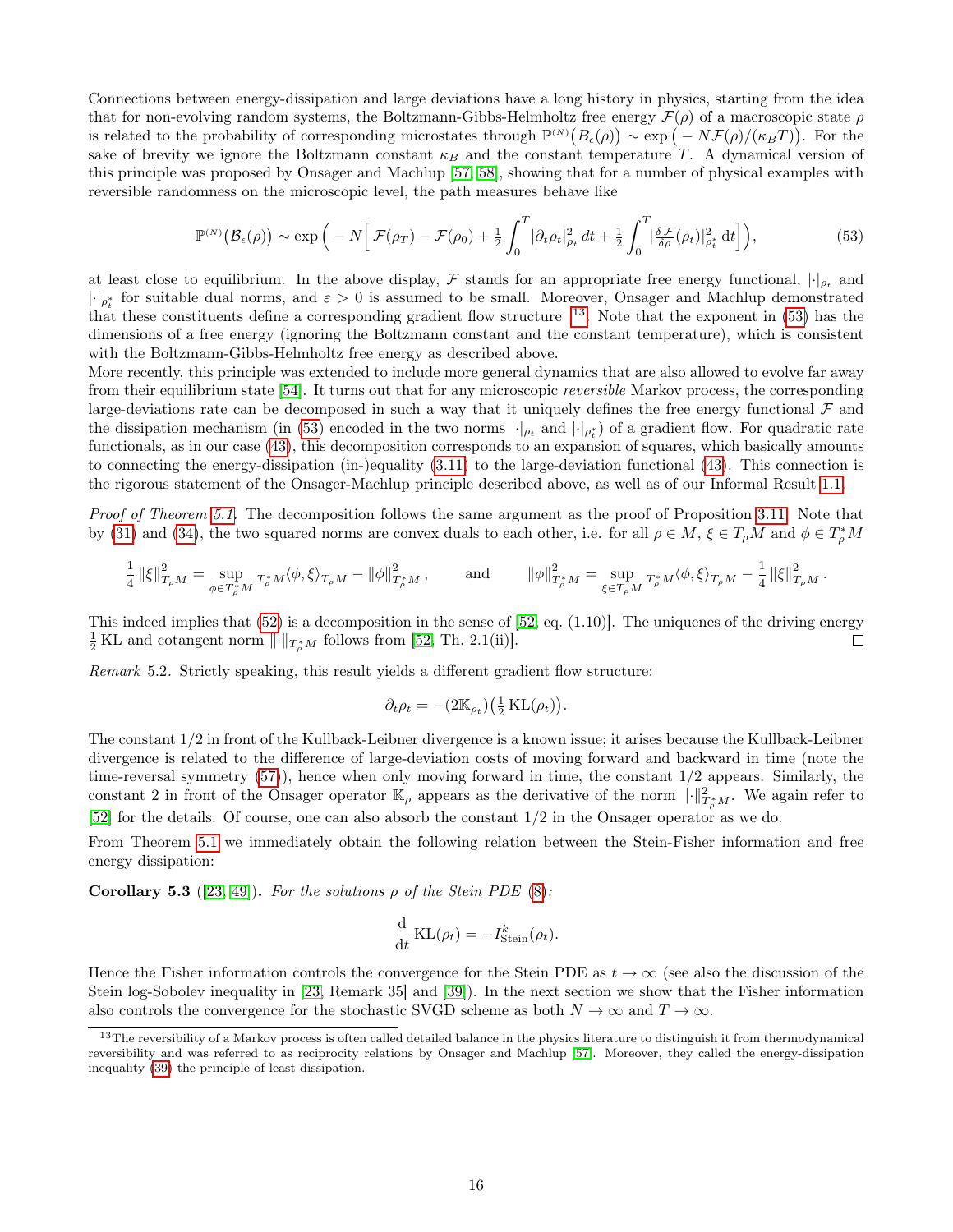# <span id="page-16-0"></span>6 Long-time behaviour and the Stein-Fisher information

Generally speaking, large values of rate functionals promise fast convergence, as the corresponding fluctuations are suppressed. To obtain interpretable information from [\(43\)](#page-11-3), we study the rate functional  $\bar{\mathcal{I}}_T$  governing the ergodic average (see Corollary [4.10\)](#page-14-2) in the regime where the final time  $T$  is large. As mentioned in the introduction, the leading order term will be given by the Stein-Fisher information [\(10\)](#page-3-1) (or the kernelised Stein discrepancy). We first show this relation between the Stein-Fisher information and the large-deviation functional, and then investigate the Stein-Fisher information for different kernels.

#### 6.1 From large deviations to the Stein-Fisher information

Recall the large-deviation principle for the ergodic average from Corollary [4.10,](#page-14-2) for a fixed final time T. By the energy-dissipation decomposition [\(52\)](#page-14-1) we may write, using a change of variables,

$$
\bar{\mathcal{I}}_T(\bar{\rho}) = \inf_{\substack{\hat{\rho}: [0,1]\to M:\\ \hat{\rho}_0 = \rho_0,\\ \int_0^1 \hat{\rho}_t \, \mathrm{d}t = \bar{\rho}}} \left\{ \frac{1}{2} \mathrm{KL}(\hat{\rho}_1) - \frac{1}{2} \mathrm{KL}(\rho_0) + \frac{1}{4T} \int_0^1 \lVert \partial_t \hat{\rho}_t \rVert_{T_{\hat{\rho}_t} M}^2 \, \mathrm{d}t + \frac{T}{4} \int_0^1 \lVert \frac{\delta \mathrm{KL}}{\delta \rho}(\hat{\rho}_t) \rVert_{T_{\hat{\rho}_t}^* M}^2 \, \mathrm{d}t \right\}.
$$

Therefore, at least formally, we see that the last term, representing the Stein-Fisher information (see Remark [3.7\)](#page-9-9), becomes dominant and of order  $\mathcal{O}(T)$ . To make this into a rigorous statement, one might naively take the pointwise limit of  $T^{-1}\bar{\mathcal{I}}_T(\bar{\rho})$ ; however generally this limit does not exist, nor is it the right limit concept to use. To be consistent with the notion of large deviations we will need to use the concept of Γ-convergence [\[9\]](#page-21-21). Together, the large-deviation principle and the Γ-convergence will then imply a joint large-deviation principle in N and T, see, for example [\[5,](#page-21-22) Sec. 4]. This will be the content of Corollary [6.2.](#page-17-0)

Let us stress here that the notion of Γ-convergence requires a topology on the underlying space, and that the most natural topology is the one for which the limit  $4^{-1}I_k^{\text{Stein}}$  has compact (sub-)level sets, see for example [\[19,](#page-21-17) Sec. 1.2] and [\[9,](#page-21-21) Lem. 6.2]. In our case, this means that we will choose the topology defined by [\(37\)](#page-10-3).

**Theorem 6.1.** Fix the initial condition  $\rho_0$  such that  $KL(\rho_0) < \infty$ . Then in the topology of [\(37\)](#page-10-3),

<span id="page-16-4"></span>
$$
\Gamma-\lim_{T\to\infty}\frac{1}{T}\bar{\mathcal{I}}_T=\frac{1}{4}I^k_{\text{Stein}},
$$

meaning that

1. for all converging sequences of probability measures  $\bar{\rho}_T \frac{\ast \pi}{T \to \infty} \bar{\rho}$ ,

$$
\liminf_{T \to \infty} \frac{1}{T} \bar{\mathcal{I}}_T(\bar{\rho}_T) \ge \frac{1}{4} I_{\text{Stein}}^k(\bar{\rho}), \qquad \text{and} \tag{54}
$$

2. for all  $\bar{\rho} \in M$ , there exists a converging sequence of probability measures  $\bar{\rho}_T \frac{\pi}{T \to \infty} \bar{\rho}$  such that

<span id="page-16-1"></span>
$$
\limsup_{T \to \infty} \frac{1}{T} \bar{\mathcal{I}}_T(\bar{\rho}_T) \le \frac{1}{4} I^k_{\text{Stein}}(\bar{\rho}).\tag{55}
$$

<span id="page-16-3"></span>*Proof.* For the upper bound we take an arbitrary  $\bar{\rho}$ , for now assuming that  $KL(\bar{\rho}) < \infty$ . The statement [\(55\)](#page-16-1) would be trivial if we could replace the infimum in [\(51\)](#page-14-2) by the constant path  $\bar{\rho}_t \equiv \bar{\rho}$ . However this is likely to violate the initial condition, and so we first need to construct a finite-time and finite-cost connecting path between  $\rho_0$  and  $\bar{\rho}$ . For this construction we shall need two ingredients. The first ingredient is the fact that KL is the 'quasipotential', i.e. for all  $\hat{\rho} \in M$ ,

<span id="page-16-2"></span>
$$
\lim_{T \to \infty} \inf_{\substack{\rho:[0,T] \to M:\\ \rho_0 = \pi, \rho_T = \hat{\rho}}} \mathcal{I}_{[0,T]}(\rho) = \text{KL}(\hat{\rho}).
$$
\n(56)

This statement is standard and can be proven by solving the corresponding Hamilton-Jacobi-Bellman equation, see for example [\[26\]](#page-22-22). The second ingredient is the so-called 'time-reversal symmetry', meaning that for arbitrary  $T > 0$ , path  $\rho : [0, T] \to M$  and reversed path  $\overleftarrow{\rho}_t := \rho_{T-t}$ ,

$$
\mathcal{I}_{[0,T]}(\rho) - \mathcal{I}_{[0,T]}(\overleftarrow{\rho}) = \text{KL}(\rho_T) - \text{KL}(\rho_0). \tag{57}
$$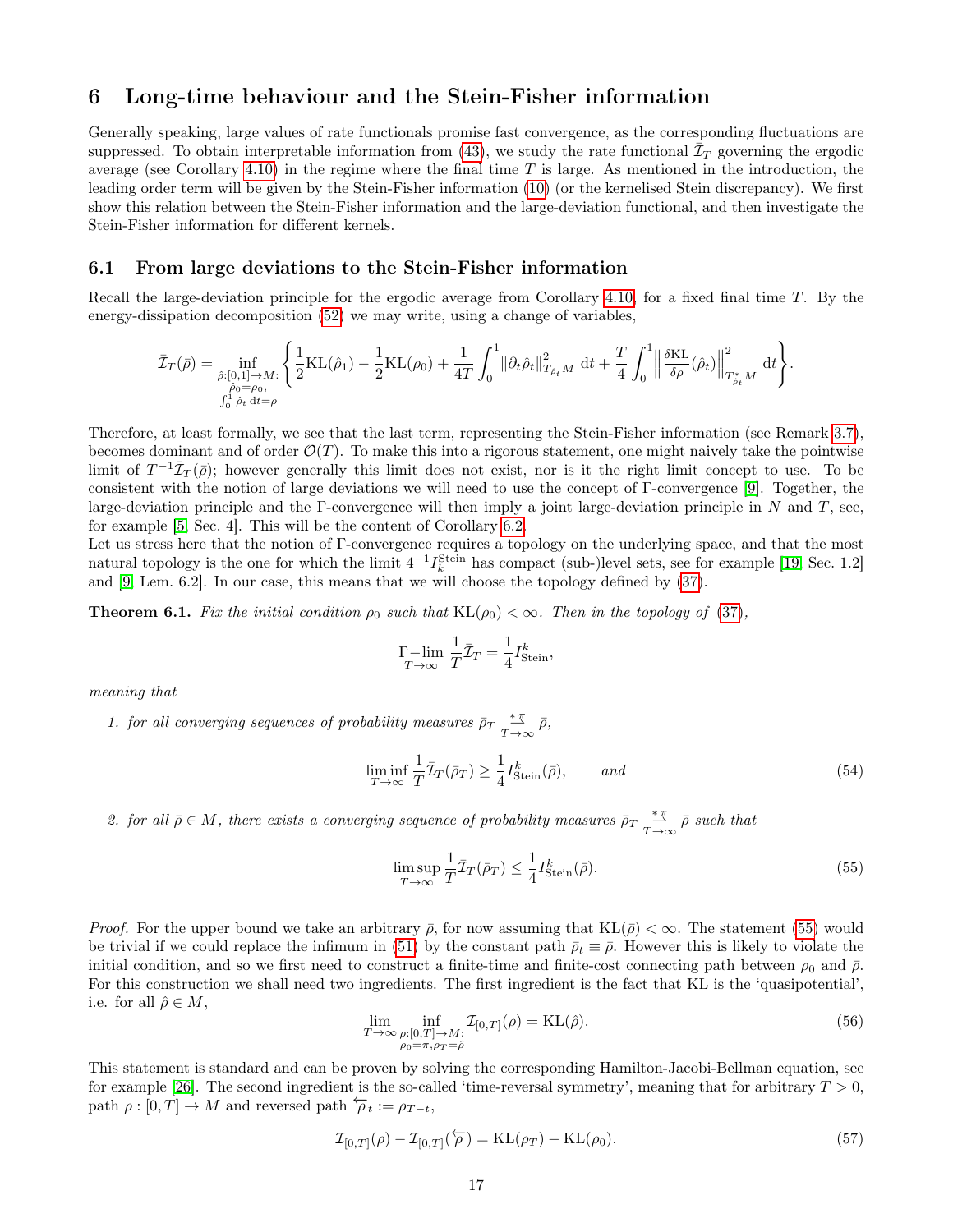This symmetry is implied by the reversibility of the process  $\rho_t^{(N)}$  [\[52,](#page-23-22) Th. 3.3], but it can also be seen directly from the decomposition [\(52\)](#page-14-1).

We now use these two ingredients to construct a connecting path between  $\rho_0$  and  $\bar{\rho}$ . By [\(56\)](#page-16-3), there exists a  $T_1 < \infty$ and a path  $\rho^1:[0,T_1]\to M$  connecting  $\pi$  to  $\rho_0$  so that  $\mathcal{I}_{[0,T_1]}(\rho^1)\leq \mathrm{KL}(\rho_0)+1$ . By the time-reversal symmetry [\(57\)](#page-16-2), the reversal ←−  $\overleftarrow{\rho}^1$  of this path connects  $\rho_0$  to  $\pi$ , and satisfies  $\mathcal{I}_{[0,T_1]}(\overrightarrow{\rho}^1)$  $(\rho^1) \leq 1$ . Similarly, there exists a  $T_2 < \infty$  and a path  $\rho^2: [0, T_2] \to M$  connecting  $\pi$  to  $\bar{\rho}$  such that  $\mathcal{I}_{[0, T_2]}(\rho^2) \leq \text{KL}(\bar{\rho}) + 1$ .

From these two paths we construct a new, continuous path  $\rho : [0, T] \to M$  for arbitrary large  $T > 0$ :

$$
\rho_t:=\begin{cases} \overleftarrow{\rho_t^1}, & t\in [0,T_1),\\ \rho_{t-T_1}^2, & t\in [T_1,T_1+T_2),\\ \bar{\rho}, & t\in [T_1+T_2,T]. \end{cases}
$$

This path has the average value

$$
\bar{\rho}_T := \frac{1}{T} \int_0^T \rho_t \, dt = \frac{T_1}{T} \left( \frac{1}{T} \int_0^T \rho_t^1 \, dt \right) + \frac{T_2}{T} \left( \frac{1}{T} \int_0^T \rho_t^2 \, dt \right) + \frac{T - T_1 - T_2}{T} \bar{\rho},
$$

which clearly converges as claimed,  $\bar{\rho}_T \stackrel{*\pi}{\rightharpoonup} \bar{\rho}$ .

Plugging this path and average value into definitions [\(43\)](#page-11-3), [\(51\)](#page-14-2) and using [\(31\)](#page-9-7) yields

$$
\frac{1}{T}\bar{\mathcal{I}}_T(\bar{\rho}_T) \leq \frac{1}{T}\mathcal{I}_{[0,T]}(\rho) = \frac{1}{T}\mathcal{I}_{[0,T_1]}(\overleftarrow{\rho^1}) + \frac{1}{T}\mathcal{I}_{[T_1,T_1+T_2]}(\rho^2) + \frac{1}{T}\mathcal{I}_{[T_1+T_2,T]}(\bar{\rho}) \n\leq \frac{1}{T} + \frac{\mathrm{KL}(\bar{\rho}) + 1}{T} + \frac{T - T_1 - T_2}{T} \Big\|\frac{\delta \frac{1}{2} \mathrm{KL}}{\delta \rho}(\bar{\rho})\Big\|_{T^*_\rho M}^2,
$$

and the upper bound [\(55\)](#page-16-1) follows by letting  $T \to \infty$  together with the assumption  $KL(\bar{\rho}) < \infty$ .

We now handle the case when  $KL(\bar{\rho}) = \infty$  using an additional approximation and a diagonal argument. Without loss of generality we may assume that  $I_{Stein}^k(\bar{\rho}) < \infty$ , else the statement [\(55\)](#page-16-1) would be trivial. It follows from Definition [3.6](#page-9-1) and Remark [3.7](#page-9-9) that there exists a sequence  $\phi^{\epsilon} \in C_c^{\infty}(\mathbb{R}^d)$  so that

$$
I^k_{\mathrm{Stein}}(\bar{\rho}) = \left\|\frac{\bar{\rho}}{\pi}\right\|_{T^*_\pi M}^2 \leftarrow \left\|\phi^{\epsilon}\right\|_{T^*_\pi M}^2 = I^k_{\mathrm{Stein}}(\pi \phi^{\epsilon}).
$$

Without loss of generality we may assume that  $\pi\phi^{\epsilon}$  is a probability measure. Of course this sequence has uniformly bounded Fisher information, so that it has a convergent subsequence by Lemma [3.10.](#page-10-3) Let us relabel this sequence so that  $\pi\phi^{\epsilon} \stackrel{*}{\rightharpoonup} \bar{\rho}$ . Clearly KL $(\pi\phi^{\epsilon}) < \infty$  and so by the construction above there exists an approximating sequence  $\bar{\rho}_T^{\epsilon} \rightharpoonup \pi \phi^{\epsilon}$  for which  $\limsup_{T \to \infty} \frac{1}{T} \bar{\mathcal{I}}_T(\bar{\rho}_T^{\epsilon}) \leq \frac{1}{4} I_{\text{Stein}}^{\tilde{k}}(\pi \phi^{\epsilon})$ . We can then define  $\bar{\rho}_T := \bar{\rho}_T^{\epsilon_T}$  where we pick  $\epsilon_T \to 0$ sufficiently slowly so that  $\bar{\rho}_T \stackrel{*\pi}{\rightharpoonup} \bar{\rho}$  and

$$
\limsup_{T \to \infty} \frac{1}{T} \overline{\mathcal{I}}_T(\overline{\rho}_T) = \limsup_{\epsilon \to 0} \limsup_{T \to \infty} \frac{1}{T} \overline{\mathcal{I}}_T(\overline{\rho}_T^{\epsilon}) \le \limsup_{\epsilon \to 0} \frac{1}{4} I^k_{\text{Stein}}(\pi \phi^{\epsilon}) = \frac{1}{4} I^k_{\text{Stein}}(\overline{\rho}).
$$

For the lower bound [\(54\)](#page-16-4), pick an arbitrary convergent sequence  $\bar{p}_T \to \bar{p}$ , and for each  $T > 0$  an arbitrary path  $\rho: [0,T] \to M$  starting from  $\rho_0$  and with average value  $T^{-1} \int_0^T \rho_t dt = \bar{\rho}_T$ . We again use the decomposition [\(52\)](#page-14-1) as well as  $(30)$ , and neglecting some non-negative terms to derive

$$
\frac{1}{T}\mathcal{I}_{[0,T]}(\rho) \ge -\frac{1}{2T} \mathrm{KL}(\rho_0) + \frac{1}{4T} \int_0^T I_{\text{Stein}}^k(\rho_t) dt \ge -\frac{1}{2T} \mathrm{KL}(\rho_0) + \frac{1}{4} I_{\text{Stein}}^k(\bar{\rho}_T),
$$

using Jensen's inequality and the fact that the Stein-Fisher information  $I_{Stein}^k$  is convex. By taking the infimum over all such paths we find  $\frac{1}{T}\bar{\mathcal{I}}_T(\bar{\rho}_T) \geq -\frac{1}{2T}KL(\rho_0) + \frac{1}{4}I_{Stein}^k(\bar{\rho}_T)$ . Then the lower bound [\(54\)](#page-16-4) follows from the lower semicontinuity of KL as a consequence of Corollary [3.10.](#page-10-3)

The following result is the mathematically precise statement of our Informal Result [1.2.](#page-3-4)

<span id="page-17-0"></span>**Corollary 6.2.** The ergodic average empirical measure  $\bar{\rho}_T^{(N)}$  associated to the SDE [\(6\)](#page-1-3) satisfies the large-deviation principle as first  $N \to \infty$  and then  $T \to \infty$  with rate functional  $\frac{1}{4} I_{\text{Stein}}^k$ , i.e.

$$
\mathbb{P}^{(N)}\big(\bar{\rho}_T^{(N)} \in \mathcal{B}_{\epsilon}(\bar{\rho})\big) \sim \exp\big(-\frac{1}{4}NTI_{\text{Stein}}^k(\bar{\rho})\big).
$$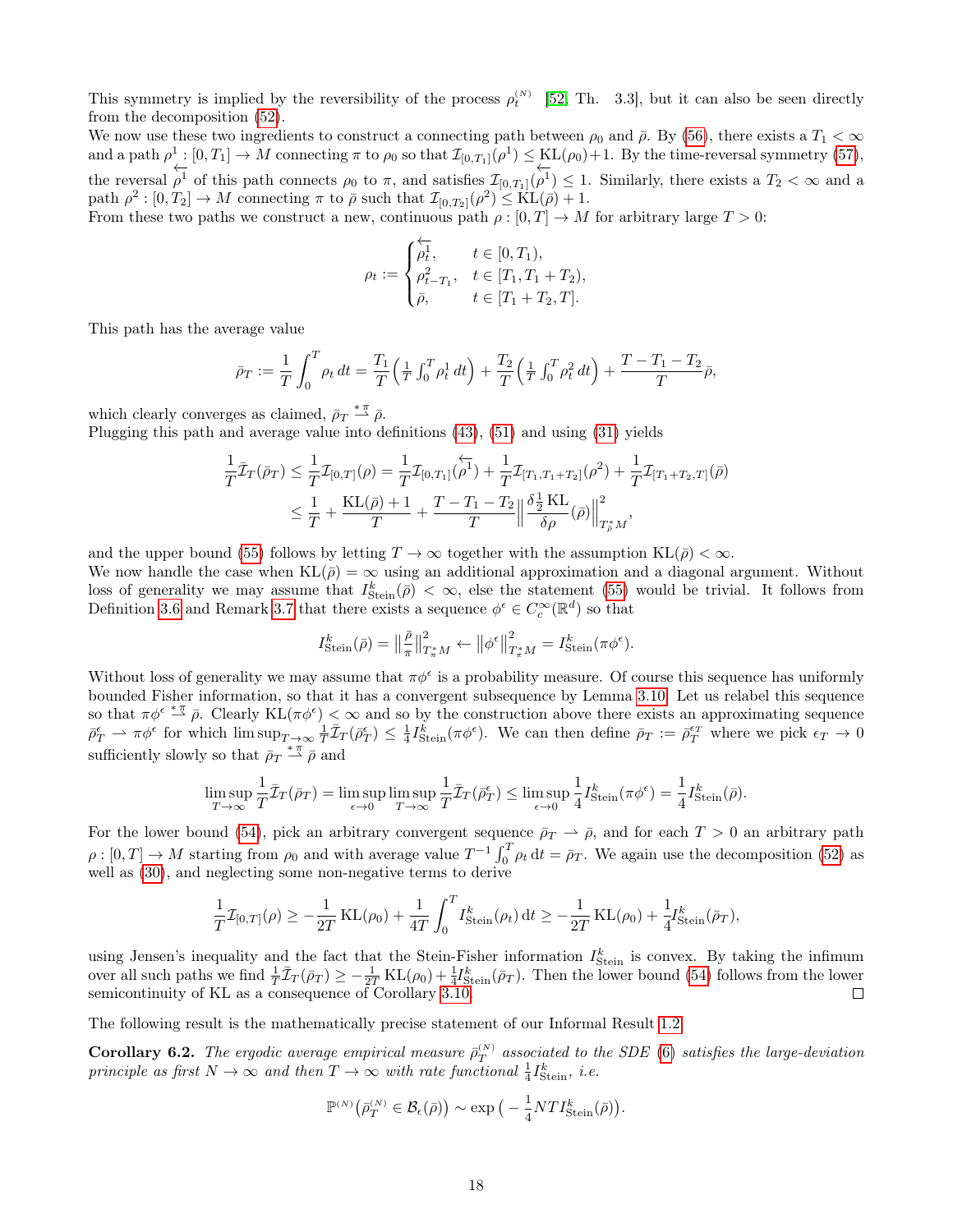### <span id="page-18-0"></span>6.2 Comparing the Stein-Fisher information for different kernels

Corollary [6.2](#page-17-0) motivates using the Stein-Fisher information  $I_{Stein}^k$  for a principled choice of the kernel k (greater values of  $I_{Stein}^k$  promise faster convergence). As stated in Proposition [1.3,](#page-3-3) the comparison between  $I_{Stein}^{k_1}$  and  $I_{Stein}^{k_2}$ can be made on the basis of the RKHSs  $\mathcal{H}_{k_1}$  and  $\mathcal{H}_{k_2}$ . Here we provide the proof based on the duality relations established in Section [3.2.](#page-8-0)

Proof of Proposition [1.3.](#page-3-3) In this proof, we use the notation  $T_{\rho}M_1$  and  $T_{\rho}M_2$  to distinguish the tangent spaces induced by  $k_1$  and  $k_2$ , respectively, and employ a similar convention for the cotangent spaces. We first show that [2.](#page-3-5)) implies [1.](#page-3-6)): By Remark [3.7,](#page-9-9) it is sufficient to show that  $T_{\rho}^* M_2 \subset T_{\rho}^* M_1$ , with

$$
\|\phi\|_{T_{\rho}^*M_1}^2 \le \|\phi\|_{T_{\rho}^*M_2}^2\,,
$$

for all  $\phi \in T_{\rho}^* M_2$ . Now, for  $\phi \in C_c^{\infty}(\mathbb{R}^d)$ ,  $\rho \in M$ , and  $i \in \{1,2\}$ , we see that

$$
\|\phi\|_{T^*_\rho M_i} = \sup_{0 \neq \psi \in T_\rho M_i} \frac{T^*_\rho M_i \langle \phi, \psi \rangle_{T_\rho M_i}}{\|\psi\|_{T_\rho M_i}} = \sup_{v \in \overline{\mathcal{T}_{k_i, \rho} \nabla C_c^\infty(\mathbb{R}^d)} \mathcal{H}_{k_i}^d} \frac{\int_{\mathbb{R}^d} v \cdot \nabla \phi \, d\rho}{\|v\|_{\mathcal{H}_{k_i}^d}} = \sup_{v \in \mathcal{H}_{k_i}^d} \frac{\int_{\mathbb{R}^d} v \cdot \nabla \phi \, d\rho}{\|v\|_{\mathcal{H}_{k_i}^d}},\tag{58}
$$

where the first equality follows from the duality between  $T_{\rho}M_i$  and  $T_{\rho}^*M_i$ , the second equality follows directly from Definition [3.1,](#page-7-4) and the third equality is a consequence of the Helmholtz decomposition in Proposition [2.3.](#page-6-4) The claim now follows from the fact that by construction,  $C_c^{\infty}(\mathbb{R}^d)$  is dense in  $T_\rho^*M_1$  and  $T_\rho^*M_2$ . To show that [1.](#page-3-6)) implies [2.](#page-3-5)), assume that  $v = \mathcal{T}_{k,\rho} \nabla \phi$  and  $\xi + \nabla \cdot (\rho v) = 0$ . We then have

$$
||v||_{\mathcal{H}_k^d} = ||\xi||_{T_\rho M} = \sup_{\psi \in T_\rho^* M} \frac{T_\rho^* M_i \langle \xi, \psi \rangle_{T_\rho M_i}}{||\psi||_{T_\rho^* M_i}} = \sup_{\psi \in T_\rho^* M} \frac{\int_{\mathbb{R}^d} v \cdot \nabla \psi \, d\rho}{||\psi||_{T_\rho^* M}},
$$
(59)

and the statement follows by similar arguments as above.

To conclude this section, we cite Lemma 42 from [\[23\]](#page-21-8), illustrating some consequences of Corollary [6.2](#page-17-0) and Proposition [1.3:](#page-3-3)

**Example 6.3.** Consider the positive definite kernels  $k_{p,\sigma}: \mathbb{R}^d \times \mathbb{R}^d \to \mathbb{R}$ , defined via

$$
k_{p,\sigma}(x,y) = \exp\left(-\frac{|x-y|^p}{\sigma^p}\right),\tag{60}
$$

where  $p \in (0, 2]$  is a smoothness parameter, and  $\sigma > 0$  controls the kernel width. Then, following [\[23,](#page-21-8) Lemma 42],  $k_{p,\sigma}$  is integrally strictly positive definite (see Assumption [4\)](#page-5-2). Furthermore, the associated RKHSs are nested according to the regularity of the corresponding kernels: If  $p > q$ , then  $\mathcal{H}_{k_{p,\sigma_p}} \subset \mathcal{H}_{k_{q,\sigma_q}}$  (with strict inclusion), for all  $\sigma_p, \sigma_q > 0$ . The inclusion of unit balls, that is,

$$
\|\phi\|_{\mathcal{H}_{k_q,\sigma_q}} \le \|\phi\|_{\mathcal{H}_{k_p,\sigma_p}}, \qquad \phi \in \mathcal{H}_{k_{p,\sigma_p}}, \tag{61}
$$

relevant for Proposition [1.3](#page-3-3) can moreover be obtained by a suitable choice of the kernel widths  $\sigma_q$  and  $\sigma_p$ . Consequently, combining Proposition [1.3](#page-3-3) and Corollary [6.2,](#page-17-0) kernels with lower regularity are expected to incur faster convergence of the ergodic limit [\(3\)](#page-0-1) for the SDE system [\(6\)](#page-1-3), asymptotically in the regime when N and T are large. The performance of numerical algorithms based on different choices of  $k$  is not straightforward, as the stiffness of the SDE (and corresponding time discretisations) have to be taken into account. To illustrate our findings, we instead consider fixed points of the ODE system [\(4\)](#page-1-2) obtained for  $t \to \infty$ , see Figure [1.](#page-19-1) The approximation of the target  $\pi$  obtained using the low-regularity Laplace kernel  $(p = 1)$  appears to be more regular and more evenly spaced in comparison with the approximation obtained using the high-regularity squared exponential kernel  $(p = 2)$ .

On a heuristic level, we can connect these observations to our results as follows: The large-deviation functionals  $\mathcal{I}_{[0,T]}$  and  $\bar{\mathcal{I}}_T$  quantify the speed of convergence as solutions of the SDE system [\(6\)](#page-1-3) approach solutions of the Stein PDE [\(8\)](#page-2-0) as  $N \to \infty$ . Recall from Section [1.2](#page-2-3) that the SDE [\(6\)](#page-1-3) preserves the extended target  $\bar{\pi}$  for any  $N \in \mathbb{N}$ , and that solutions of the ODE system [\(4\)](#page-1-2) solve the Stein PDE [\(8\)](#page-2-0) in a weak sense. Therefore, our results suggests that the ODE [\(4\)](#page-1-2) provides approximations of the SDE [\(6\)](#page-1-3) (and hence, the target  $\pi$ ) that are expected to be more satisfactory if  $\mathcal{I}_{[0,T]}$  and  $\bar{\mathcal{I}}_T$  are large. We stress that this line of argument is heuristic and should be treated as a conjecture, since our rigorous results concern the SDE [\(6\)](#page-1-3) and not the ODE [\(4\)](#page-1-2). Understanding the finite-particle regime of the ODE [\(4\)](#page-1-2), and possible connections to large-deviation principle remains an interesting subject for future research.

 $\Box$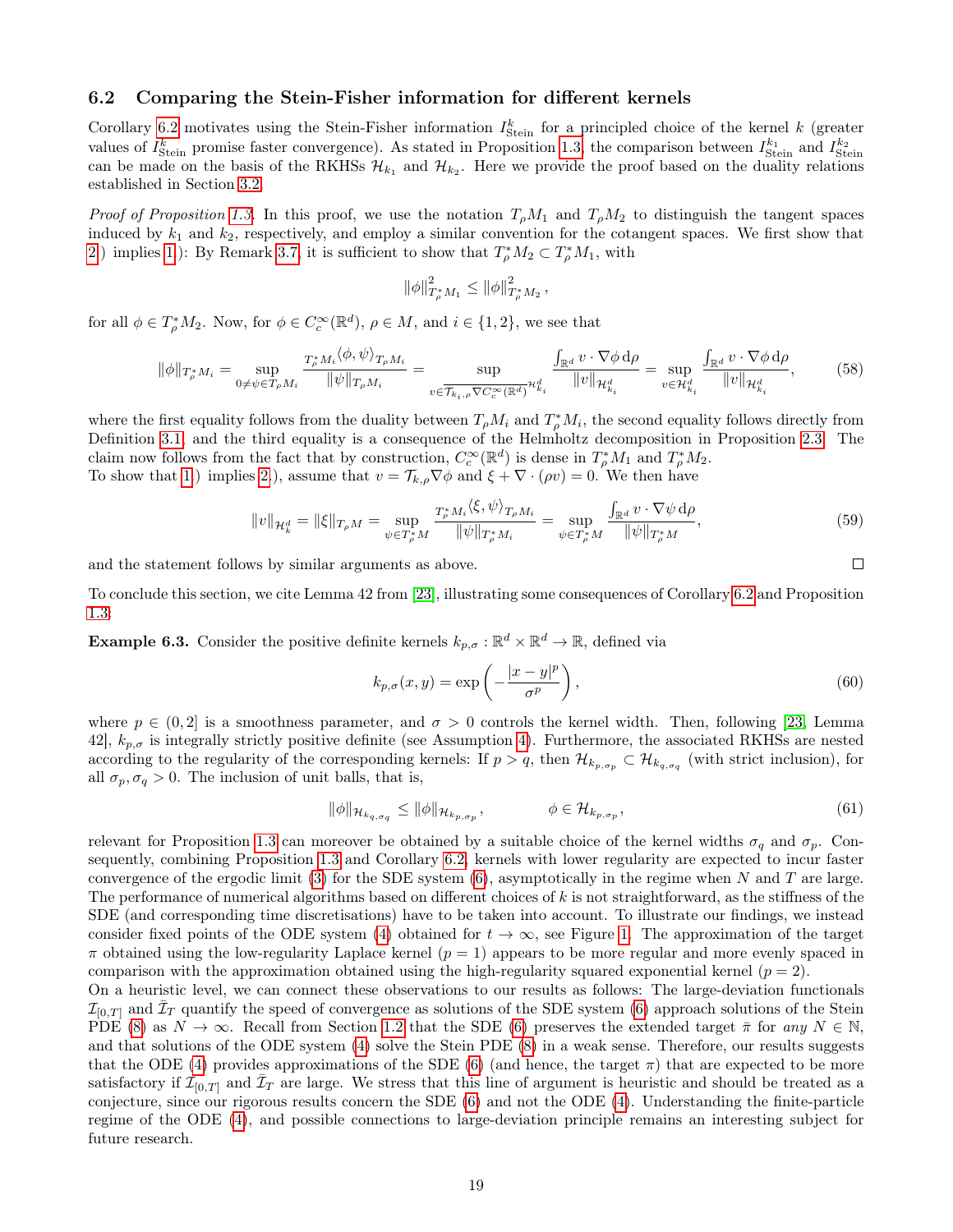<span id="page-19-1"></span>

Figure 1: Approximations of a two-dimensional standard normal distribution using deterministic SVGD based on the ODE [\(4\)](#page-1-2) and two different positive definite kernels  $k_{p,\sigma}$ .

# <span id="page-19-0"></span>7 Conclusion and outlook

In this paper, we have drawn connections between the variational inference-type ODE [\(4\)](#page-1-2) and the Markov Chain Monte Carlo-type SDE [\(6\)](#page-1-3) based on gradient flow structures and large-deviation functionals. Extending previous works, our results take a step towards a quantitative understanding of the mean-field limit of SVGD. In particular, in the regime when N and t are large, the convergence towards the target  $\pi$  is governed by the Stein-Fisher information (or kernelised Stein discrepancy). The relationship between variational inference, Markov Chain Monte Carlo and ideas from statistical physics promises to be a fruitful direction for future research beyond SVGD. As our results are asymptotic, quantifying the accuracy of SVGD for the practically relevant scenario of small  $N$  and  $t$  remains a challenging and open problem.

# Acknowledgements

This research has been funded by Deutsche Forschungsgemeinschaft (DFG) through the grant CRC 1114 'Scaling Cascades in Complex Systems' (projects A02 and C08, project number 235221301).

# A Proofs for Section [4](#page-11-1)

Proof of Lemma [4.4.](#page-12-6) We shall only prove the claim for a large class of test functions of the form:

<span id="page-19-2"></span>
$$
F(\rho) = \phi(\langle p_1, \rho \rangle, \dots, \langle p_L, \rho \rangle),\tag{62}
$$

for arbitrary  $L \in \mathbb{N}$ ,  $p_1, \ldots, p_L \in C_b^2(\mathbb{R}^d)$  and  $\phi \in C_b^2(\mathbb{R}^L)$ , where  $\langle p_i, \rho \rangle = \int_{\mathbb{R}^d} p_i d\rho$ . Applied to the empirical measure [\(5\)](#page-1-4), these test functions become:

$$
F(\rho_t^N) = \phi\left(\frac{1}{N} \sum_{i=1}^N p_1(X_t^i), \dots, \frac{1}{N} \sum_{i=1}^N p_L(X_t^i)\right) =: G(X_t^1, \dots, X_t^N) =: G(\bar{X}_t).
$$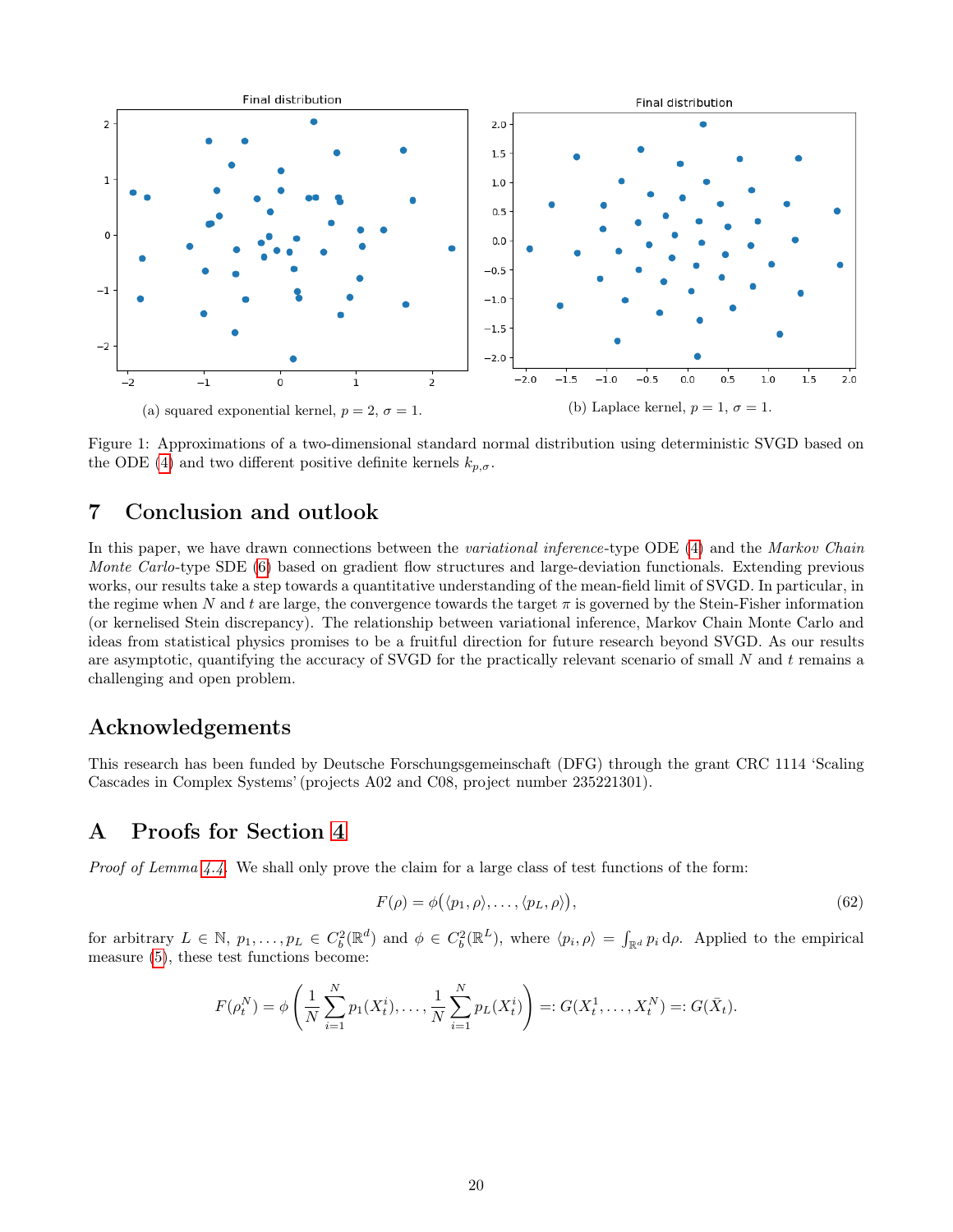A straightforward application of Itô's Lemma to the process [\(6\)](#page-1-3) gives, abbreviating the martingale  $dM_t :=$  $\nabla G(\bar{X}_t)^T \sqrt{2K(\bar{X}_t)} \, \mathrm{d}W_t,$ 

$$
dG(\bar{X}_t) = \sum_{i=1}^N \nabla_{X_i^i} G(\bar{X}_t) \cdot A_i(\bar{X}_t) dt + \frac{1}{N} \sum_{i,j=1}^N k(X_t^i, X_t^j) \nabla_{ij}^2 G(\bar{X}_t) dt + dM_t
$$
  
\n
$$
= \frac{1}{N} \sum_{i=1}^N \sum_{l=1}^L \partial_l \phi \nabla p_l(X_t^i) \cdot A_i(\bar{X}_t) dt + \frac{1}{N^3} \sum_{i,j=1}^N \sum_{l,m=1}^L \partial_{lm}^2 \phi \nabla p_l(X_t^i) \cdot \nabla p_m(X_t^j) k(X_t^i, X_t^j) dt
$$
  
\n
$$
+ \frac{1}{N^2} \sum_{l=1}^L \sum_{i=1}^N \partial_l \phi \Delta p_l(X_t^i) k(X_t^i, X_t^i) dt + dM_t,
$$

denoting

$$
A_i(\bar{x}) = \frac{1}{N} \sum_{j=1}^N \left( -k(x_i, x_j) \nabla V(x_j) + \nabla_{x_j} k(x_i, x_j) \right), \qquad \bar{x} = (x_1, \dots, x_N).
$$

Notice that

$$
\frac{\delta F}{\delta \rho}(\rho)(x) = \sum_{l=1}^{L} \partial_l \phi \, p_l(x), \qquad \frac{\delta^2 F}{\delta \rho^2}(\rho)(x, y) = \sum_{l,m=1}^{L} \partial_{lm}^2 \phi \, p_l(x) p_m(y).
$$

By taking the expectation, the martingale term drops out, so that

$$
\frac{d}{dt} \mathbb{E} F(\rho_t^N) = \mathbb{E} \left[ \iint \left[ -k(x, y) \nabla V(y) + \nabla_y k(x, y) \right] \cdot \nabla_x \left( \frac{\delta F}{\delta \rho} (\rho_t^N) \right) (x) \rho_t^N(\mathrm{d}x) \rho_t^N(\mathrm{d}y) \right] \n+ \frac{1}{N} \mathbb{E} \left[ \iint k(x, y) \nabla_x \cdot \nabla_y \left( \frac{\delta^2 F}{\delta \rho^2} (\rho_t^N) \right) (x, y) \rho_t^N(\mathrm{d}x) \rho_t^N(\mathrm{d}y) \n+ \int k(x, x) \Delta \left( \frac{\delta F}{\delta \rho} (\rho_t^N) \right) (x) \rho_t^N(\mathrm{d}x) \right],
$$

which proves the claim (for test functions of the form [\(62\)](#page-19-2)).

Proof of Lemma [4.7.](#page-13-1) First notice that

$$
\frac{\delta}{\delta \rho} (e^{NG}) (\rho)(x) = N e^{NG(\rho)} \frac{\delta G}{\delta \rho} (\rho)(x), \quad \text{and}
$$
  

$$
\frac{\delta^2}{\delta \rho^2} (e^{NG}) (\rho)(x, y) = N^2 e^{NG(\rho)} \frac{\delta G}{\delta \rho} (\rho)(x) \frac{\delta G}{\delta \rho} (\rho)(y) + N e^{NG(\rho)} \frac{\delta^2 G}{\delta \rho^2} (\rho)(x, y).
$$

Therefore

$$
(\mathcal{H}^{(N)} G)(\rho) \stackrel{\text{(46)}}{=} \iint_{\mathbb{R}^d \times \mathbb{R}^d} \left[ -k(x, y) \nabla V(y) + \nabla_y k(x, y) \right] \cdot \left( \nabla_x \frac{\delta G}{\delta \rho}(\rho)(x) \right) \rho(\mathrm{d}x) \rho(\mathrm{d}y) + \iint_{\mathbb{R}^d \times \mathbb{R}^d} k(x, y) \left( \nabla_x \frac{\delta G}{\delta \rho}(\rho)(x) \right) \cdot \left( \nabla_y \frac{\delta G}{\delta \rho}(\rho)(y) \right) \rho(\mathrm{d}x) \rho(\mathrm{d}y) + \mathcal{O}(N^{-1}).
$$

Assuming that  $\rho$  is regular enough, we can write

$$
\int_{\mathbb{R}^d} \left[ -k(x, y) \nabla V(y) + \nabla_y k(x, y) \right] \rho(\mathrm{d}y) = -\int_{\mathbb{R}^d} k(x, y) \left[ \nabla V(y) + \nabla \log \rho(y) \right] \rho(\mathrm{d}y) = -\int_{\mathbb{R}^d} k(x, y) \frac{\delta \mathrm{KL}}{\delta \rho}(\rho)(y) \rho(\mathrm{d}y).
$$

Then we see that

$$
\mathcal{H}\left(\rho, \frac{\delta G}{\delta \rho}\right) := \lim_{N \to \infty} (\mathcal{H}^{(N)} G)(\rho)
$$
\n
$$
= -\iint_{\mathbb{R}^d \times \mathbb{R}^d} k(x, y) \left[ \left( \nabla \frac{\delta \mathcal{K}L}{\delta \rho}(\rho)(x) \right) \cdot \left( \nabla \frac{\delta G}{\delta \rho}(\rho)(y) \right) + \left( \nabla \frac{\delta G}{\delta \rho}(\rho)(x) \right) \cdot \left( \nabla \frac{\delta G}{\delta \rho}(\rho)(y) \right) \right] \rho(\mathrm{d}x) \rho(\mathrm{d}y)
$$
\n
$$
= -\left\langle \frac{\delta \mathcal{K}L}{\delta \rho}, \frac{\delta G}{\delta \rho} \right\rangle_{T^*_\rho M} + \left\| \frac{\delta F}{\delta \rho} \right\|^2_{T^*_\rho M}.
$$

 $\Box$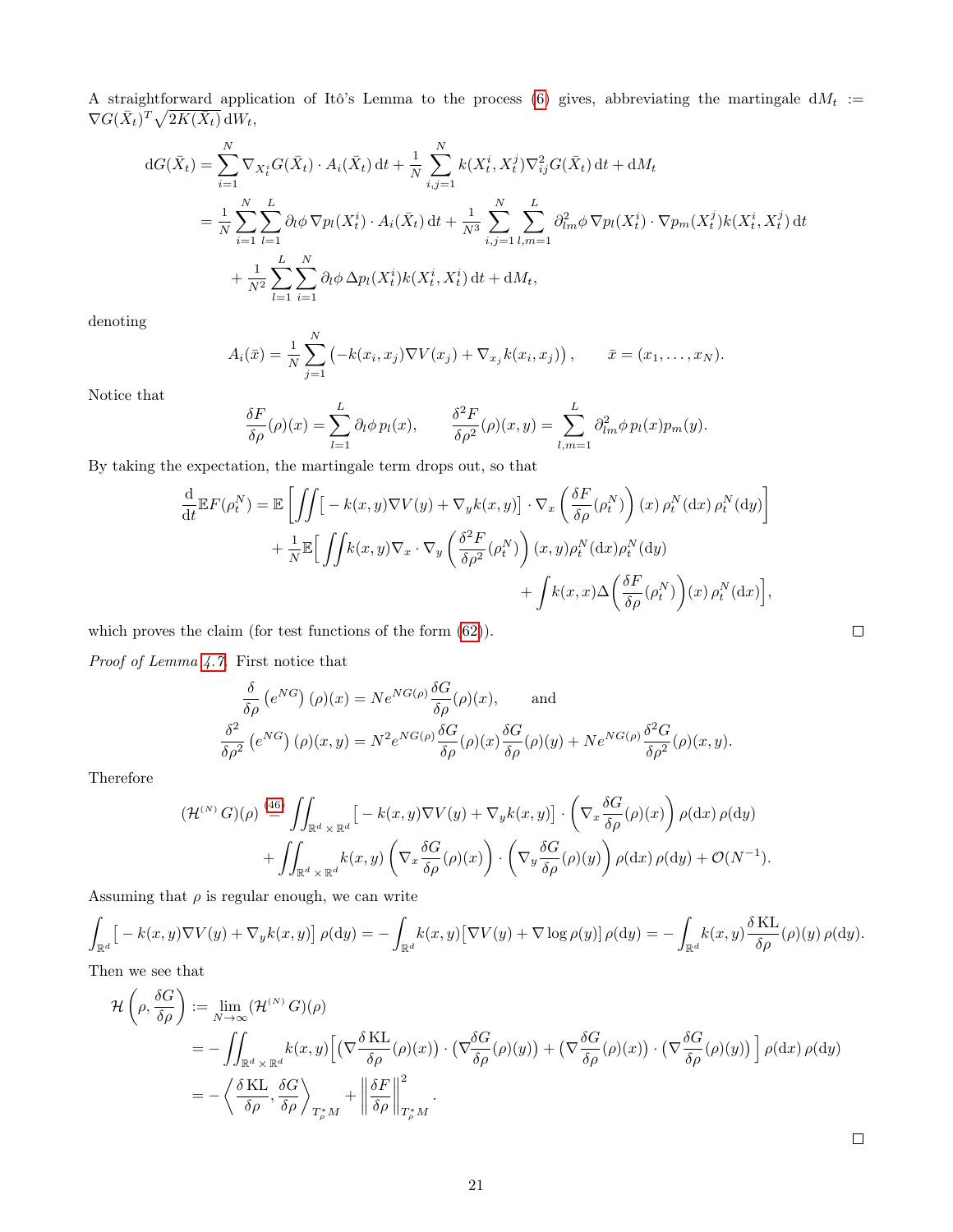# References

- <span id="page-21-3"></span>[1] L. Ambrogioni, U. Guclu, Y. Gucluturk, and M. van Gerven. Wasserstein variational gradient descent: From semi-discrete optimal transport to ensemble variational inference. arXiv:1811.02827, 2018.
- <span id="page-21-6"></span>[2] L. Ambrosio, N. Gigli, and G. Savaré. Gradient flows: in metric spaces and in the space of probability measures. Springer Science & Business Media, 2008.
- <span id="page-21-7"></span>[3] M. Arbel, A. Korba, A. Salim, and A. Gretton. Maximum mean discrepancy gradient flow. arXiv:1906.04370, 2019.
- <span id="page-21-12"></span>[4] A. Berlinet and C. Thomas-Agnan. Reproducing kernel Hilbert spaces in probability and statistics. Springer Science & Business Media, 2011.
- <span id="page-21-22"></span>[5] L. Bertini, A. De Sole, D. Gabrielli, G. Jona-Lasinio, and C. Landim. Large deviations of the empirical current in interacting particle systems. Theory of Probability  $\mathcal{B}$  Its Applications, 51(1):2–27, 2007.
- <span id="page-21-16"></span>[6] P. Billingsley. Convergence of probability measures. Wiley, New York, NY,USA, 2nd edition, 1999.
- <span id="page-21-0"></span>[7] C. M. Bishop. Pattern recognition and machine learning. springer, 2006.
- <span id="page-21-1"></span>[8] D. M. Blei, A. Kucukelbir, and J. D. McAuliffe. Variational inference: A review for statisticians. Journal of the American statistical Association, 112(518):859–877, 2017.
- <span id="page-21-21"></span>[9] A. Braides. Gamma convergence for beginners. Oxford University Press, Oxford, UK, 2002.
- <span id="page-21-2"></span>[10] S. Brooks, A. Gelman, G. Jones, and X.-L. Meng. Handbook of Markov chain Monte Carlo. CRC press, 2011.
- <span id="page-21-4"></span>[11] C. Chen and R. Zhang. Particle optimization in MCMC. arXiv:1711.10927, 2017.
- <span id="page-21-5"></span>[12] C. Chen, R. Zhang, W. Wang, B. Li, and L. Chen. A unified particle-optimization framework for scalable Bayesian sampling. arXiv:1805.11659, 2018.
- <span id="page-21-10"></span>[13] S. Chewi, T. L. Gouic, C. Lu, T. Maunu, and P. Rigollet. SVGD as a kernelized wasserstein gradient flow of the chi-squared divergence. arXiv preprint arXiv:2006.02509, 2020.
- <span id="page-21-11"></span>[14] K. Chwialkowski, H. Strathmann, and A. Gretton. A kernel test of goodness of fit. In International conference on machine learning, pages 2606–2615. PMLR, 2016.
- <span id="page-21-13"></span>[15] S. Daneri and G. Savaré. Eulerian calculus for the displacement convexity in the Wasserstein distance. SIAM Journal on Mathematical Analysis, 40(3):1104–1122, 2008.
- <span id="page-21-20"></span>[16] D. Dawson. Measure-valued Markov processes. In Ecole d'Eté de Probabilités de Saint-Flour XXI - 1991, pages 1–260, Berlin-Heidelberg, Germany, 1993. Springer.
- <span id="page-21-15"></span>[17] D. Dawson and J. Gärtner. Large deviations from the McKean-Vlasov limit for weakly interacting diffusions. Stochastics, 20(4):247–308, 1987.
- <span id="page-21-18"></span>[18] P. Del Moral. Feynman-Kac formulae. In Feynman-Kac Formulae, pages 47–93. Springer, 2004.
- <span id="page-21-17"></span>[19] A. Dembo and O. Zeitouni. Large deviations techniques and applications, volume 38 of Stochastic modelling and applied probability. Springer, New York, NY, USA, 2nd edition, 1987.
- <span id="page-21-9"></span>[20] H. Dietert et al. Characterisation of gradient flows on finite state Markov chains. Electronic Communications in Probability, 20, 2015.
- <span id="page-21-19"></span>[21] A. Doucet, N. De Freitas, and N. Gordon. An introduction to sequential Monte Carlo methods. In Sequential Monte Carlo methods in practice, pages 3–14. Springer, 2001.
- <span id="page-21-14"></span>[22] J. J. Duistermaat and J. A. Kolk. Distributions. cornerstones, 2010.
- <span id="page-21-8"></span>[23] A. Duncan, N. Nuesken, and L. Szpruch. On the geometry of Stein variational gradient descent. arXiv preprint arXiv:1912.00894, 2019.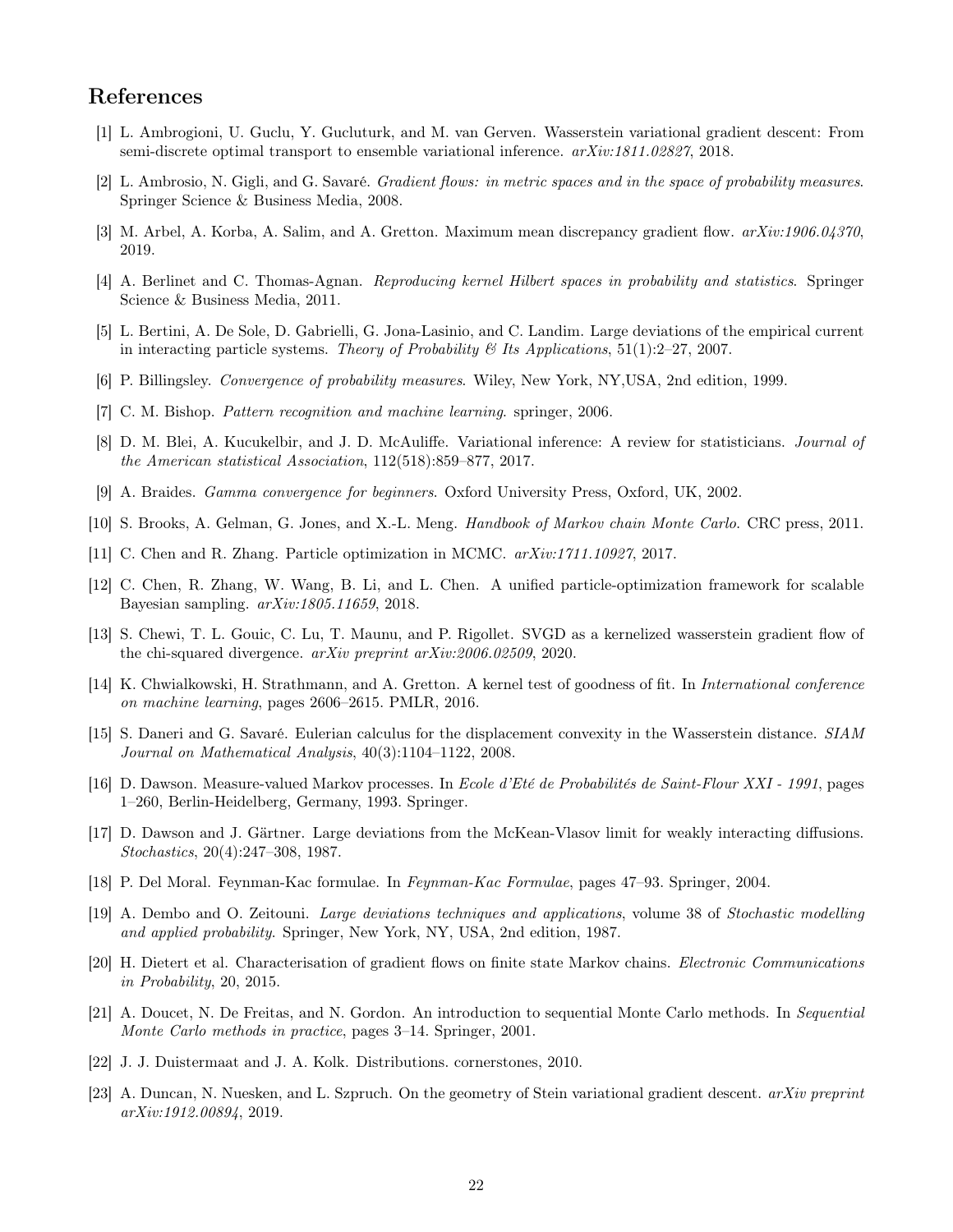- <span id="page-22-18"></span>[24] J. Feng and T. Kurtz. Large deviations for stochastic processes, volume 131 of Mathematical surveys and monographs. American Mathematical Society, Providence, RI, USA, 2006.
- <span id="page-22-10"></span>[25] M. A. Fisher, T. Nolan, M. M. Graham, D. Prangle, and C. J. Oates. Measure transport with kernel Stein discrepancy. arXiv preprint arXiv:2010.11779, 2020.
- <span id="page-22-22"></span>[26] M. I. Freidlin and A. D. Wentzell. Random perturbations of dynamical systems, volume 260. Springer, 2012.
- <span id="page-22-13"></span>[27] K. Fukumizu, A. Gretton, G. R. Lanckriet, B. Schölkopf, and B. K. Sriperumbudur. Kernel choice and classifiability for RKHS embeddings of probability distributions. In Advances in neural information processing systems, pages 1750–1758, 2009.
- <span id="page-22-8"></span>[28] V. Gallego and D. R. Insua. Stochastic gradient MCMC with repulsive forces. arXiv:1812.00071, 2018.
- <span id="page-22-4"></span>[29] A. Garbuno-Inigo, F. Hoffmann, W. Li, and A. M. Stuart. Interacting Langevin diffusions: Gradient structure and ensemble Kalman sampler. arXiv preprint arXiv:1903.08866, 2019.
- <span id="page-22-5"></span>[30] A. Garbuno-Inigo, N. Nüsken, and S. Reich. Affine invariant interacting Langevin dynamics for Bayesian inference. technical report, University of Potsdam, 2019.
- <span id="page-22-15"></span>[31] A. Gelman, J. B. Carlin, H. S. Stern, D. B. Dunson, A. Vehtari, and D. B. Rubin. Bayesian data analysis. CRC press, 2013.
- <span id="page-22-14"></span>[32] N. Gigli. Second Order Analysis on  $(\mathcal{P}_2(M), W_2)$ . American Mathematical Soc., 2012.
- <span id="page-22-0"></span>[33] I. Goodfellow, Y. Bengio, and A. Courville. *Deep Learning*. MIT Press, 2016. [http://www.deeplearningbook.](http://www.deeplearningbook.org) [org](http://www.deeplearningbook.org).
- <span id="page-22-11"></span>[34] J. Gorham and L. Mackey. Measuring sample quality with kernels. In *International Conference on Machine* Learning, pages 1292–1301. PMLR, 2017.
- <span id="page-22-19"></span>[35] C. Hartmann and C. Schütte. Efficient rare event simulation by optimal nonequilibrium forcing. Journal of Statistical Mechanics: Theory and Experiment, 2012(11):P11004, 2012.
- <span id="page-22-1"></span>[36] M. D. Hoffman. Learning deep latent gaussian models with Markov chain Monte Carlo. In International conference on machine learning, pages 1510–1519, 2017.
- <span id="page-22-3"></span>[37] R. Jordan, D. Kinderlehrer, and F. Otto. The variational formulation of the Fokker–Planck equation. SIAM journal on mathematical analysis, 29(1):1–17, 1998.
- <span id="page-22-20"></span>[38] C. Kipnis and C. Landim. Scaling limits of interacting particle systems. Springer, Berlin-Heidelberg, Germany, 1999.
- <span id="page-22-12"></span>[39] A. Korba, A. Salim, M. Arbel, G. Luise, and A. Gretton. A non-asymptotic analysis for Stein variational gradient descent. arXiv preprint arXiv:2006.09797, 2020.
- <span id="page-22-17"></span>[40] E. Kreyszig. Introductory functional analysis with applications, volume 1. wiley New York, 1978.
- <span id="page-22-16"></span>[41] J. M. Lee. Riemannian manifolds: an introduction to curvature, volume 176. Springer Science & Business Media, 2006.
- <span id="page-22-21"></span>[42] T. Liggett. Interacting particle systems. Springer, Berlin-Heidelberg, Germany, 1985.
- <span id="page-22-2"></span>[43] C. Liu, J. Zhuo, P. Cheng, R. Zhang, and J. Zhu. Understanding and accelerating particle-based variational inference. In International Conference on Machine Learning, pages 4082–4092, 2019.
- <span id="page-22-6"></span>[44] Q. Liu. Stein variational gradient descent as gradient flow. In Advances in neural information processing systems, pages 3115–3123, 2017.
- <span id="page-22-9"></span>[45] Q. Liu, J. Lee, and M. Jordan. A kernelized Stein discrepancy for goodness-of-fit tests. In International conference on machine learning, pages 276–284, 2016.
- <span id="page-22-7"></span>[46] Q. Liu and D. Wang. Stein variational gradient descent: a general purpose Bayesian inference algorithm. In Advances In Neural Information Processing Systems, pages 2378–2386, 2016.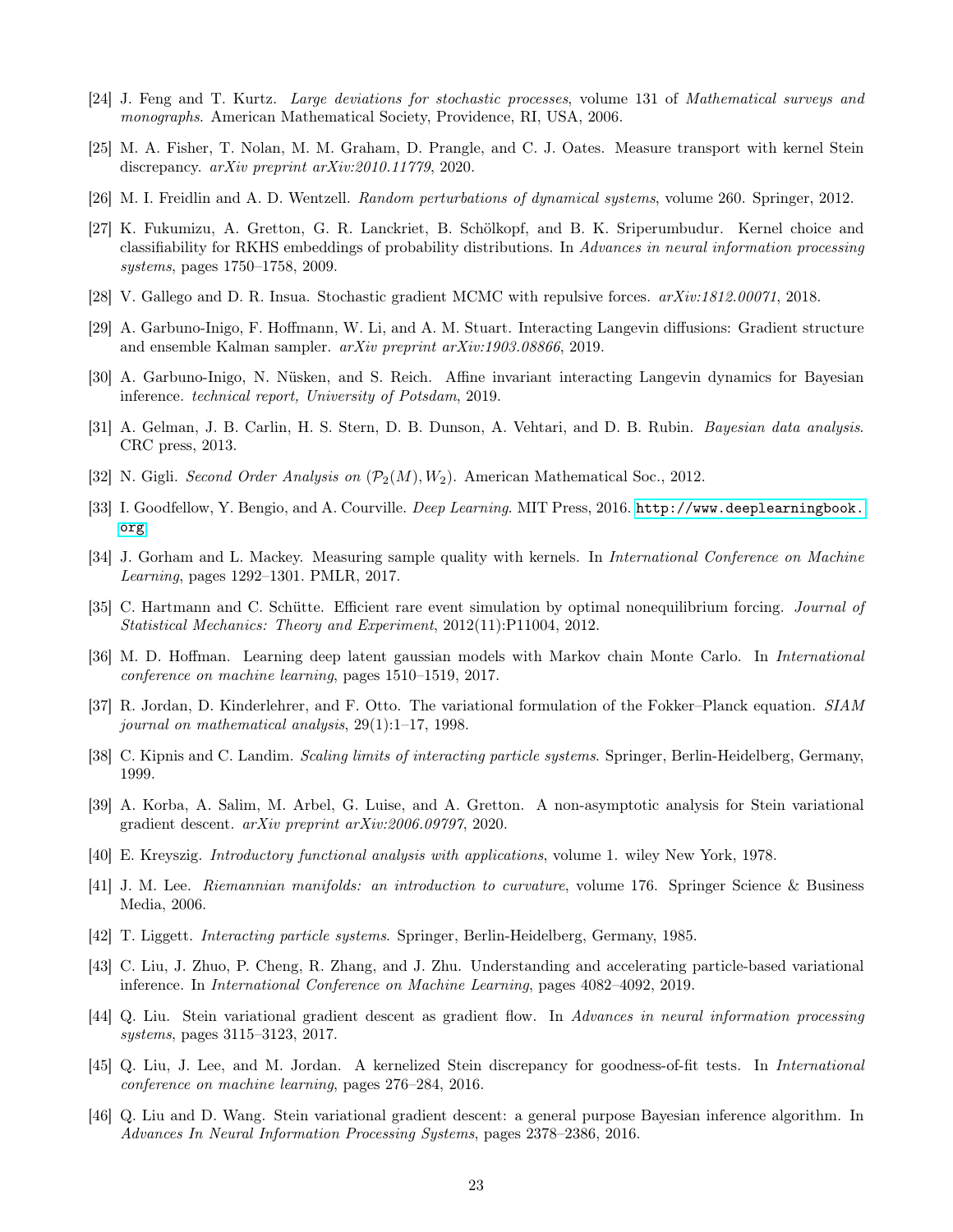- <span id="page-23-13"></span>[47] Q. Liu and D. Wang. Stein variational gradient descent as moment matching. In Advances in Neural Information Processing Systems, pages 8868–8877, 2018.
- <span id="page-23-17"></span>[48] A. Liutkus, U. Simsekli, S. Majewski, A. Durmus, and F.-R. Stöter. Sliced-Wasserstein flows: Nonparametric generative modeling via optimal transport and diffusions. In International Conference on Machine Learning, pages 4104–4113. PMLR, 2019.
- <span id="page-23-10"></span>[49] J. Lu, Y. Lu, and J. Nolen. Scaling limit of the Stein variational gradient descent: the mean field regime. SIAM Journal on Mathematical Analysis, 51(2):648–671, 2019.
- <span id="page-23-11"></span>[50] Y.-A. Ma, T. Chen, and E. Fox. A complete recipe for stochastic gradient MCMC. In Advances in Neural Information Processing Systems, pages 2899–2907, 2015.
- <span id="page-23-1"></span>[51] C. J. Maddison, J. Lawson, G. Tucker, N. Heess, M. Norouzi, A. Mnih, A. Doucet, and Y. Teh. Filtering variational objectives. In Advances in Neural Information Processing Systems, pages 6573–6583, 2017.
- <span id="page-23-22"></span>[52] A. Mielke. A gradient structure for reaction–diffusion systems and for energy-drift-diffusion systems. Nonlin- $\text{early}, 24(4):1329, 2011.$
- <span id="page-23-12"></span>[53] A. Mielke, M. A. Peletier, and D. R. M. Renger. On the relation between gradient flows and the large-devation principle, with applications to Markov chains and diffusion. Potential Analysis, 41(4):1293–1327, 2014.
- <span id="page-23-7"></span>[54] A. Mielke, D. R. M. Renger, and M. A. Peletier. A generalization of onsager's reciprocity relations to gradient flows with nonlinear mobility. Journal of Non-Equilibrium Thermodynamics,  $41(2):141-149$ , 2016.
- <span id="page-23-2"></span>[55] C. Naesseth, S. Linderman, R. Ranganath, and D. Blei. Variational sequential Monte Carlo. In International Conference on Artificial Intelligence and Statistics, pages 968–977. PMLR, 2018.
- <span id="page-23-19"></span>[56] N. Nüsken and L. Richter. Solving high-dimensional Hamilton-Jacobi-Bellman PDEs using neural networks: perspectives from the theory of controlled diffusions and measures on path space. *arXiv preprint* arXiv:2005.05409, 2020.
- <span id="page-23-8"></span>[57] L. Onsager. Reciprocal relations in irreversible processes I. Phys. Rev., 37(4):405–426, 1931.
- <span id="page-23-9"></span>[58] L. Onsager and S. Machlup. Fluctuations and irreversible processes. Phys. Rev., 91(6):1505–1512, 1953.
- <span id="page-23-15"></span>[59] F. Otto. Dynamics of labyrinthine pattern formation in magnetic fluids: A mean-field theory. Archive for Rational Mechanics and Analysis, 141(1):63–103, 1998.
- <span id="page-23-3"></span>[60] F. Otto. The geometry of dissipative evolution equations: the porous medium equation. 2001.
- <span id="page-23-16"></span>[61] F. Otto and C. Villani. Generalization of an inequality by Talagrand and links with the logarithmic Sobolev inequality. Journal of Functional Analysis, 173(2):361–400, 2000.
- <span id="page-23-4"></span>[62] F. Otto and M. Westdickenberg. Eulerian calculus for the contraction in the Wasserstein distance. SIAM journal on mathematical analysis, 37(4):1227–1255, 2005.
- <span id="page-23-21"></span>[63] Z. Palmowski and T. Rolski. A technique for exponential change of measure for Markov processes. Bernoulli, 8(6):767–785, 2002.
- <span id="page-23-5"></span>[64] G. A. Pavliotis. Stochastic processes and applications: Diffusion Processes, the Fokker-Planck and Langevin Equations, volume 60. Springer, 2014.
- <span id="page-23-14"></span>[65] M. Reed and B. Simon. Methods of modern mathematical physics: Functional analysis. Elsevier, 2012.
- <span id="page-23-20"></span>[66] S. Reich. Data assimilation: the Schrödinger perspective. Acta Numerica, 28:635–711, 2019.
- <span id="page-23-6"></span>[67] S. Reich and C. J. Cotter. Ensemble filter techniques for intermittent data assimilation. Large Scale Inverse Problems. Computational Methods and Applications in the Earth Sciences, 13:91–134, 2013.
- <span id="page-23-0"></span>[68] C. Robert and G. Casella. Monte Carlo statistical methods. Springer Science & Business Media, 2013.
- <span id="page-23-18"></span>[69] W. Rudin. Functional Analysis. International series in pure and applied mathematics. McGraw-Hill, 2006.